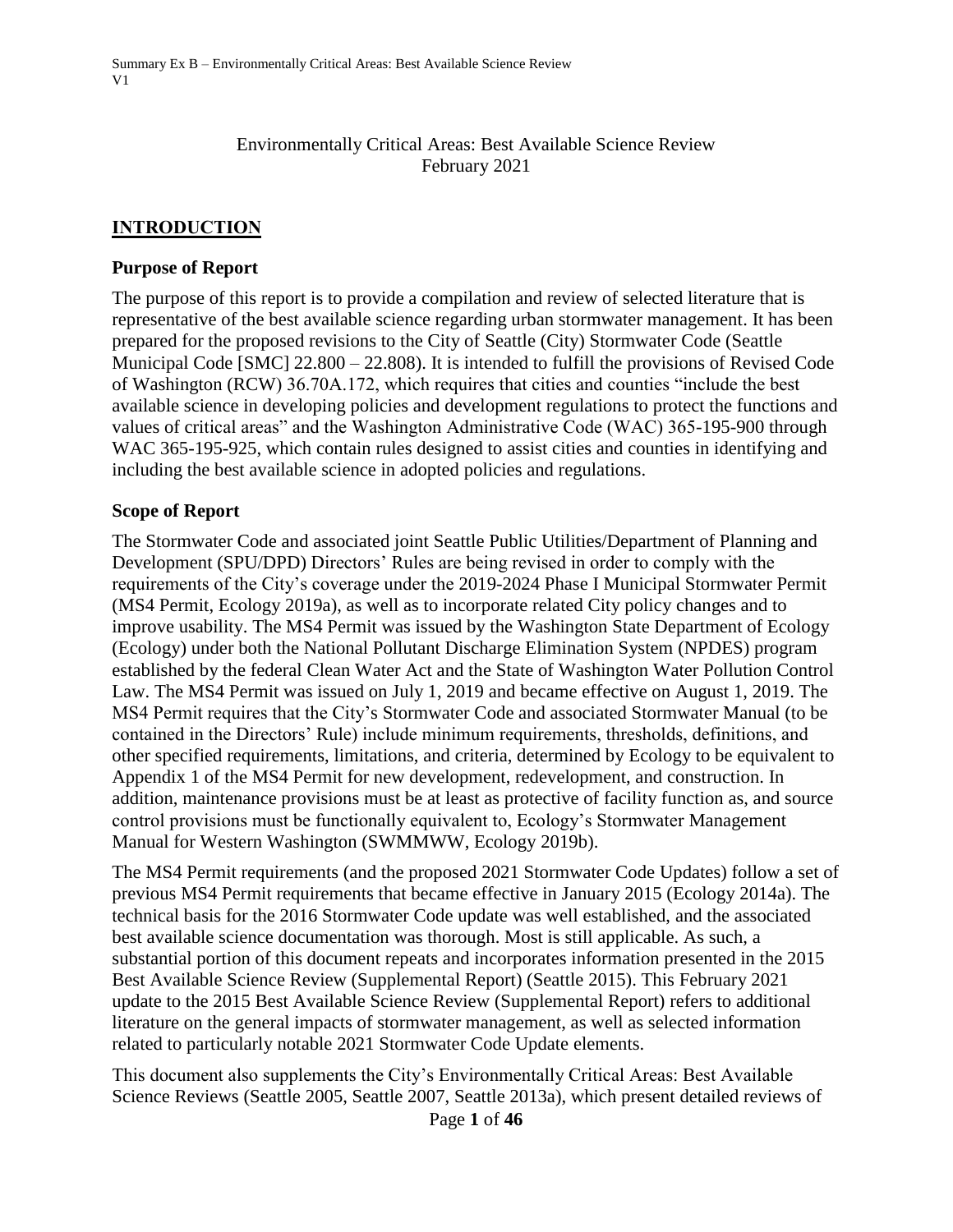the best available science regarding wetlands, fish and wildlife conservation areas, geologic hazard areas, flood-prone areas, abandoned landfills, and critical aquifer recharge areas.

# **Overview of Report**

This report provides a summary of the impacts of urban stormwater runoff on receiving waters relating to changes in flow rates and volumes, and water quality. It then presents a review of selected scientific literature related to urban stormwater management, focusing on BMPs related to stormwater runoff flow control and water quality treatment. It includes literature regarding wetland protection, flow control in creek basins, low impact development, stormwater quality treatment facilities, and construction site stormwater pollution prevention.

This report is not intended to present an exhaustive review of the scientific literature on the subject of urban stormwater runoff management. Creating such an all-inclusive compilation would result in a multi-volume document that would duplicate existing resources. Readers interested in more comprehensive compilations regarding the science of managing urban stormwater runoff should consider: Ecology (2014b), Minton (2002), Sheldon (2005), Washington State University/Puget Sound Partnership (WSU and PSP 2012), Shaver et al. (2007), National Research Council (2009), and Puget Sound Partnership (2010), among many others.

# **EFFECTS OF URBAN STORMWATER**

# **Impacts of Urban Stormwater Runoff on Flow**

Prior to Euro-American settlement, the landscape tree canopy, other vegetative cover, and forest duff layer limited damaging high stormwater runoff flows through interception, evapotranspiration, and absorption of rainfall. As the human population increased and commerce grew in Seattle, the overall nature of the landscape was changed. Trees were logged, land was cleared, buildings and roadways were built, and the soil was compacted. The overall impact of these changes resulted in:

- Increased flow rates of stormwater runoff
- Increased volumes of stormwater runoff
- Decreased time for stormwater runoff to reach a downstream receiving water
- **•** Greater in-stream flow velocities.
- Reduced groundwater recharge
- Increased frequency and duration of high stream flows and wetland inundation during and after wet weather
- Reduced stream flows and wetland water levels during the dry season.

Schueler (1987) provides an illustrative graph showing the relationship between pre-developed stream flow rates and post-development stream flow rates, which is provided below in Figure 1.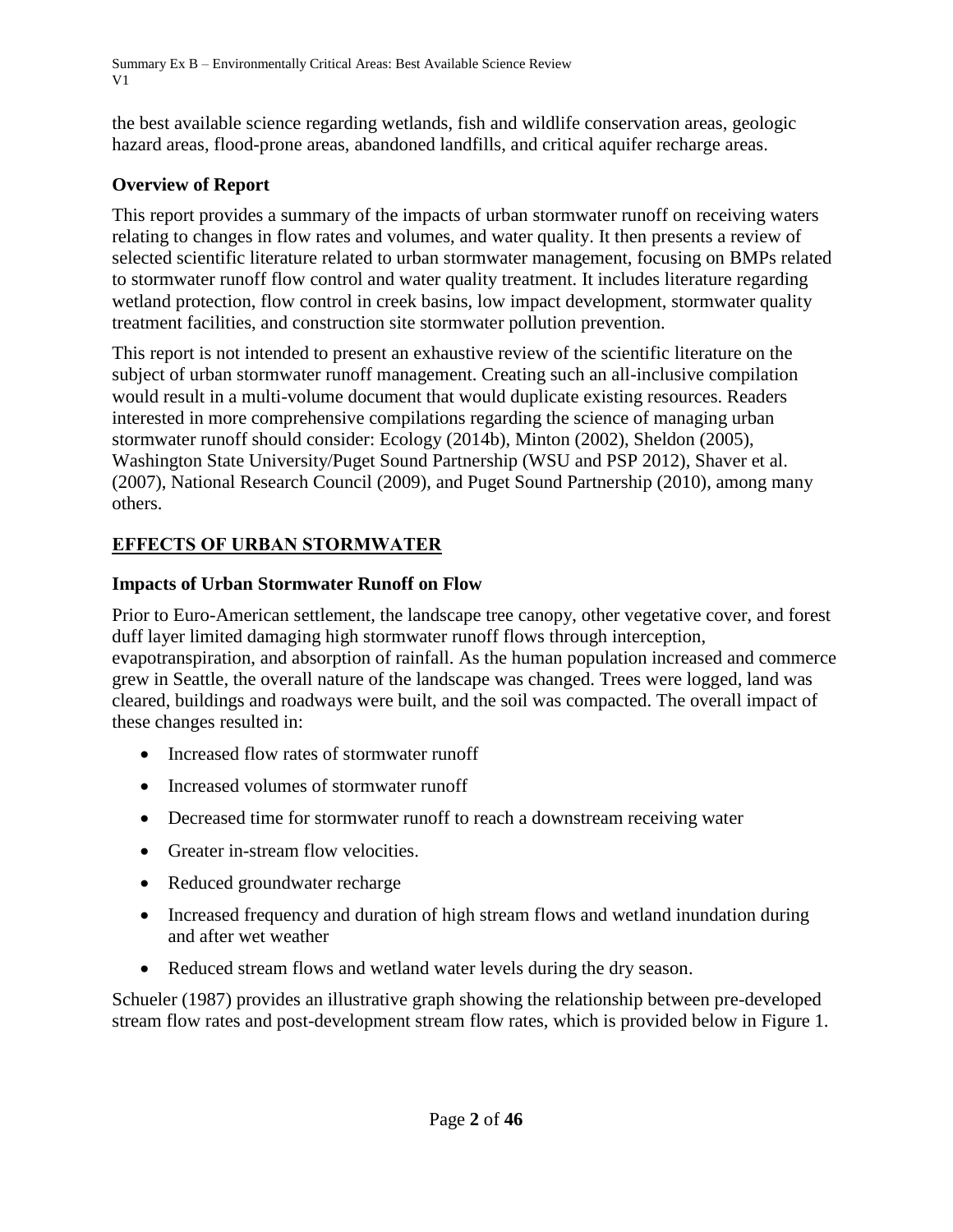

**Figure 1. Changes in Hydrology after Development (Schueler 1987)**

The relationship between changes in effective imperviousness and the quality of streams is well documented (see, for example, Dunn and Leopold 1978, Booth and Jackson 1997, Arnold and Gibbons 1996, McMahon and Cuffney 2000, USGS 2009). High stream flows, caused by increases in imperviousness in a catchment, can result in channel erosion and stream bank instability. Booth and Jackson (1997) showed that increased flows can occur even when the catchment has undergone relatively small changes in the percent of effective imperviousness. For example, Figure 2 illustrates how runoff from a 2-year storm in an urban catchment with approximately 10 percent impervious surface is equal to the runoff from a 10-year storm in a forested catchment (ibid).



Percent Impervious Area in Catchment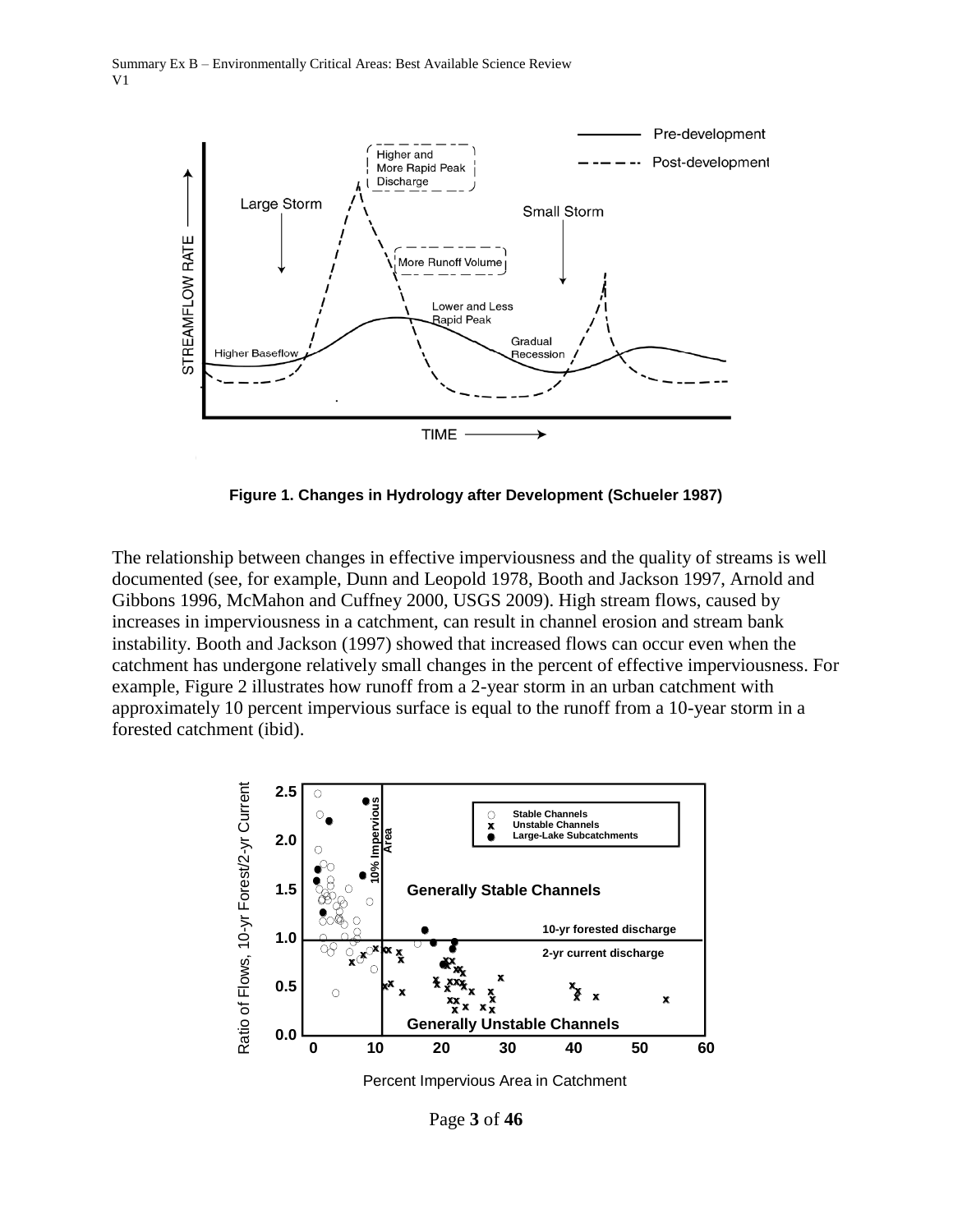#### **Figure 2. Channel Stability and Land Use: Hylebos, East Lake Sammamish, and Issaquah Basins (Booth and Jackson 1997)**

The changes in hydrologic regime associated with urban stormwater runoff can also significantly impact aquatic life. When a stream changes its physical configuration and substrate due to increased flows, habitats are altered. Significant and detectable changes in the biological community of Puget Sound lowland streams have been observed early in the urbanization process. This is due to a combination of changes in flow conditions, as well as water quality conditions (discussed further in the next section). May (1996) and May et al. (1997) reported observable biological changes in the 5-10 percent total impervious area range of a watershed (Figure 3). Using the Benthic Index of Biotic Integrity (B-IBI) developed by Karr (1991) and Kleindl (1995), May et al. (1997) evaluated the relationship between B-IBI and the extent of watershed urbanization as estimated by the percentage of total impervious area (Figure 3). Also shown in Figure 3 is the correlation between the abundance ratio of juvenile Coho salmon to cutthroat trout (Lucchetti and Fuerstenberg 1993) and the extent of urbanization.

The biological communities in wetlands are also severely impacted and altered by the hydrological changes. Relatively small changes in the natural water elevation fluctuations can cause significant shifts in vegetative and animal species composition (Reinelt and Taylor 2000, Azous and Horner 2001).



**Figure 3. Relationship between Basin Development and Biologic Integrity in Puget Sound Lowland Streams (May et al., 1997)**

### **Impacts of Urban Stormwater Runoff on Water Quality**

Stormwater runoff and associated contaminants from developed areas have been identified as one of the leading threats to aquatic life supported by the Puget Sound ecosystem. Reducing surface water runoff pollutant loading and runoff from the built environment is a key priority action for the restoration of Puget Sound (Puget Sound Partnership 2010). Stormwater runoff from developed areas can contain pollutants that can contaminate surface, marine, and groundwaters (Ecology 2011a). The type of pollutant depends on the nature of activities in those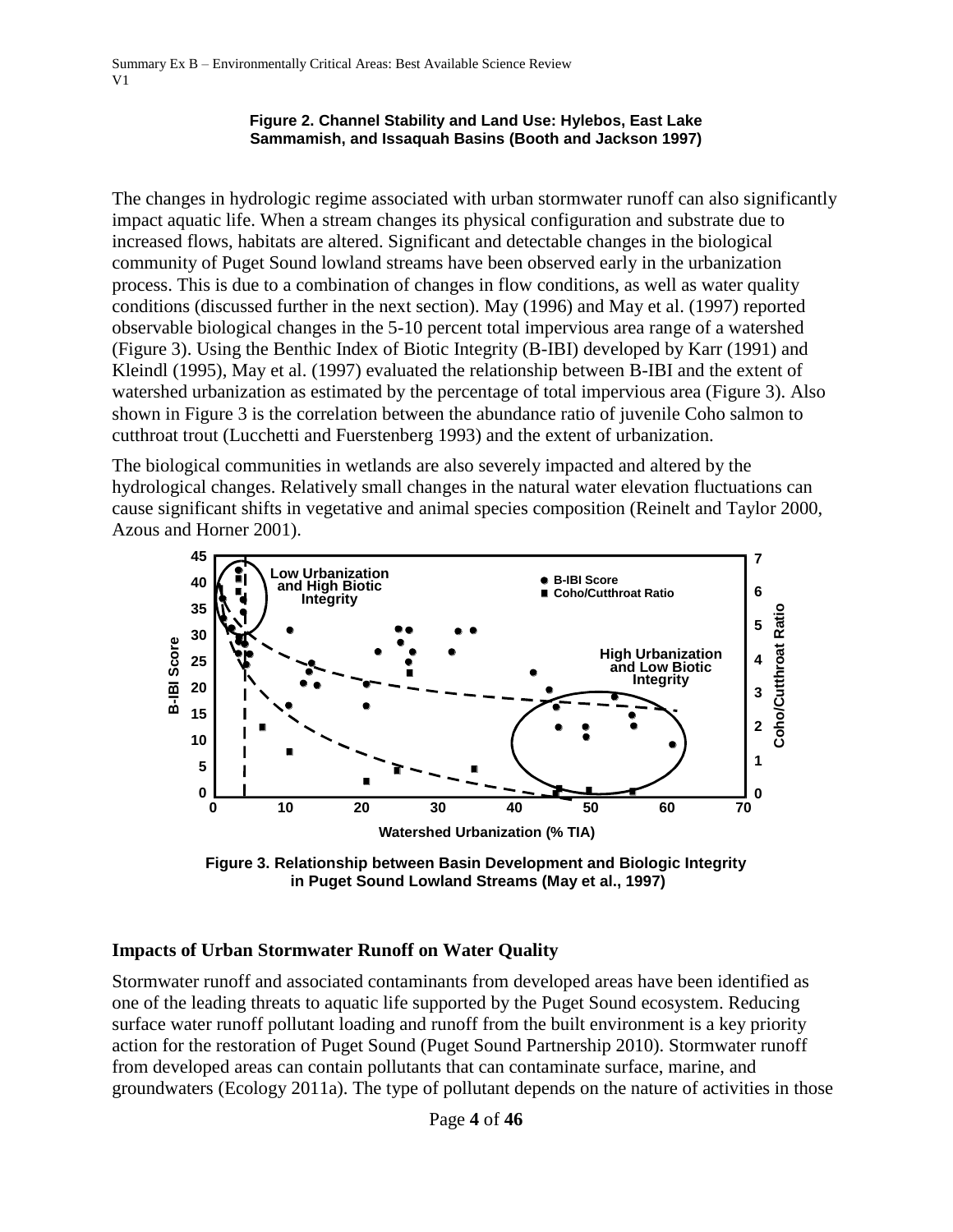areas as follows:

- **Roads**: Runoff from roads is typically contaminated with pollutants from vehicles. Oil, grease, polynuclear aromatic hydrocarbons (PAHs), lead, zinc, copper, cadmium, sediments (soil particles), associated nutrients, and road salts are all typical pollutants present in road runoff (Zawlocki et al. 1981, Mar et. al. 1982, Davis et al. 2001). Vehicles are the primary source of most of these pollutants. Most oil and grease come from vehicle leakage, while PAH's are primarily from vehicle exhaust. Lead is most commonly associated with wear of metallic parts, wheel balance weights (wearing and falling from wheels), and battery leakage due to car accidents. The primarily source of zinc is wear from tires, and copper primarily comes from brake pad wear. A highly toxic chemical (6PPD) associated with rubber tire residue is also associated with roadway runoff and may be linked to the acute mortality of adult migrating salmon (Tian et al 2020).
- **Commercial/Industrial areas**: Runoff from commercial and industrial areas typically can contain heavy metals, sediments, and a broad range of man-made organic pollutants including phthalates, PAHs, and other petroleum-based hydrocarbons (National Research Council 2009). Vehicles and pavement sealants are two common sources of pollutants from these areas. Other sources depend on the types of operations that are present on the property.
- **Residential areas**: Runoff from residential areas can include the same road-based pollutants outlined above, as well as herbicides, pesticides, surfactants, nutrients (from fertilizers), bacteria and viruses (from animal waste, Engstrom 2004), as well as sediment from dirt and gravel driveways. These contaminants can be entrained in stormwater runoff directly, or can reach downstream surface water bodies and marine environments via shallow groundwater flows. In addition, curtain and foundation drains often discharge to municipal systems and can contribute pollutants to surface water bodies. Zinc strips and other zinc based products are commonly used in residential areas to prevent and treat moss, and can add additional zinc to runoff from residential areas. Bleach and detergents are also commonly used for moss treatment. Most detergents contain phosphorus, which can contribute to eutrophication of surface water bodies (because productivity in fresh water bodies is typically phosphorus limited). Other pollutants from residential areas include insecticides, copper from copper roofs, zinc from composite roofs, and deicers.
- **Construction sites**: Runoff from construction sites can include sediments and other suspended material, which can increase turbidity or cloudiness in downstream receiving waters and can be deposited over the natural sediments of the receiving water and affect streams and wetlands (Barrett et al. 1995, Ecology 2014b, Horner et al. 2002a). The City has also given attention to concerns associated with construction demolition activities and the potential for heavy metals contamination and dust fall. Jacobs et al. (2013) found that "lead dust suppression is feasible and important in single-family housing demolition where distances between houses are smaller and community exposures are higher." Though they also indicate that additional research is needed to determine the likelihood of potential for stormwater contamination. Several agencies and groups provide guidance on control of pollution from demolition activities, including East Baltimore Development's 2006 *Operations Protocol for Salvage, Deconstruction, Demolition and Site Preparation Activities* (EBDI 2006).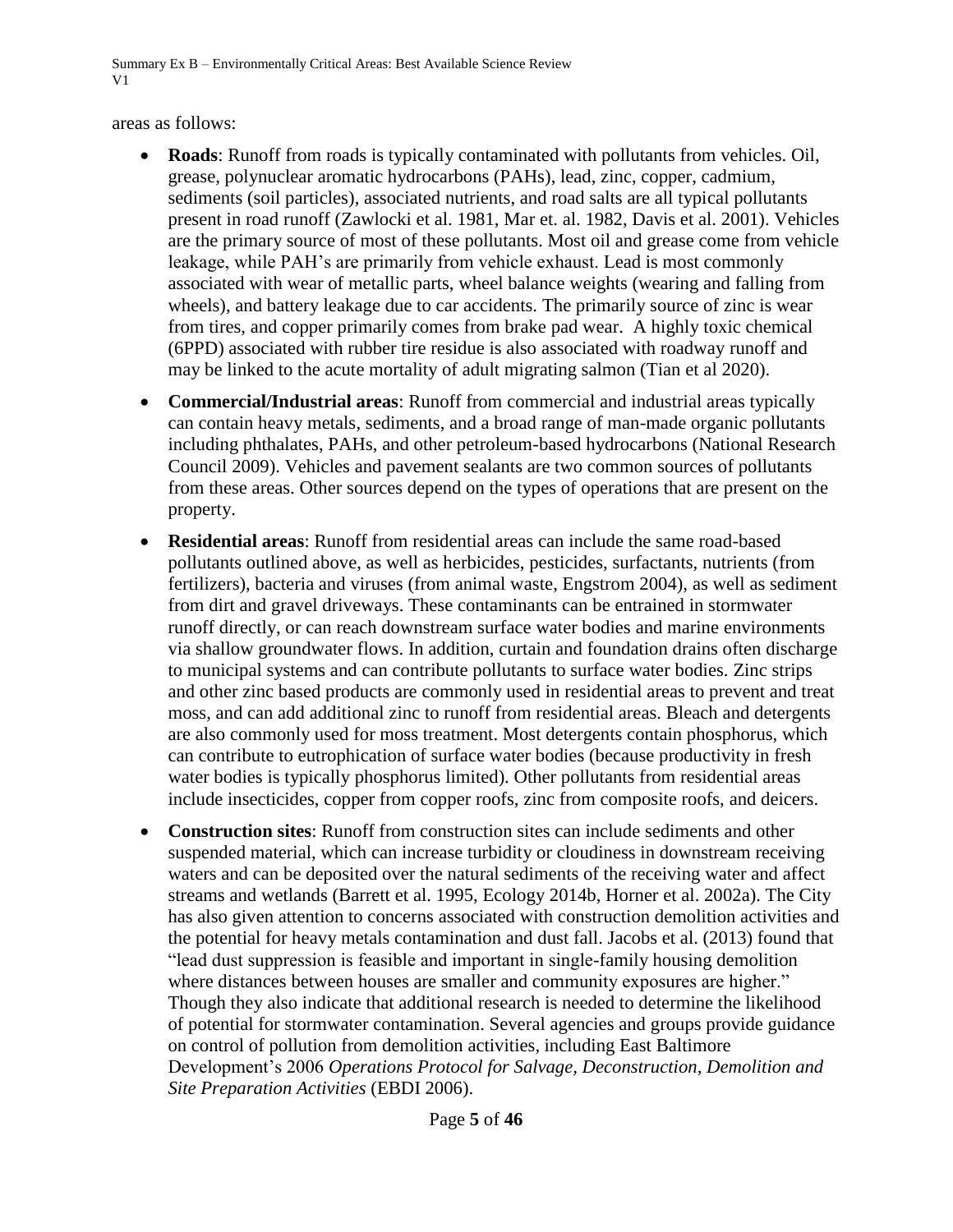Stormwater pollutants resulting from development can be dissolved in the water column or can be attached to particulates that settle in streambeds, lakes, wetlands, or marine estuaries. The toxic pollutants in the water column can have both immediate and long-term lethal impacts (Baldwin et al. 2003; Hansen et al. 2002). In addition, development can increase water temperatures by heating stormwater runoff as it passes over exposed surfaces, before being discharged to receiving waters (Foulquier et al. 2009). A rise in water temperature can have direct lethal effects on aquatic organisms by reducing the available dissolved oxygen and potentially causing algae blooms that further reduce water clarity and the amount of dissolved oxygen in the water (McCullough et al. 2001).

## **STORMWATER FLOW CONTROL AND WATER QUALITY TREATMENT**

## **Overview**

Stormwater runoff is widely recognized in the scientific literature as an agent for physical, chemical, and biological degradation (Booth et al. 2006), and stormwater research is an ongoing, evolving field of study. Consider, for example, how the best available science regarding flow control performance standards for stormwater discharges into creeks in western Washington has changed over the past three decades. Early flow control requirements were based solely on limiting the post-development *peak flow rates* to below a set value – a value independent of the pre-developed condition (King County 1979). Booth (1990) advocated a different postdevelopment peak flow rate standard that was linked to a percentage of the pre-development peak flow rate. Soon thereafter, and as a result of research indicating that peak flow control alone was insufficient to mitigate stormwater impacts to creeks, a post-development flow control standard based on a pre-development *flow-duration standard* was proposed (Booth 1991). Less than 10 years later, additional research indicated that this proposed flow-duration standard was not achieving all the objectives for protecting creeks from channel incision and sediment transport, owing to overall disruption of the natural hydrologic regime (Booth and Jackson 1997). More recently, low impact development (LID) techniques have been promoted as the preferred means for managing urban stormwater runoff and mimicking pre-development flow regimes (Booth 2007, Horner 2007, Holz 2007, NRDC 2006, Ecology 2014b), with an emphasis on mitigating the impacts of small and less-frequent storm events. Thus, in the space of roughly 30 years of research and assessment, four different types of flow control requirements have been presented in the scientific and professional literature as representative of the best available science for urban runoff management for flow control for creek basins in western Washington alone.

The sections that follow provide a review of selected citations that address two critical aspects of urban stormwater runoff management: flow control and water quality treatment. Flow control is important to mitigate the impacts of urban development on changes in hydrologic regime in wetlands and creek basins. Water quality treatment focuses on 1) permanent/constructed stormwater treatment facilities designed to remove chemical contaminants from runoff, and 2) operational BMPs to reduce stormwater contamination and minimize the transport of sediment to receiving waters from construction sites and grading activities. Note that although specific constructed facilities described below are included under one of the two categories of flow control or water quality treatment, many facilities (such as those involving infiltration) often serve a dual role, providing both flow control and water quality treatment, depending on how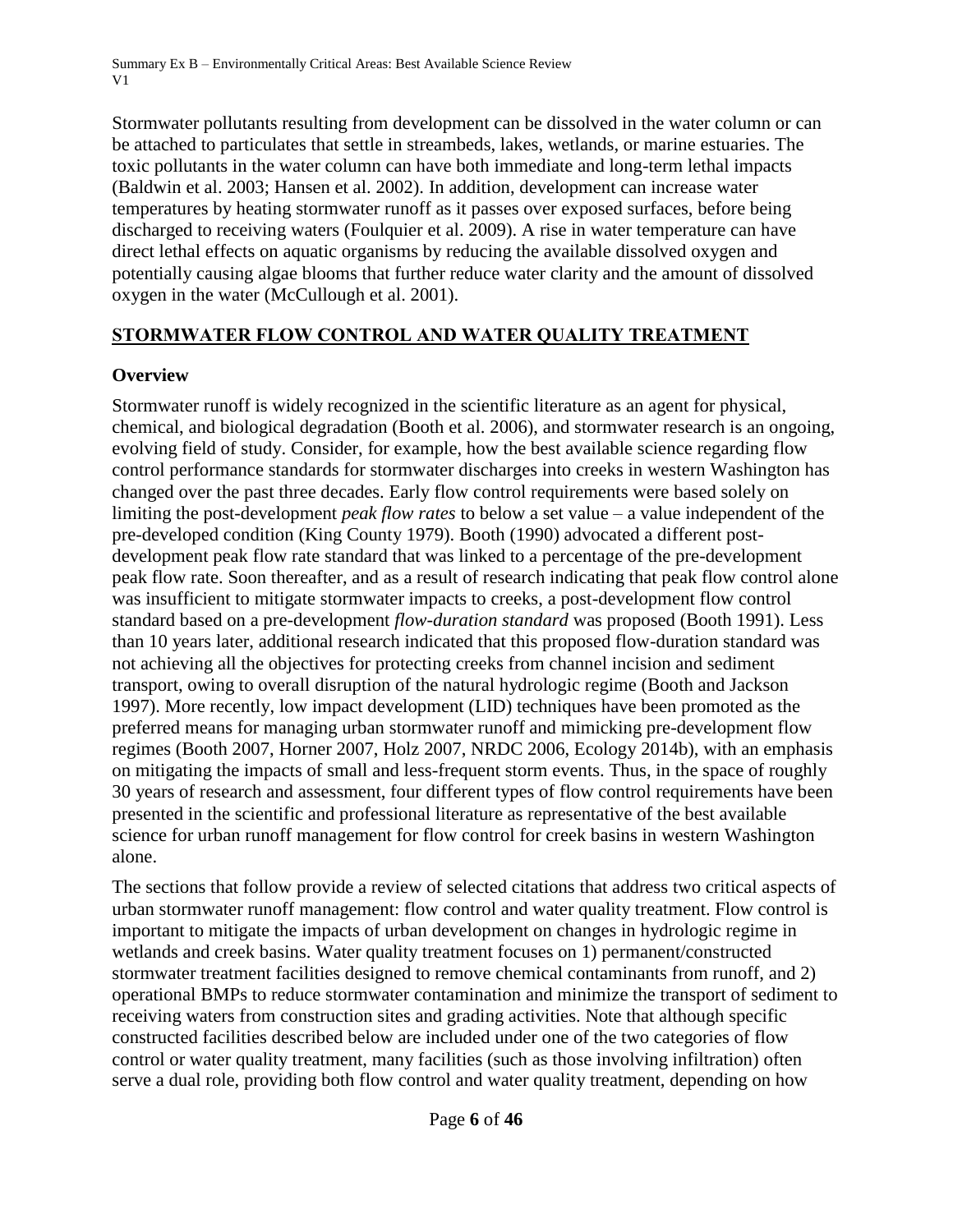these facilities are designed (Ecology 2014b, Ecology 2019b).

#### **Flow Control**

The following sections build on the information presented previously to elaborate on the aspects of stormwater runoff impacts and mitigation measures related to flow control. Information is discussed relating to wetland and creek protection, followed by an expanded discussion on low impact development (LID) and LID BMPs related to flow control.

#### *Wetland Protection*

The following information is derived from a report prepared by Sheldon et al. (2005), which provides a comprehensive summary and synthesis of the literature relevant to the science and management of wetlands in the state of Washington.

*Urbanization is recognized as both increasing and decreasing the flows that reach downgradient aquatic systems such as wetlands. Greater volumes of water are generated more quickly while smaller, long-duration flows that would occur under less developed conditions are reduced or perhaps eliminated. Research has shown that collecting stormwater through modern storm drains, culverts, and catchments results in the rapid transport of large volumes of stormwater runoff into rivers, lakes, and wetlands at much faster rates and higher volumes than under predevelopment conditions (Dunn and Leopold 1978, Booth 1991, May 1996). Although some of the research has focused on the effects of urbanization on streams, the findings on changes in flow volumes, rates, and frequency apply equally to wetlands that receive storm drainage. Streams and wetlands are "intimately interconnected in the watersheds of western Washington" (Booth 1991).* 

Changes to hydrologic conditions can negatively impact the ecology of a wetland. Reinelt and Taylor (2000) used water level fluctuations as a primary factor in evaluating wetland hydroperiod. "Water level fluctuation is perhaps the best single indicator of wetland hydrology, because it integrates nearly all hydrologic factors." Increases in impervious surface coverage reduce infiltration, thereby reducing interflow (shallow, subsurface flow) and base flow, which may influence the hydroperiod of down-gradient wetlands if they are fed by that shallow subsurface flow. Similarly, reductions in watershed infiltration correspond to increases in surface water runoff, which also impact the hydroperiod of downstream wetlands. These increased water level fluctuations have been associated with declines in the biotic diversity of wetlands (Reinelt et al. 1998, Azous and Horner 2001). Likewise, although many hydric soils (i.e., wetland soils) may be anaerobic, changing the length of time the soils are inundated results in changes in wetland soil chemistry, which in turn can influence the survival of vegetation and microbes in the soil that were adapted to shorter periods of inundation (Thom et al*.* 2001). The wetland protection standards outlined in the MS4 Permit and SWMMWW aim to minimize these fluctuations in hydroperiod through control of the changes in the volume of stormwater runoff delivered to a wetland pre- and post-project development.

The *Washington State Wetland Rating System for Western Washington* (Hruby 2014) provided an updated wetland rating system to provide a more accurate rating of functions and values.

#### *Flow Control in Creek Basins*

As noted previously, a growing body of research confirms that urbanization alters the hydrologic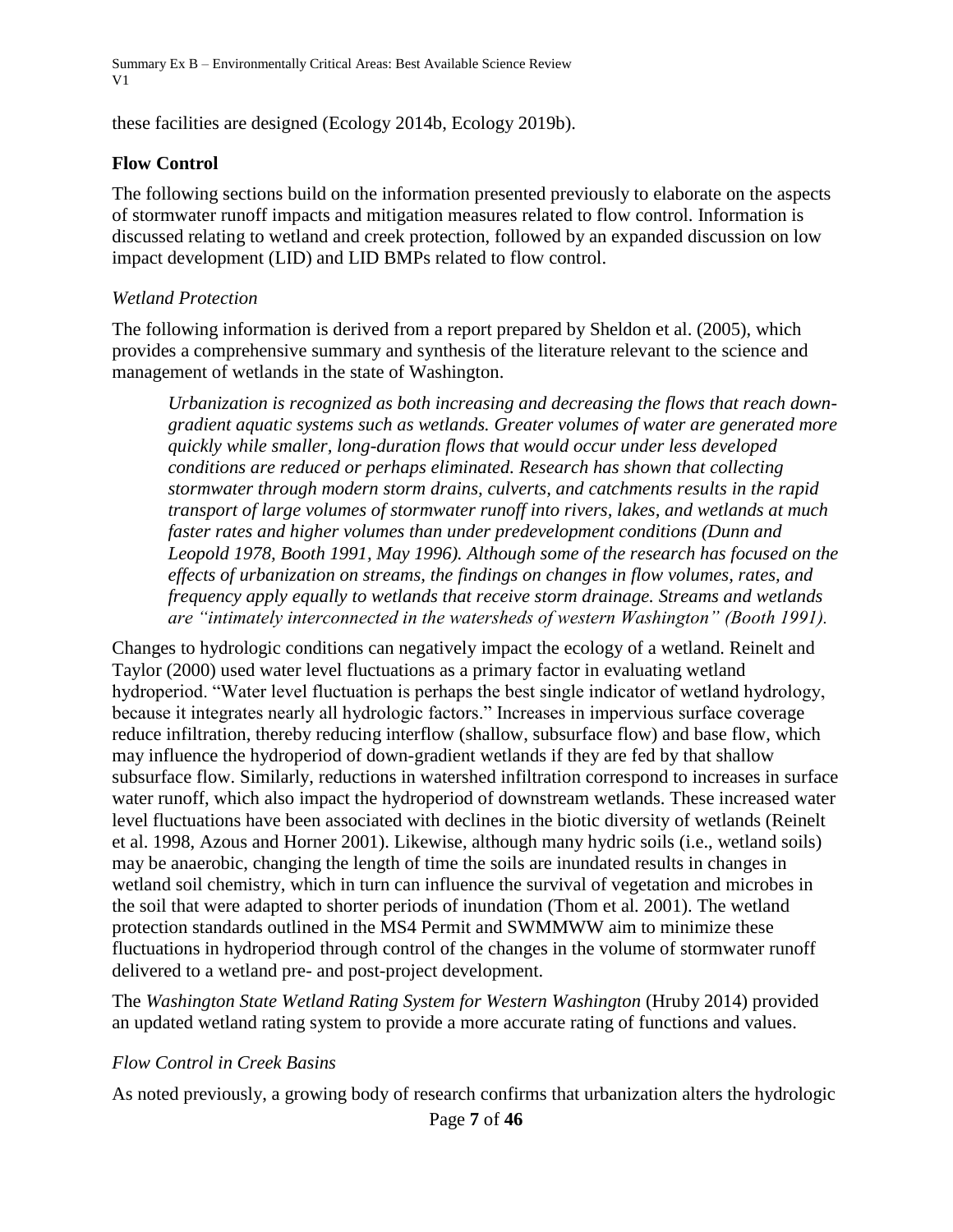regime (Dunne and Leopold 1978, Schueler 1987, Booth and Jackson 1997, Ecology 2014b). These alterations result in higher volumes of stormwater runoff, delivered at higher flow rates for longer durations than under pre-development conditions (Booth 1991, May 1996). Research by Konrad and Booth (2002) in the Puget Sound lowlands showed statistically significant correlations between urbanization in a watershed and altered creek hydrologic regimes. Even small changes in watershed imperviousness can have measurable influences on flows in a creek system (Azous and Horner 2001). Booth (1991) concluded that urbanization could cause peak flow rates to increase by up to five-fold for a given storm event. These altered hydrologic regimes adversely impact creek systems through channel erosion and incision (May 1996, May et al. 1997). These effects are spread across a wide range of storm event sizes, with smaller and more frequent events often having the greatest cumulative effect on creek morphology.

Stormwater flow control BMPs are designed to reduce the volume, flow rate, and timing of stormwater flows released from developed sites. Some facilities function by storing stormwater and controlling the release rates so that post-development hydrology more closely resembles pre-development hydrology. Other facilities use infiltration, evapotranspiration, and stormwater reuse in an attempt to better mimic natural hydrologic regimes.

### *Flow Control Performance Standards to Protect Creeks*

The term *flow control performance standard* is used to represent the combination of flow rates, volumes, and durations that are allowed to be discharged from a site. Per the MS4 Permit, these standards must be met for projects that exceed certain regulatory thresholds, most generally based on the amount of new and replaced impervious surfaces, but which can also be dependent on the type of project, size of project, area disturbed, and the drainage basin in which the project is located. Flow control performance standards are intended to reduce the impacts of changes in hydrologic regime on creek systems caused by changes in land cover, impacts that can include: erosion, sedimentation, instability, flooding, and other damage to the streambank and riparian corridor.

The Stormwater Management Manual for the Puget Sound Basin (Ecology 1992) required the use of a single-rainfall-event hydrologic model to calculate pre-development and postdevelopment runoff, and associated flow control performance standards. The following postdevelopment peak flow rate conditions, based on selected storm statistics, were required if stormwater infiltration was not feasible on site:

- 100-year/24-hour storm post-development peak flow rate could not exceed the predevelopment peak flow rate
- 10-year/24-hour storm post-development peak flow rate could not exceed the predevelopment peak flow rate
- 2-year/24-hour storm post-development peak flow rate could not exceed the 50 percent of pre-development peak flow rate.

The intent of the "50 percent of the pre-development peak flow rate" component of the standard was to prevent stream channel destabilization by controlling sediment transport, based on research by Sidle (1988) and Booth (1990). (The other two standards were focused more on flooding and property protection.) While this flow control approach provided more environmental protection than having no standards, it is now widely acknowledged to have some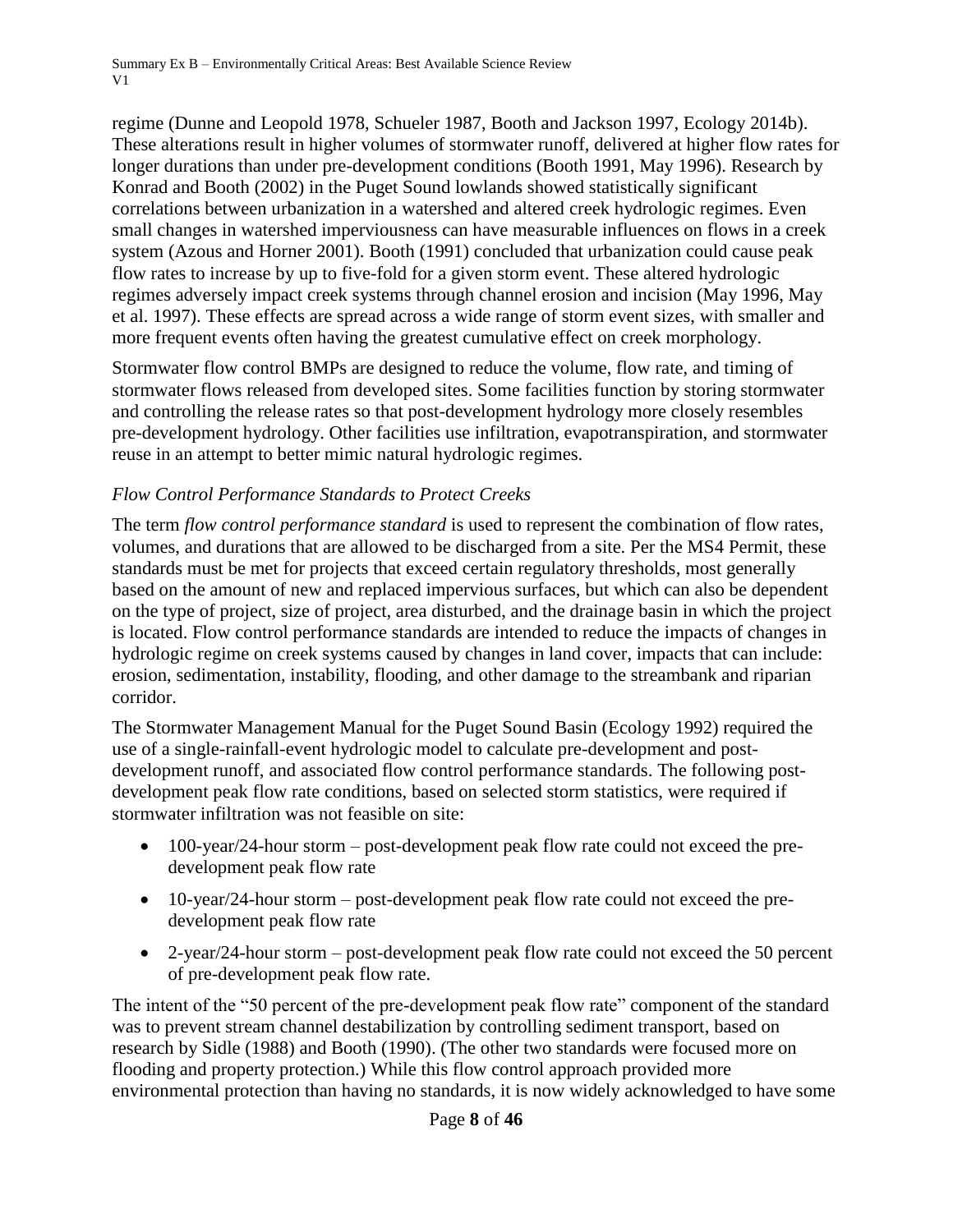fundamental flaws in achieving its intent, among them:

- It assumed that flow statistics correlated to rainfall statistics. That is, the X-year peak flow was assumed to correlate to the X-year, 24-hour peak rainfall depth. The results of continuous simulation models, which use many years of rainfall data rather than individual 24-hour events, show that this assumption is not always valid.
- It assumed that controlling the peak flow from a storm (i.e., preventing the peak flow from exceeding some standard), would prevent channel instability. This is not true, since the peak flow standards do not address the increase in total runoff volume that occurs with urbanization, which translates into an increase in total time that elevated storm flow rates will work on the channel to transport sediment.
- It did not address alteration of the pre-development hydrologic regime related to total rainfall infiltration, evapotranspiration, and inter-storm runoff.

Booth (1991) discussed the shortcomings of single-event model and a peak flow detention standards, and proposed using a "flow duration control" standard. Rather than limiting only the peak flow rate, a flow duration control standard limits the total amount of time over a relatively long period (e.g., months) during which the flow rate could exceed selected flow rates of concern. Designing a project site to meet a flow duration control standard requires a continuous simulation hydrologic model.

Six years later, Booth and Jackson (1997) discussed the shortcomings of flow duration control standards. Among these is the premise that for all streams there is a flow rate below which no sediment transport occurs, and that a flow rate below this index rate would not cause channel incision regardless of the flow duration. Booth and Jackson (1997) state that "For gravel-bed stream channels, this threshold discharge is real and can be determined on a site-specific or generic basis. In sand-bedded channel, however, the threshold of sediment motion occurs at impracticably low discharges, and so increases in the net transport of bed material virtually unavoidable in such systems."

In 1998, King County promulgated a stormwater technical manual and associated regulations that used flow duration control standards to mitigate impacts from stormwater flow, specifically intended to reduce impacts related to transport of sediment and stream channel erosion (Booth 1991, King County 1998). To implement this performance standard, King County developed a continuous modeling tool, the King County Runoff Time Series (KCRTS) program, which was based on the Hydrological Simulation Program-Fortran (HSPF) model developed by the US Geological Survey (USGS). Ecology followed suit in 2001, incorporating a flow duration control standard into the minimum requirements flow control contained in the Stormwater Management Manual (Ecology 2001) and the subsequent iterations of the SWMMWW (Ecology 2005, Ecology 2014b). Based in part on results of in-depth investigations performed by King County on the Juanita Creek watershed (O'Brien 2014), the 2014 version of the SWMMWW has reinforced the emphasis on both flow duration and small/frequent storm events by including an added *Low Impact Development Performance Standard* requiring that stormwater discharges match developed discharge durations to pre-developed durations for the range of pre-developed discharge rates from 8 percent of the 2-year peak flow to 50 percent of the 2-year peak flow. This captures an expanded range of storm events, including storms below (i.e., smaller and more frequent than) those targeted by the flow control duration standard in the previous (2005)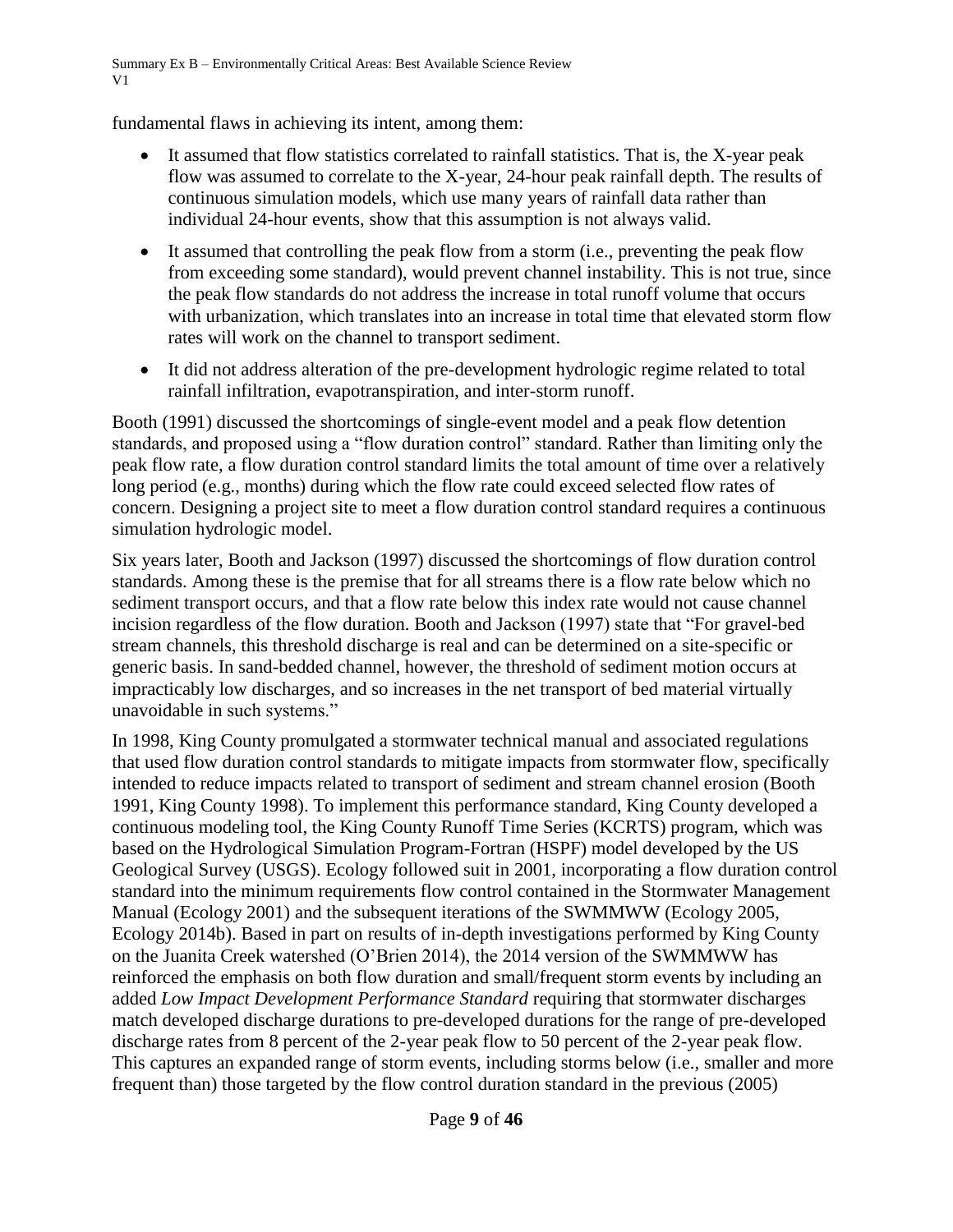### SWMMWW.

The recommended parameters were updated due to the smaller project sites typical within the City of Seattle. The parameters are within the range of possible values cited in *EPA Basins Technical Note 6 Estimating Hydrology and Hydraulic Parameter for HSPF* (EPA 2000). Reports also consulted includes *Characterization and Simulation of Rainfall-Runoff Relations for Headwater Basins in Western King and Snohomish Counties, Washington* (Dinicola 1990) and *Validation of a Numberical Modeling method for Simulating Rainfall-Runoff Relations for Headwater Basins in Western King and Snohomish Counties, Washington* (Dinicola 2001).

*Low Impact Development, Green Stormwater Infrastructure, and Flow Control*

The term *low impact development* (LID) refers to a range stormwater management measures that are intended to limit impacts of development on hydrologic regime. Ecology (2014a) defines LID as follows:

*A stormwater and land use management strategy that strives to mimic pre-disturbance hydrologic processes of infiltration, filtration, storage, evaporation, and transpiration by emphasizing conservation, use of on-site natural features, site planning, and distributed stormwater management practices that are integrated into a project design.*

*Green stormwater infrastructure* (GSI) is the term Seattle generally uses to describe LID approaches in the city. Complicating things somewhat, Ecology uses the term *On-site Stormwater Management* as a "synonym" for LID in the MS4 Permit (Ecology 2014a) when referring to required LID management practices on development sites. As such, Seattle has decided to use the term on-site stormwater management in the 2016 Stormwater Code Update and 2021 Stormwater Code Update in reference to the suite of BMPs required to meet the applicable elements of the MS4 Permit. For clarity, general discussions in this document about LID/GSI approaches and benefits use the term LID or GSI. The term on-site stormwater management will only be used to refer to discussions specific to the MS4 Permit requirements and associated 2016 Stormwater Code Update.

As with LID, one of the key components of GSI in the City of Seattle is trying to replicate as much as feasible the natural hydrologic function by slowing and/or reducing the volume and rate of stormwater runoff through small, distributed runoff management controls and other best practices close to where precipitation lands. By meeting this objective, GSI reduces the capacity, flow, and volumetric demand on the City's stormwater and sanitary systems. GSI also helps provide resiliency and climate adaptation, as a long-term solution to managing the impacts of precipitation and stormwater runoff. According to the US EPA, as communities develop and climate patterns shift, existing stormwater conveyance and treatment infrastructure needs are expected to grow (US EPA 2014). While grey stormwater infrastructure is largely designed to move urban stormwater away from the built environment, GSI reduces (and often treats) stormwater runoff at or near its source (often while providing other environmental, social, and economic benefits).

Over roughly the past decade, an increasing body of literature has promoted LID as a preferred means for addressing urban stormwater runoff in the Puget Sound region (Booth 2007, Horner 2006, Horner 2007, and Holz 2007). Moreover, as part of the municipal appeals of the 2007 MS4 Permits, the Washington State Pollution Control Board (PCHB) concluded in the Phase I MS4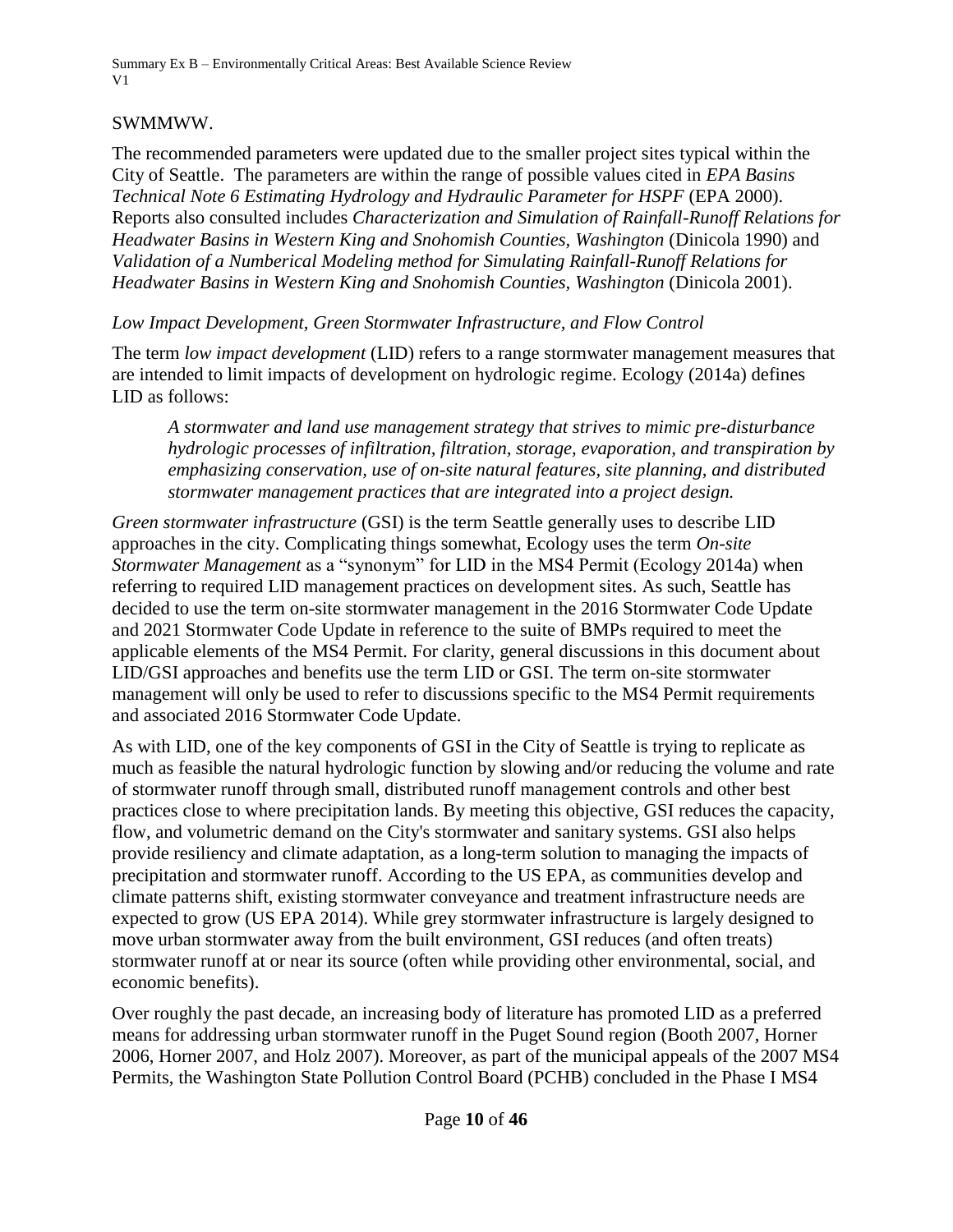Permit decision that "…based on the great weight of testimony, reference documents, and technical manuals, that low impact development represents AKART [all known, available and reasonable methods of prevention, control and treatment] and is necessary to reduce pollutants in our state's waters to the maximum extent practicable, the federal standard…" (PCHB 2008). The Low Impact Development Technical Guidance Manual for Puget Sound (WSU and PSP 2012) – first published in 2005 and substantially updated in 2012 – contains extensive LID-specific information on site assessment; site planning and layout; vegetation and soil protection; reforestation; site preparation, construction, and inspection; and integrated management practices tailored to the Puget Sound region. It also contains information on hydrologic modeling for LID flow control measures. Much of this information is also contained in the updated version of Ecology's SWMMWW (Ecology 2019b). Ecology has also developed a guidance document focused on the unique operation and maintenance requirements of LID facilities (Ecology 2013a). Likewise, Seattle has been and remains at the forefront of GSI studies and implementation, and plays an integral role in defining and evaluating the best available science as it relates to LID and GSI in the region. In particular, the City has funded several recent studies focused on evaluating and monitoring bioretention facilities, as well as green roofs (Seattle 2014, WSU 2014, Seattle 2012a). Pertinent outcomes from these studies are discussed further in subsequent sections.

Nationwide, the emphasis on LID has been equally persistent and growing. Similar to the term LID and GSI, *green infrastructure* is the term used by US EPA to refer to the use of "vegetation, soils, and natural processes to manage water and create healthier urban environments. At the scale of a neighborhood or site, green infrastructure refers to stormwater management systems that mimic nature by soaking up and storing water" (US EPA 2015). (The definitions of LID, GSI, and green infrastructure are essentially the same, and used by various agencies and groups nationwide interchangeably.) The amount of literature, technical documentation, guidance manuals, design tools, monitoring information, and educational material focused on LID and green infrastructure is substantial. As such, it is beyond the scope of this document to catalog the full extent of LID resources that are available and the current state of the science for this rapidly evolving technology. Rather, the following sections summarize elements most pertinent to the 2016 Stormwater Code Update and 2021 Stormwater Code Update. Extensive additional information and resources on LID can be found at the US EPA's green infrastructure website: [<water.epa.gov/infrastructure/greeninfrastructure>](http://water.epa.gov/infrastructure/greeninfrastructure/) and Seattle's GSI website: [<www.seattle.gov/util/EnvironmentConservation/Projects/GreenStormwaterInfrastructure/index.](http://www.seattle.gov/util/EnvironmentConservation/Projects/GreenStormwaterInfrastructure/index.htm) [htm>](http://www.seattle.gov/util/EnvironmentConservation/Projects/GreenStormwaterInfrastructure/index.htm). The Low Impact Development Technical Guidance Manual for Puget Sound (WSU and PSP 2012) is also one of the most current and comprehensive sources of additional detailed information and references related to LID in the Puget Sound region.

### Applications of Green Stormwater Infrastructure

Green stormwater infrastructure can be an important component of stormwater management strategies, as they may be effective at reducing stormwater discharge volumes and rates of flow through infiltration, evapotranspiration, and capture and reuse. The following sections describe the common applications of GSI.

**Creek systems.** Proper implementation of GSI measures in creek systems has provided stream erosion protection and preservation, water quality treatment, and watershed habitat improvements (NRDC 2006, ASCE *In Press*). National data is supported locally. University of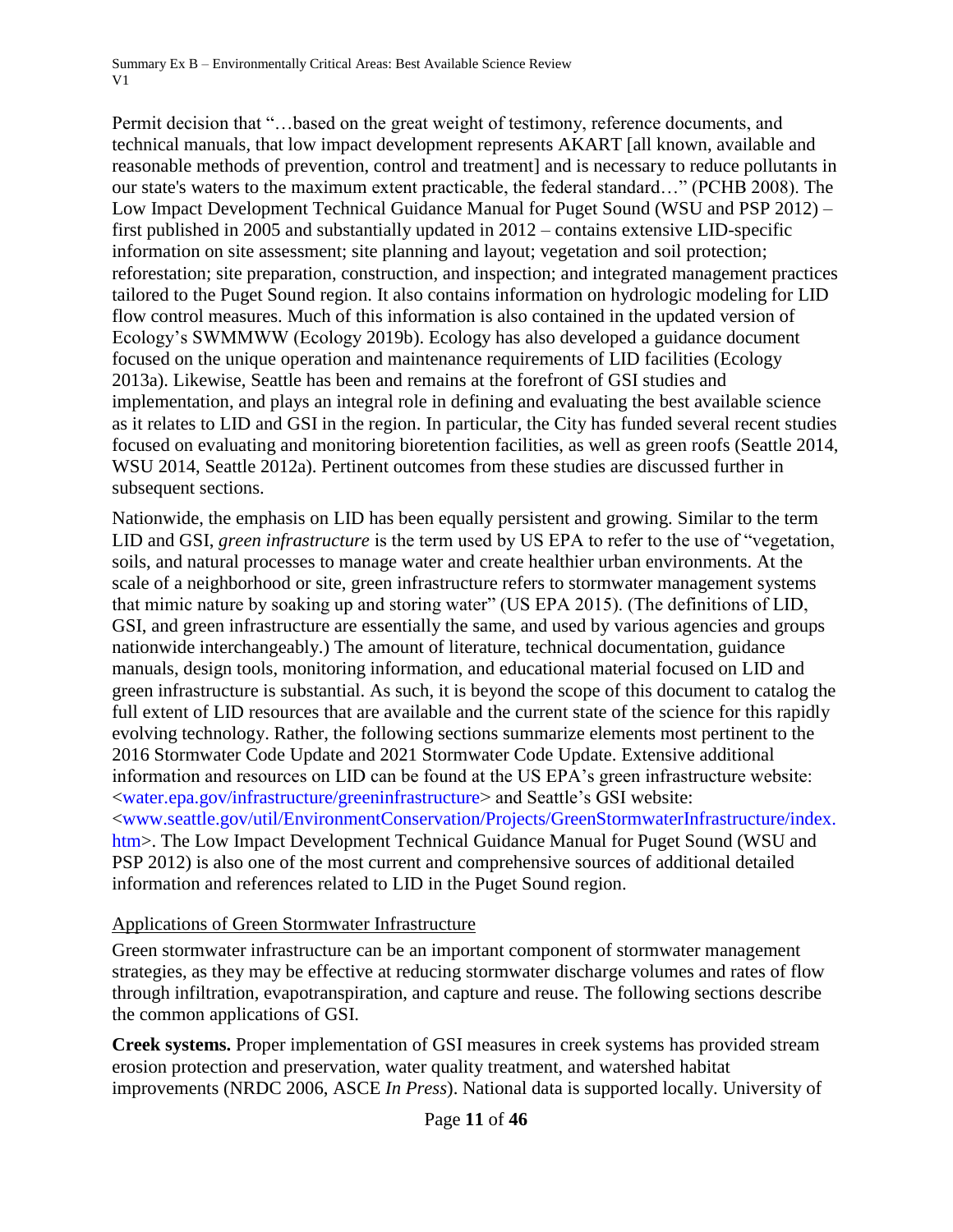Washington monitoring of creek watershed projects showed significant reductions of stormwater volumes, rates, and pollutant loads due in part to the use of GSI (Horner and Chapman 2007). In case studies in the City of Seattle, the 110<sup>th</sup> Street Cascade and SEA Street projects recorded a runoff volume reduction of 50-98 percent and a peak flow reduction of at least 60 percent. The 110<sup>th</sup> Street Cascade was monitored for 235 precipitation events, and 79 percent of these events produced no discharge from the bioretention facility (Horner and Chapman, 2007). Monitoring of a typical block of bioretention with underdrain at the High Point redevelopment (till soils) within the Longfellow Creek watershed (December 29, 2006 through September 30, 2007) concluded that the test bioretention cell "treated all runoff from storm events with precipitation totals below the 6-month, 24-hour and 2 year, 24-hour design storms for water quality treatment and flow control, respectively" (Herrera 2009a). The City continues to collect and monitor GSI performance.

**CSO reduction.** The flow control benefits that are observed in creek systems are also critical in combined sewer systems – with an emphasis on providing volume reduction in wet weather flow conditions to reduce combined sewer overflows (CSOs). In some situations, GSI can be used instead of, or in conjunction with, grey infrastructure depending on the costs and level of control required within a CSO basin. By preventing the rainfall runoff that is generated from impervious sites from quickly entering the piped conveyance system, GSI has been shown to reduce the volume of flow that is conveyed to the treatment plants, thereby reducing both CSOs and general treatment loads during storm events (Dearmont et al. 1998, NRDC 2006, US EPA 2012, ASCE *In Press*).

Local monitoring (September 2012 through April 2013) of a CSO reduction project in the Ballard neighborhood showed significant stormwater runoff volume reduction and delay. Bioretention cells without an underdrain functioned as well as or better than they were designed for by capturing and infiltrating events in excess of a 1-year recurrence interval (over 95 percent of the volume that would otherwise enter the combined system). Even a bioretention cell retrofitted with an underdrain also exceeded design expectations and was found to provide significant volume reduction (approximately 50 percent in 2012-2013, and up to 89 percent average annual volume loss in 2013-2014) during most storms with variability occurring depending on the season, storm patterns, and antecedent moisture conditions (Hutchinson and Atchison 2014).

National studies conducted in North Carolina and Maryland found that six different bioretention cells with underdrains each reduced runoff volume by 20-50 percent, in addition to delaying and reducing peak flows (Li et al. 2009). A modeling effort by the San Francisco Public Utilities Commission found that their 30-year plan for GSI implementation – including green roofs, street trees, bioretention, and permeable pavement – could reduce annual CSO amounts by 200-400 million gallons, equating to a 14-27 percent volume reduction in CSO events (US EPA 2014).

**Pipe capacity/flooding.** Benefits to other piped conveyance systems can also be realized through GSI implementation. Depending on the causes of piped capacity limitations for a particular system, GSI approaches may be used in conjunction with traditional grey infrastructure improvements and capacity management strategies to help reduce the rate of runoff delivered to piped conveyance systems. Locally, modeling of GSI within the Pipers Creek conveyance network found GSI facilities sized to achieve the City's peak flow control goal (reducing the 2 year event to pre-developed pasture conditions) reduced the 10-year peak stormwater runoff rate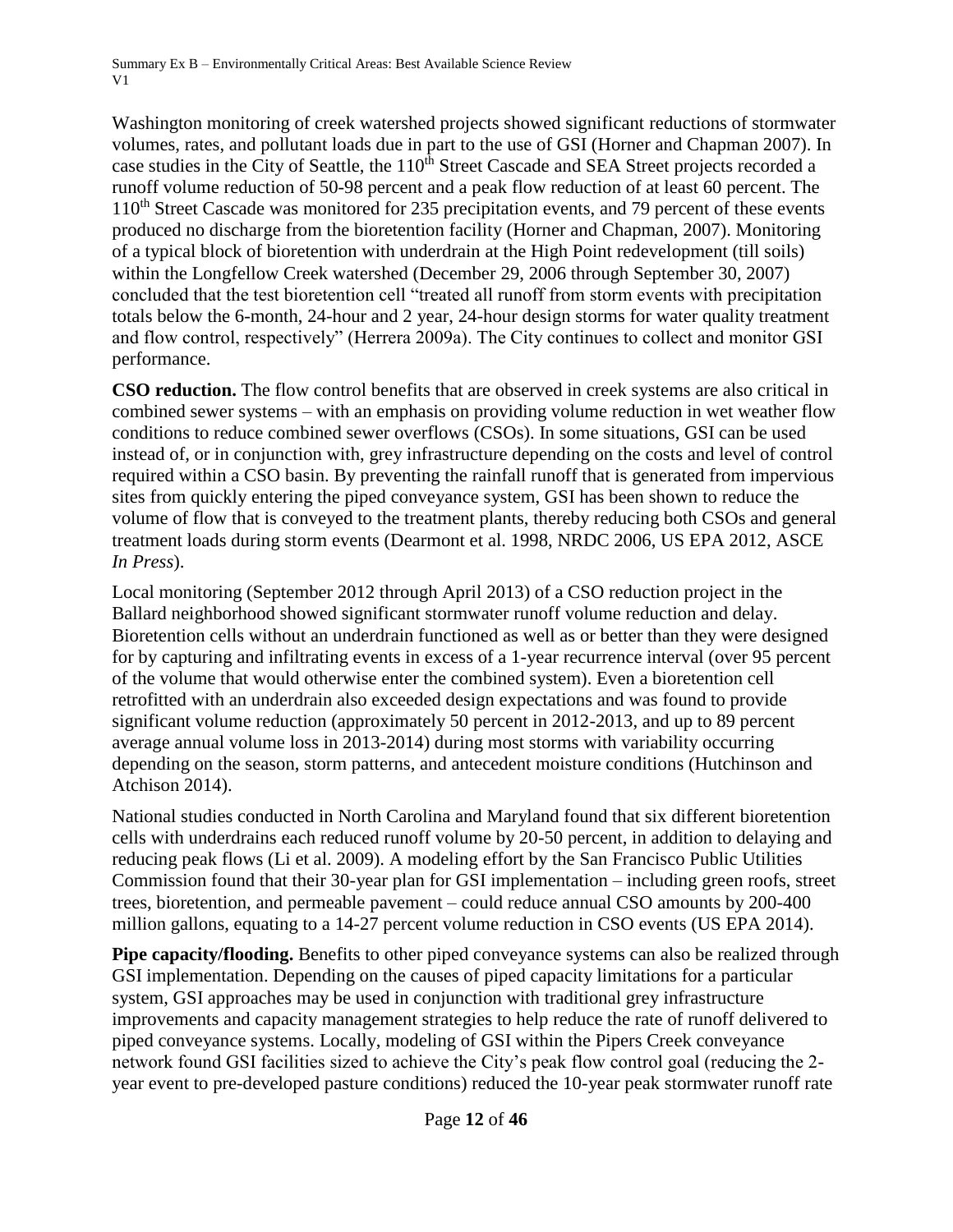by 36 percent and the 50-year peak rate by 15 percent (Scheller 2014). Nationally, the Milwaukee Metropolitan Sewerage District reported in their 2020 Facilities Plan that GSI could reduce the 100-year storm peak runoff rates by 22 percent, and the peak for smaller storms could be reduced even further (Sands and Chapman 2011).

Some municipalities have also observed a reduction in flood risk with the implementation of GSI (CNT 2013, US EPA 2014). A study in the southeastern United States found that although GSI does not have a large impact on flooding during very large events (e.g., a 100-year event), smaller events such as the 5-year event can be noticeably mitigated through the use of GSI (Medina et al. 2011). The study also found that targeting a GSI capture volume of 1.2 inches of rainfall, the cost of damage from a 5-year event was reduced from \$13 million to \$8 million average annualized loses.

# *Types of On-Site Stormwater Management Practices*

The following on-site stormwater management BMPs are included in various requirements of the 2016 Stormwater Code Update and 2021 Stormwater Code Update. Note that all of the below facilities are already included in the existing Stormwater Code and are required as part of the City's MS4 Permit obligations (Ecology 2019a).

As mentioned previously (and referenced in this report), there is ongoing research and resultant technical information dedicated to the design, performance, and monitoring of LID facilities in order to ensure that the best available science is incorporated into local guidance and requirements. There have been dozens of ongoing LID monitoring and assessment projects in the Puget Sound region alone (notable results, where available, are discussed herein). Moreover, the PCHB decision referenced previously (PCHB 2008) clearly established LID as constituting AKART. Notably, soon after that decision, Ecology acted on the LID-based portions of the PCHB's decision by forming committees of LID experts from across the region to assist in developing LID portions of the next round of MS4 Permit requirements. Among other items, Ecology (with the assistance of these LID Committees) evaluated various site conditions and LID BMPs with the goal of establishing a system that derived the most benefit from a LID BMP. Focusing on the site and subdivision level, Ecology prepared a list of LID BMPs and sought input from the LID Committees on the question of which of the listed BMPs were AKART (O'Brien 2014). These discussions ultimately led to the on-site stormwater management requirements of the 2016 Stormwater Code and 2021 Stormwater Code Update.

As such, the intent of this section is not to document the absolute state of the science of on-site stormwater management BMP design and performance but to briefly highlight some of the region's history and science associated with those BMPs included in the 2016 Stormwater Code Update and 2021 Stormwater Code Update. For additional detailed information on any of the following BMPs, the Low Impact Development Technical Guidance Manual for Puget Sound (WSU and PSP 2012) is an excellent resource.

Last, in addition to flow control benefits, several of these BMPs also provide significant water quality treatment benefits. Therefore, information pertaining to both flow control and water quality treatment may be presented below, rather than repeating information about a given BMP in both the flow control and water quality treatment sections of this report.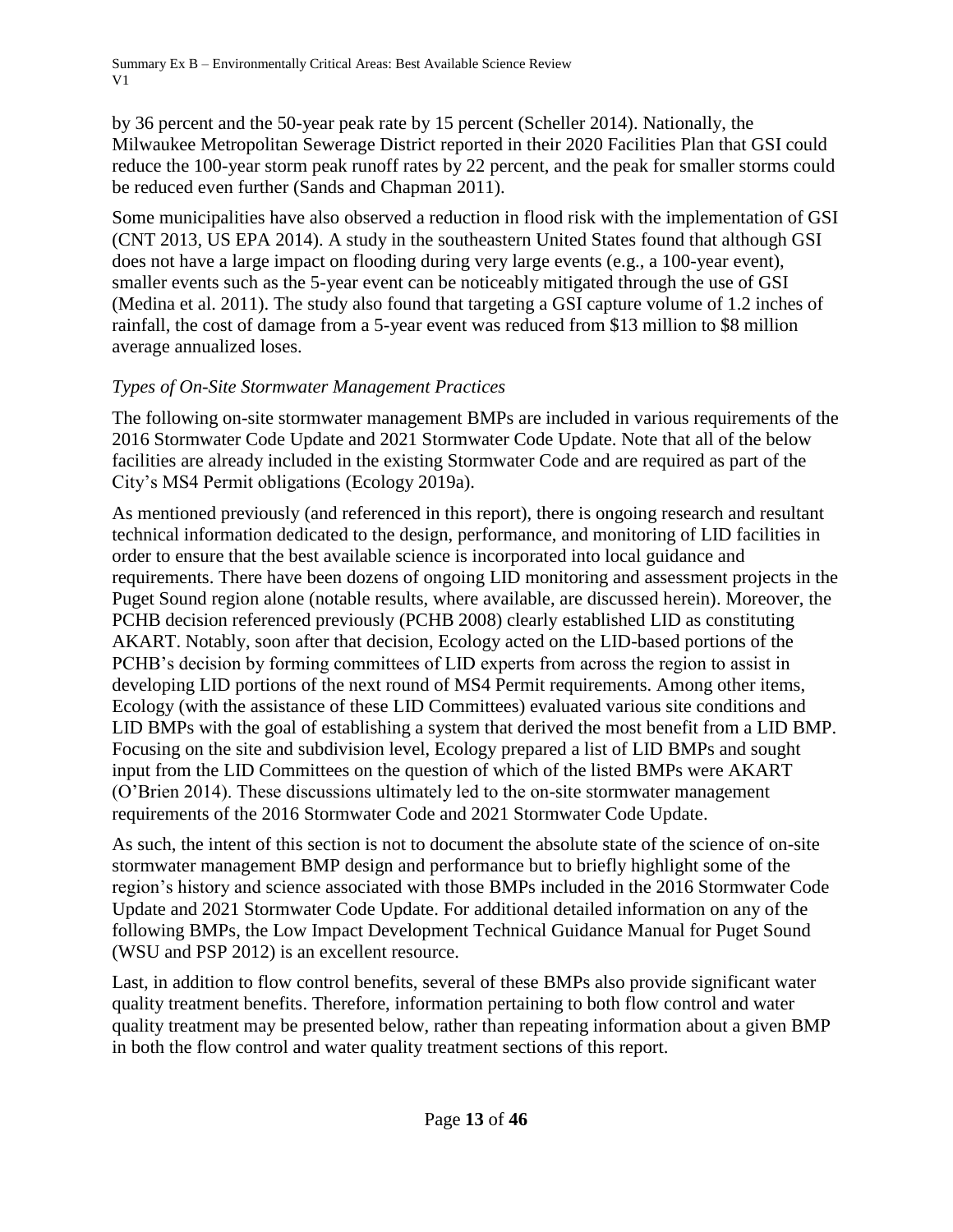#### Bioretention

The term *bioretention* is used to describe various designs using soil and plant complexes to manage stormwater runoff. The healthy soil structure and vegetation associated with bioretention facilities promote infiltration, storage, slow release, and treatment of stormwater runoff to more closely mimic natural conditions. In practice, bioretention facilities are also commonly referred to as "rain gardens." (In the 2016 Stormwater Code Update and 2021 Stormwater Code, the terms bioretention and rain gardens have distinct differences that carry associated design and regulatory requirements for new and redevelopment projects specifically.) Bioretention can provide flow control via detention, attenuation, and losses due to infiltration, interception, and evapotranspiration. Treatment can be provided through sedimentation, filtration, adsorption, and phytoremediation. Early hydrologic performance of a bioinfiltration system in Maryland is discussed by Davis et al. (1998). Early design information was provided by Prince George's County (1999 and 2002), with a multitude of agencies and groups (including Seattle) developing their own variations on bioretention design since that time.

In the late 1990s, the City constructed its first bioretention facility in a street right-of-way. The system consisted of a roadside swale filled with organically amended soil, in which a perforated drain was installed above the trench bottom so that some water would be retained before the drain was engaged. Water could also be held in the amended soil. The underlying soil was mostly glacial till but there was some sand as well. Approximately 2.3 acres of road and residential development drained to the swale. During the period between January 2000 and January 2001, the system retained all of the dry-season runoff and 98 percent of the wet-season runoff, and was capable of fully attenuating approximately 0.75 inches of rainfall on the catchment area (Horner et al*.* 2002b). Since that time, dozens of rain gardens and bioretention facilities have been installed on City and private property. Of the on-site stormwater management BMPs presented in the 2016 Stormwater Code Update, bioretention facilities probably receive the most attention in the Puget Sound region with regards to design variations and performance monitoring. The City has performed monitoring on several of these installations, most notably on two facilities from the Ballard Roadside Raingardens project (Seattle 2014). Monitoring of both facilities included continuous flow monitoring for one year, and controlled flow tests in the fall and spring. Monitoring of the bioretention facility on 30th Avenue NW showed that it more than met the design goal of removing the contributing area runoff for up to approximately a 1-year storm event, and that it captured all of the runoff for up to the 15-year storm event. It was also determined that the infiltration rates of the native soil at the 30th Avenue NW facility were higher than assumed during the facility design. The second bioretention facility monitored as part of the study was installed as part of one of the retrofitted blocks along 28th Avenue NW. After the original installation, the facility did not drain as designed and had to be retrofitted with an underdrain to meet the drawdown requirements. Monitoring was performed to determine what change in performance occurred due to the installation of the underdrain. The monitoring results demonstrated that significant flow control and volume reduction benefits were still provided by this system, even though it had an underdrain. The facility reduced peak flow rates by an average of 80 to 90 percent of approximately a 1-year storm event, and delayed discharge to the combined sewer system for 54 percent of the inflow volume. The facility also infiltrated the remaining 46 percent of the inflow volume, more than was originally expected for the retrofitted facility. The City is also tracking or involved in several regional bioretention studies. For example, Kitsap County et al. (2014) has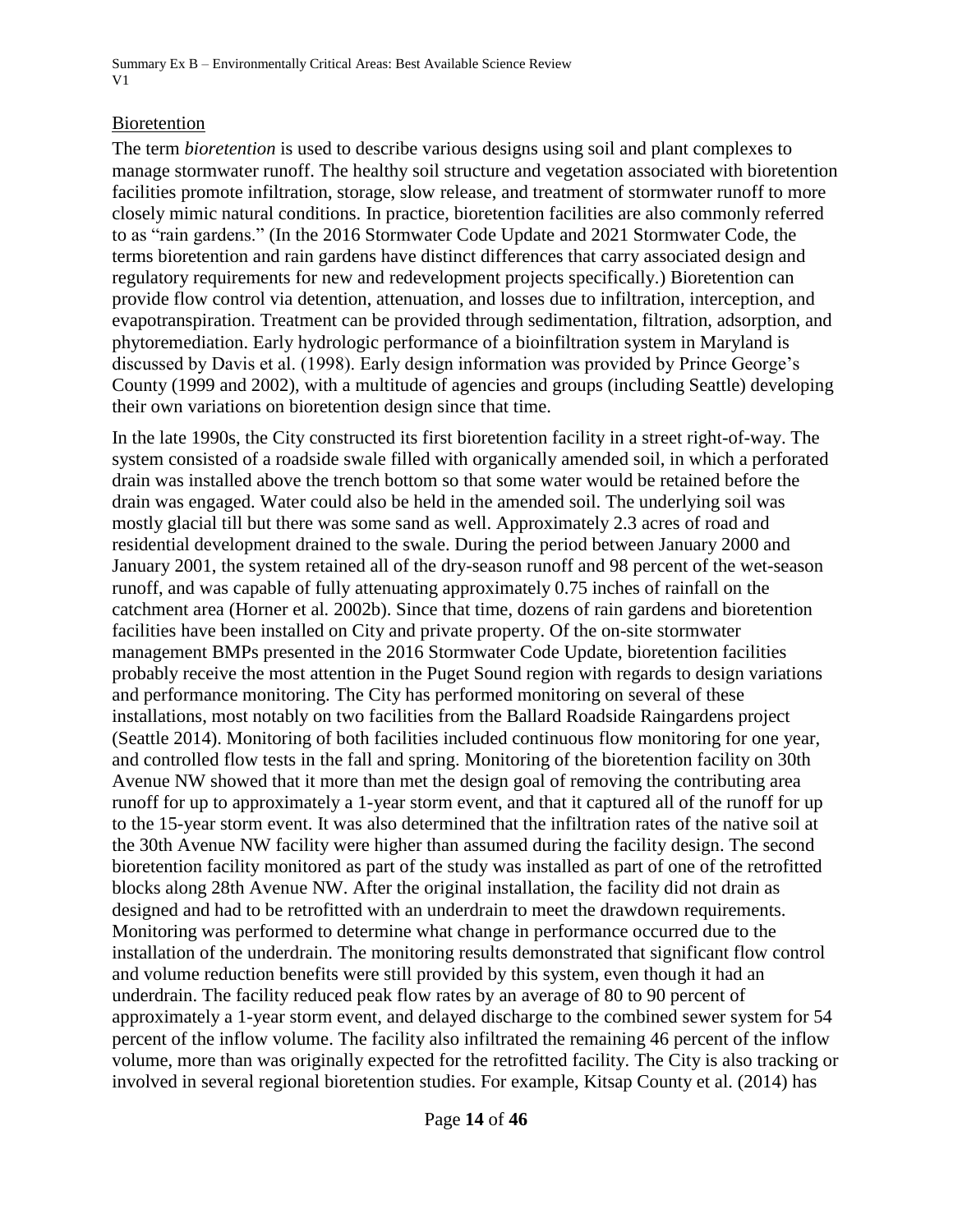been leading efforts to evaluate the performance of various compositions of bioretention soil media. Among other results, the studies have found that some (but not all) soil mixes may be leaching dissolved copper (Kitsap County et al. 2014). The studies are ongoing and are investigating which soil mixes are best for use in Washington State. As part of a closely related effort, the City is working with the Washington State University (WSU) LID research facility to evaluate the water quality treatment performance of the City Of Seattle bioretention soil media (BSM). The study (WSU 2014) consists of monitoring of four individual bioretention "mesocosms" (to provide replicate samples) built with the City of Seattle BSM. The study routed natural stormwater and synthetic stormwater (i.e., dosed influent) through the mesocosms and collecting samples of the effluent to evaluate water quality. The results were consistent with other studies around the region, showing higher percentages of pollutant removal with higher influent pollutant concentrations (typical of commercial, industrial areas), but evidence of export of some pollutants (e.g., TSS, dissolved copper, and phosphorus) with lower influent pollutant concentrations (more typical of residential areas). The export of TSS and dissolved copper appeared to decrease over time, but phosphorus release remained mostly steady during the course of the study. McIntyre et al. (In Press) also found bioretention facilities to be very effective at treating polluted runoff from roadway areas, with significant reductions in roadway runoff toxicity when the runoff is filtered through a bioretention facility.

#### Permeable pavement

Permeable pavement is a paving system which allows rainfall to percolate into an underlying aggregate storage reservoir, where stormwater is stored and infiltrated to the underlying subgrade or removed by a supplemental outlet/overflow system. The primary factors controlling the use of permeable pavement as an infiltration system are the long-term hydraulic capacity of the paving material, and the infiltration capacity of the underlying soil. Permeable pavement has been used for stormwater management worldwide for decades, though the technology has only gradually taken hold regionally. Booth and Leavitt (1999) documented the pollution removal capability and hydraulic performance of four types of permeable pavement in comparison to standard asphalt pavement at a municipal building parking lot in Renton, Washington. The test site was constructed in 1996 and data were gathered in the year following. The native soil at the site was deep and very permeable sand, such that overall infiltration capacity of the pavement/soil system was limited by the pavement. Booth and Leavitt observed no surface runoff from the permeable pavement. Brattebo and Booth (2003) reevaluated the hydraulic performance at the same pavement system during fifteen storms in the winter of 2001-2002. Virtually all water infiltrated for every observed storm; the most significant surface runoff event occurred during a 4.75 inch/72-hour storm, in which only 0.16 inches of surface runoff was generated from one type of pavement.

In the years since these early installations, permeable pavement (like bioretention) has become the focus of many additional design and performance studies. While the state of the science continues to evolve, some of the most significant findings can be found in the Low Impact Development Technical Guidance Manual for Puget Sound (WSU and PSP 2012).

Acceptable run-on ratios from several other juridictions' stormwater guidance manuals were reviewed, including from the City of San Francisco, CA; City of San Antonio, TX; City of Vancouver, BC; City of Portland, OR; City of Gresham, OR; City of Omaha, NE, City of Denver, CO and City of Tacoma, WA as well as *Permeable Pavement* (ASCE 2015).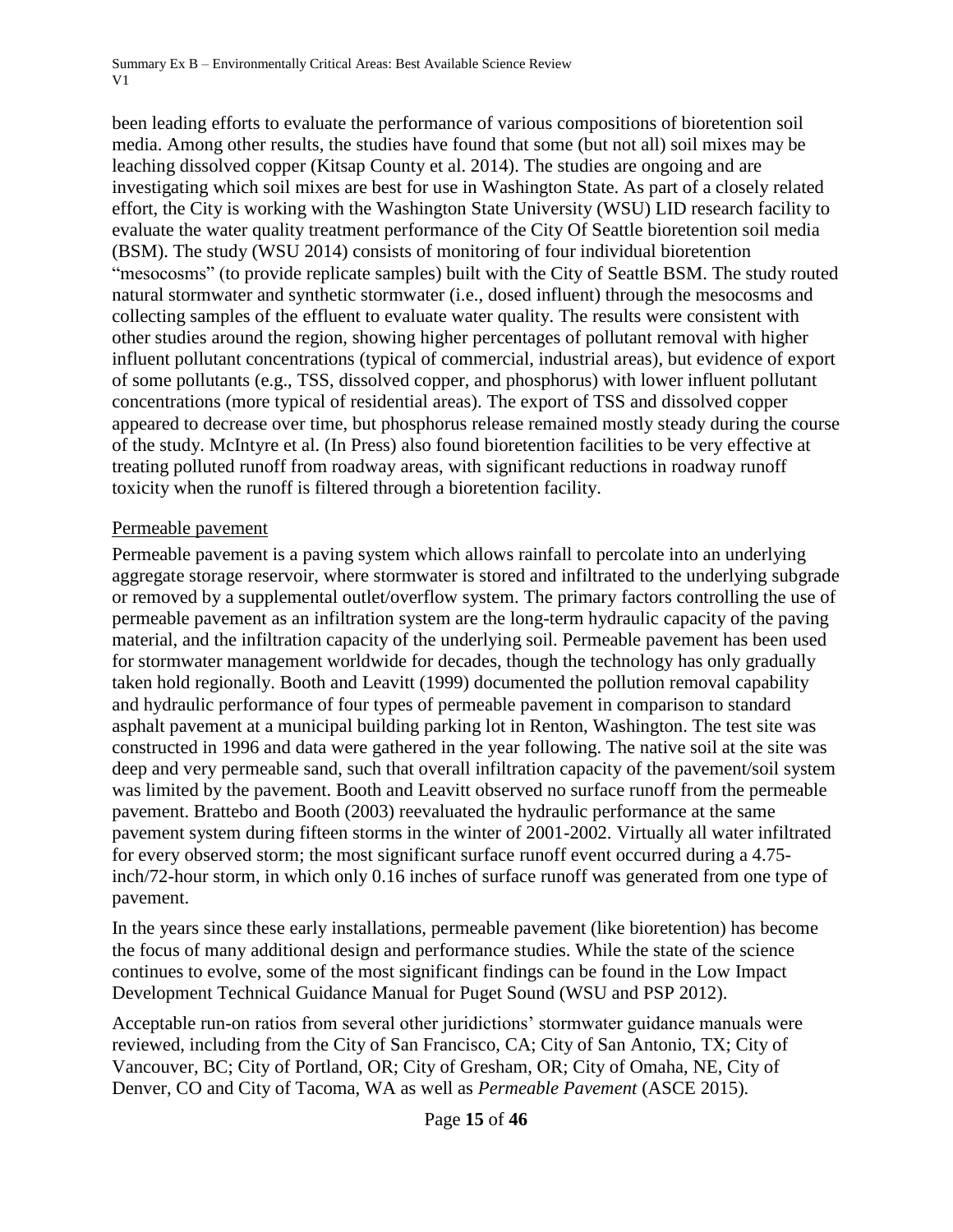### Rainwater Harvesting

Rainwater harvesting is the capture and storage of rainwater for subsequent use. Runoff from non-pollution generating surfaces may be routed to cisterns for storage and beneficial nonpotable uses, such as irrigation, toilet flushing, and cold water laundry. Like other flow control BMPs, rainwater harvesting can be used to achieve reductions in peak flows, flow durations, and runoff volumes, and can be a particularly effective practice for projects where infiltration is not permitted or desired. The flow control performance of rainwater harvesting is a function of contributing area, storage volume, and rainwater use rate. While the City accepts rainwater harvesting systems with indoor water use for compliance with the flow control standards of the 2021 Stormwater Code, the indoor use of harvested water is regulated by WAC 51-56-1628.4.

Rainwater harvesting has been around for centuries, and (unlike bioretention and permeable pavement for example) is not subject to as frequent or numerous research studies. Depending on whether the design is for potable or non-potable uses, additional information can be obtained from various engineering or Department of Health documentation. For information most pertinent to the Puget Sound region, consult the Low Impact Development Technical Guidance Manual for Puget Sound (WSU and PSP 2012).

A technical memorandum (Herrera 2020) was prepared to evaluate allowing Rainwater Harvesting for Single-Family Residential and Parcel-based projects under Category 2 and 4 of the On-site list. Rainwater Harvesting is allowed under Category 2 if it is sized to meet the Onsite performance criteria, similar to other Category 2 BMPs. The memorandum discusses the performance criteria that were evaluated for it to be used as a Category 4 BMP before settling on the criteria that Rainwater Harvesting must reduce the rooftop runoff volume by 25 perfect on an average annual basis and that the volume reduction must exceed that for a Vegetated Roof.

### Vegetated Roofs

Vegetated roofs are areas of living vegetation installed on top of buildings, or other above grade impervious surfaces. Vegetated roofs are also known as ecoroofs, green roofs, and roof gardens. Used in Europe for decades, vegetated roofs have received significant attention in the US in the past decade or so as the focus on LID approaches (and green building in general) has increased.

As such, similar to bioretention and permeable pavement, extensive research has been dedicated to the design and performance of vegetated roof systems regionally, and nationwide, particularly over the past decade. For example, in one of the preliminary studies in Philadelphia, runoff monitoring was conducted for a nine-month period at a pilot-scale vegetated roof with a thickness of less than three inches (US EPA 2000). In this period there were 44 inches of rain and less than 16 inches of runoff. Similarly, in Portland, Oregon, monitoring of four storms (two in March 2001, and two in August 2001) at a full-scale commercial building vegetated roof showed between a three-fold and nine-fold reduction in per-storm runoff volume (Portland 2001). More recently, the City of Seattle has performed in-depth vegetated roof monitoring through a dedicated Green Roof Performance Study (Seattle 2012a). The study evaluated a range of vegetated roofing designs over five different site locations. Results indicated a reduction peak flow rates (relative to conventional roofs) ranging from 53 percent to 15 percent. The percentage reductions in rainfall volume ranged from near zero during the wetter seasons, but as high as 70 percent or greater during the dryer seasons.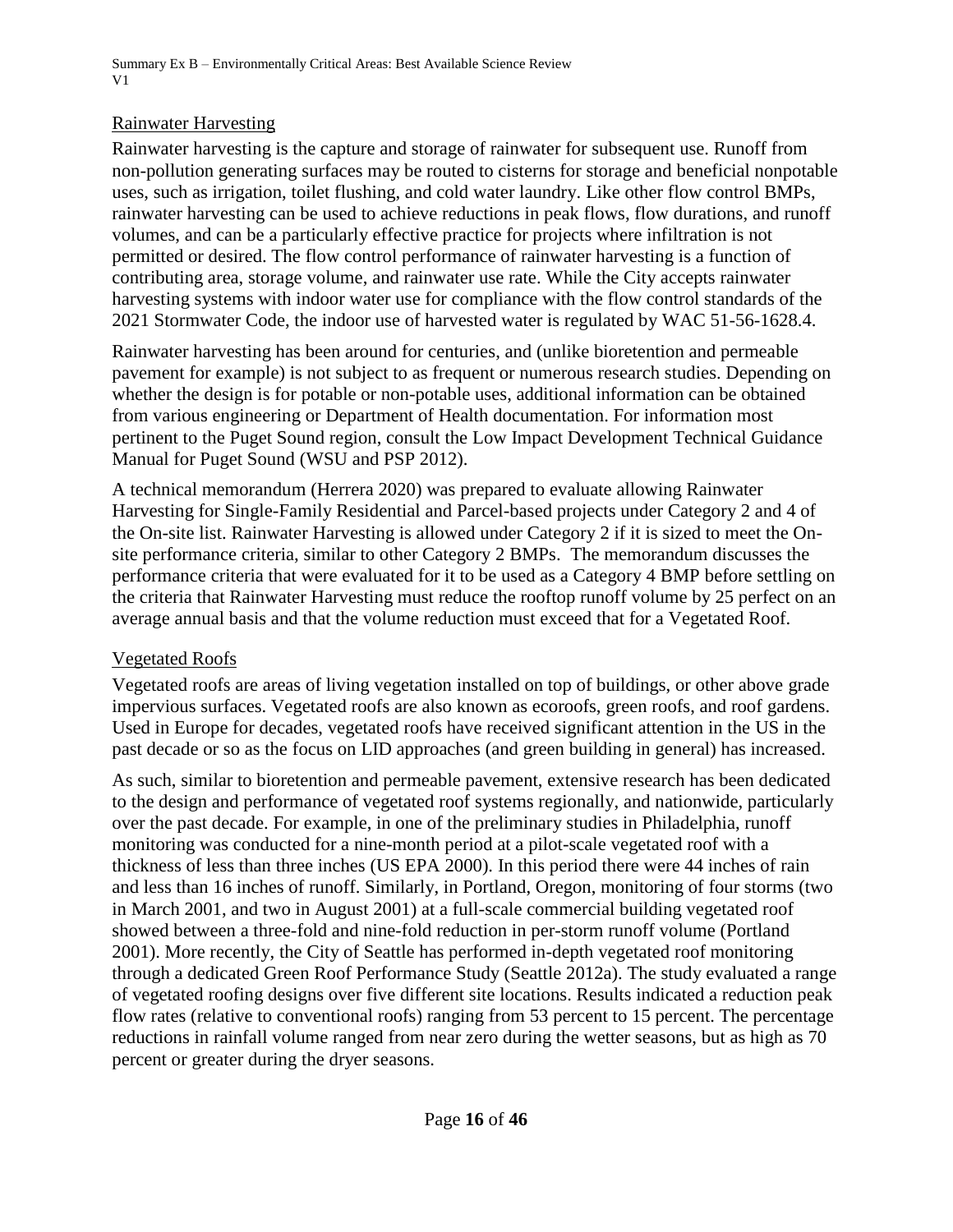### Trees

Trees provide stormwater flow control via interception, transpiration, and increased infiltration. Additional environmental benefits include improved air quality, reduced heat island effect, pollutant removal, and habitat preservation or formation, although benefits can vary with seasonality (Xiao et al*.* 1998). Trees are a landscape amenity with flow control benefits that can be applied in most settings. The 2016 Stormwater Code Update and 2021 Stormwater Code Update includes flow control credits for retaining or planting trees on a development site, with higher credit applied when trees are proximate to impervious surfaces. The degree of flow control provided by a tree depends on the tree type (i.e., evergreen or deciduous), canopy area, and proximity to impervious surfaces. A report summarizing the results of a literature review on the effects of trees on stormwater runoff and recommendations regarding flow control credits is provided in Herrera (2008).

### Dispersion

Downspout dispersion BMPs are splash blocks or gravel-filled trenches that serve to spread roof runoff over vegetated pervious areas. Dispersion attenuates peak flows by slowing entry of the runoff into the conveyance system, allows for some infiltration, and provides some water quality benefits. Although downspout dispersion in general has been used in Seattle for decades, to meet the specific design requirements of the MS4 Permit, downspout dispersion BMPs generally require large areas of vegetated ground cover and may not be feasible in most urban settings. Likewise, little performance monitoring data have been generated specific to downspout dispersion BMP performance, particularly in urban settings. Nonetheless, downspout dispersion is included as one of Ecology's required on-site stormwater management BMPs, so it is included in this discussion.

#### Infiltration

Infiltration, where appropriate, is the City's preferred method for stormwater management because it most directly attempts to restore the pre-development flow regime. Many on-site stormwater management BMPs discussed previously use infiltration as a primary or secondary mode of stormwater control. In addition, several types of non-vegetated systems are designed primarily for stormwater infiltration including infiltration trenches, vaults, basins, or drain fields. Given the significant role of infiltration processes in LID, on-site stormwater management, and stormwater flow control in general, this subsection presents a brief overview of infiltration considerations.

Massman (2003) performed full-scale "flood tests" conducted at four infiltration facilities in western Washington. Lateral flow along the sides of the ponds could be significant. Saturated hydraulic conductivity values estimated from measuring air conductivity and from regression equations derived from grain size parameters were compared to full-scale infiltration rates for 15 sites in western Washington. The estimated values for saturated hydraulic conductivity were up to two orders-of-magnitude larger than the full-scale infiltration rates for some sites and were two orders-of-magnitude smaller at others. These results show that long-term infiltration rates cannot be reliably estimated on the basis of soil properties alone; information related to the hydraulic gradient is also important.

Aside from the reduced area available for infiltration due to the construction of impervious surfaces, development typically results in the compaction or removal of the upper soil layers,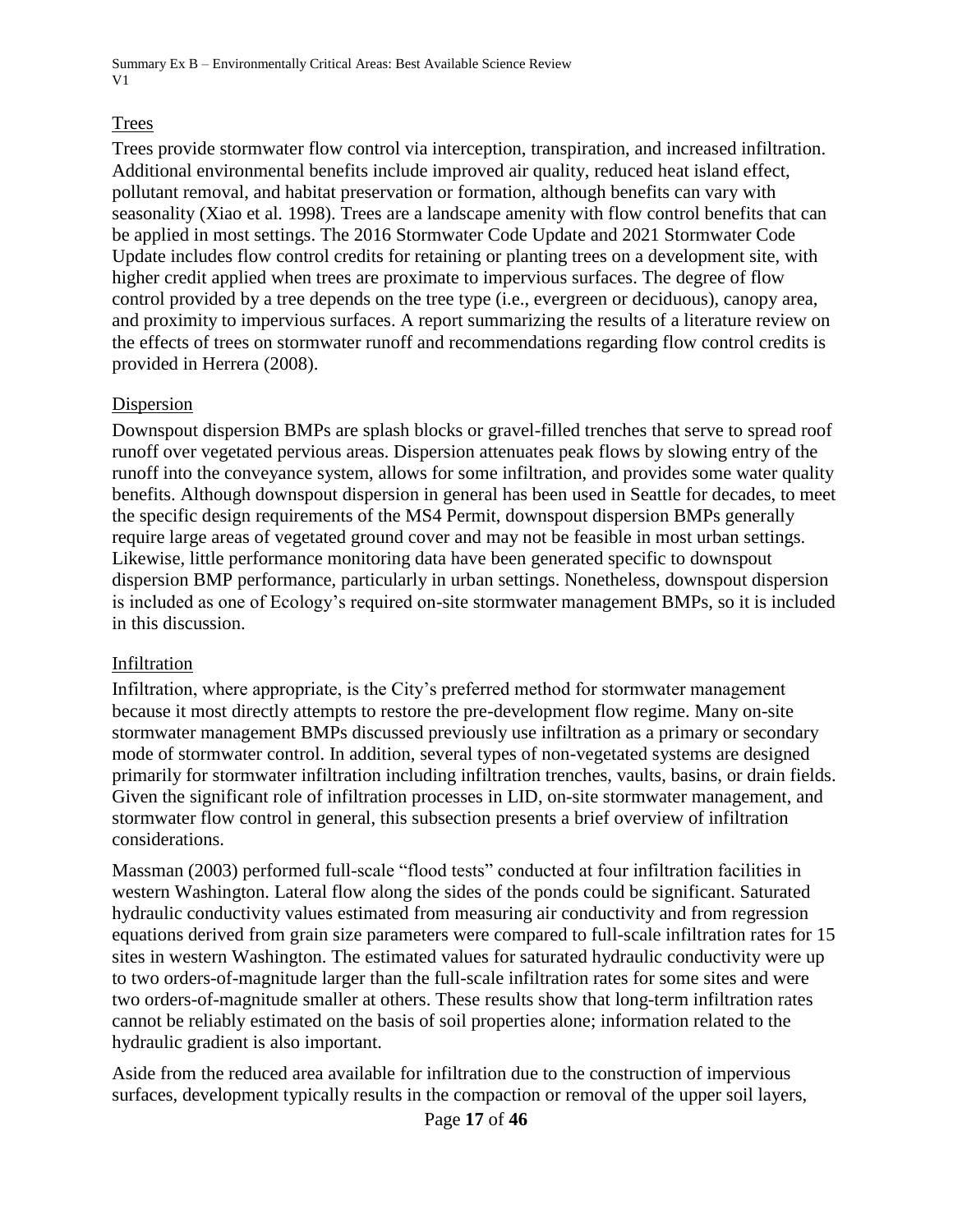which reduces the overall infiltration capacity of the remaining soil (Booth et al. 2002, Chollak and Rosenfeld 1997, Kosti et al. 1995). This effect also significantly reduces the ability of the soil to remove dissolved metals (Minton 2005). Other factors that may limit the long-term performance of these systems are clogging due to sediment input, or biological fouling, as described by Warner et al. (1994).

Given the significant role of infiltration in stormwater management, and the relative complexity of soil and general geologic conditions in Washington, Ecology has dedicated extensive time and energy to understanding and safeguarding infiltration facility designs. The 2014 SWMMWW (Ecology 2014b) includes extensive detail on the requirements for evaluating project area soil conditions and infiltration potential prior to designing and installing infiltration facilities. Seattle has generally followed these requirements, with modification as needed to accommodate local conditions and challenges. Due to the geologic and topographic conditions in Seattle, not all sites are suitable for stormwater infiltration. The City may limit the use of infiltration practices in some areas due to topography and potential landslide hazards. In addition, many locations in Seattle have soils that are underlain by hydraulically-restrictive materials. These relatively impervious layers may limit or preclude infiltration causing perched groundwater conditions during the wet season.

A memorandum *Recommendations for Infiltration Acceptance Testing During Construction for Select Infiltration BMPs* (Gibson and Martin 2018) provided information that informed the development of the infiltration acceptance testing guidelines. Studies related to modeling for hydraulic conductivity near saturation were reviewed (van Genuchten 1980, Schaap and van Genuchten 2005).Soil Amendment

Naturally occurring (i.e., undisturbed) soil and vegetation provide important stormwater management functions, including: water infiltration; nutrient, sediment, and pollutant adsorption; sediment and pollutant biofiltration; water interflow storage and transmission; and pollutant decomposition. These soils can also provide indirect benefit by providing a suitable growing medium for healthy plants and microbes, which themselves also provide important stormwater benefits. All of these functions are largely lost when development removes native soil and vegetation and replaces it with imported soil and sod with minimal depth. Not only are important stormwater management functions lost, but such altered landscapes themselves can easily become pollution-generating pervious surfaces. Pollutants can include pesticides, fertilizers, and other landscaping and household/industrial chemicals; pet wastes; and roadside litter.

Studies by Chollak and Rosenfeld (1997) developed guidelines for amending soils with compost in landscaping practices. Kosti et al*.* (1995) measured surface runoff and subsurface runoff from seven test plots of glacial till soil containing differing amounts of compost. During storm events from December 1994 to June 1995, two plots containing compost generated only 53 percent and 70 percent of the total runoff volume generated by a control plot with no compost. In addition to flow control benefits, amended soils in urban lawns can also have the benefits of reduced fertilizer requirements and reduced dry-season irrigation requirements (US EPA 1997). The MS4 Permit includes requirements for using soil amendment for disturbed areas, and the 2014 SWMMWW and a supplemental document produced by Soils for Salmon (Guidelines and Resources for Implementing Soil Quality and Depth BMP T5.13 in WDOE Stormwater Management Manual for Western Washington, Soils for Salmon 2012) include the latest guidelines for soil amendment in western Washington.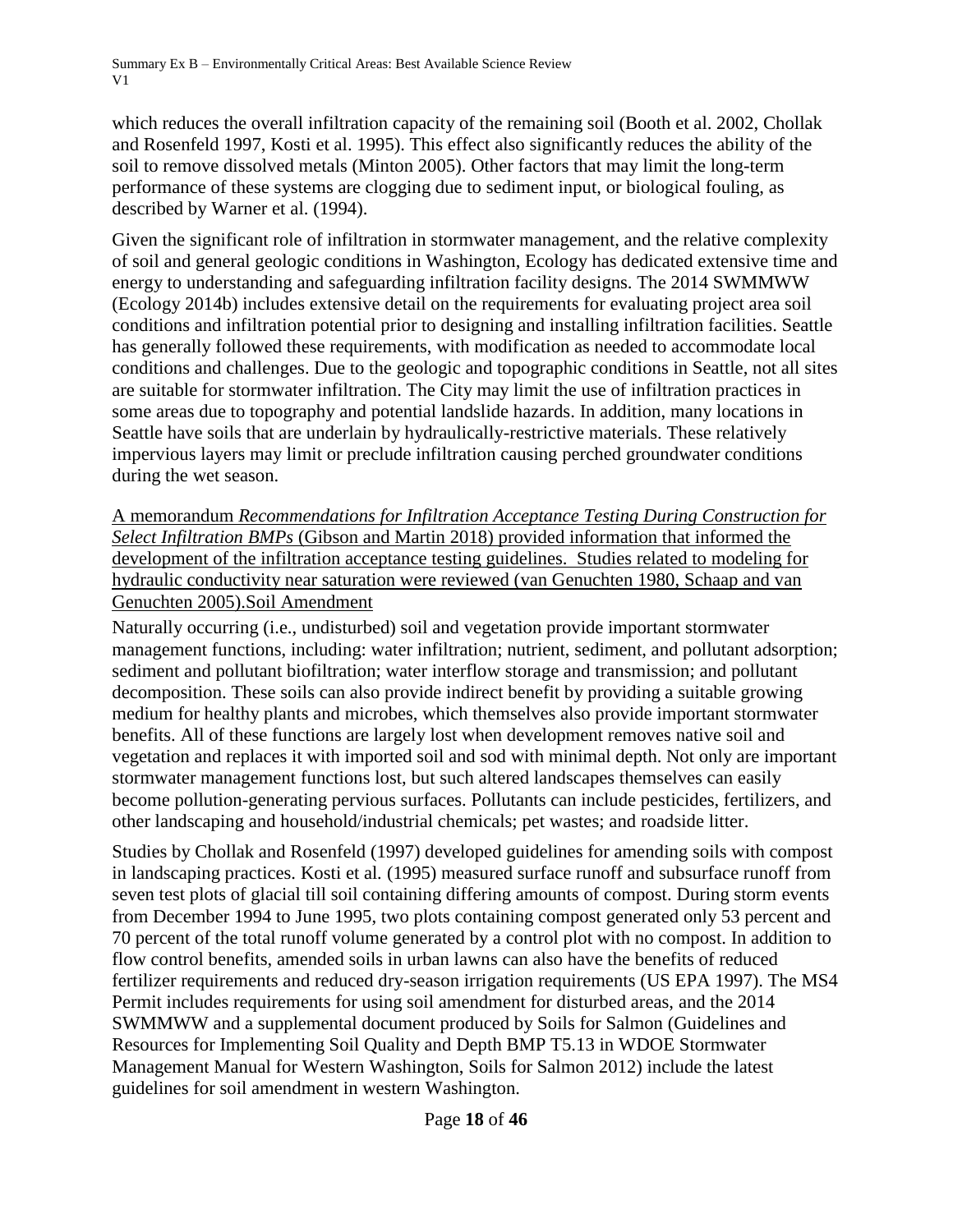### Sidewalk/Trail Compost-Amended Strips

Sidewalk/Trail Compost-Amended Strip is a new BMP focused on managing sheet flow from sidewalk and trail surfaces (Seattle Public Utilities 2020).

### **Water Quality Treatment**

Urban stormwater runoff collects and conveys pollutants to receiving waters. Between 1978 and 1983, the Nationwide Urban Runoff Program gathered runoff pollution data from 2,300 storms from 28 project sites across the nation (US EPA 1983). The results from this large-scale study helped to initially quantify the nature and extent of stormwater pollution and influenced subsequent regulations requiring treatment of stormwater runoff from sites with pollution generating surfaces. Ongoing monitoring, analysis, and assessments have provided additional information regarding the nature of pollutants in stormwater. Chandler (1995, 1999) conducted an analysis of urban stormwater runoff event mean concentrations from 70 sites collected by eleven municipalities located in inland urban areas of western Washington and Oregon. Maestre and Pitt (2005) developed a database containing approximately 3,765 events from 360 sites in 65 communities throughout the US. Clark et al. (2007) provide a comprehensive literature review of urban wet weather flow literature for the eleven years from 1996 through 2006 that includes stormwater discharge water quality characterization.

Recent assessments of toxic contaminant in Washington State determined that the bulk of toxic chemicals that enter Puget Sound marine waters have done so through runoff from land surfaces (Ecology 2007b, Ecology 2011a, Ecology 2014c, Ecology 2015). Of particular note, during 2010, Ecology conducted a study to identify the primary sources of toxic chemicals in the Puget Sound basin and estimate annual releases of those chemicals (Ecology 2011a). Fourteen chemicals and chemical groups of concern were addressed, and the quantities of chemicals released annually from numerous sources were estimated. The study identified petroleum and zinc as two of the most significant chemicals of concern, with both chemicals released at a rate greater than 1,000 metric tons (t) per year. Lead, polycyclic aromatic hydrocarbons (PAHs), copper, and triclopyr were identified as additional chemicals of concern, released at rates greater than 100 t/year (ibid). Similarly, as part of the previous MS4 Permit requirements, stormwater and storm sediment discharge data were collected by Phase I MS4 permittees between 2007 and 2013 (Ecology 2015). The permittees collected storm-event data under a prescribed monitoring program that represented multiple land uses, storm characteristics, and seasons. Working from the combined analysis of 44,800 data records representing 597 storm events, up to 85 parameters were analyzed in the stormwater samples. Results indicated that metals, hydrocarbons, phthalates, total nitrogen and phosphorus, pentachlorophenol, and PCBs were detected more frequently and at higher concentrations from commercial and industrial areas than from residential areas. Residential areas exported stormwater with the highest dissolved nutrient concentrations (Ecology 2015).

Ecology also recently determined that artificial turf fields are to be considered a pollution generating pervious surface in western Washington (Ecology 2014a). Ecology indicated that their decision to list artificial turf fields as pollution generating was based primarily on two studies identified by King County (personal communication Rachel McCrea, July 2013). Those studies (Connecticut DEP 2010, Moretto 2007) suggest that dissolved metals and organics could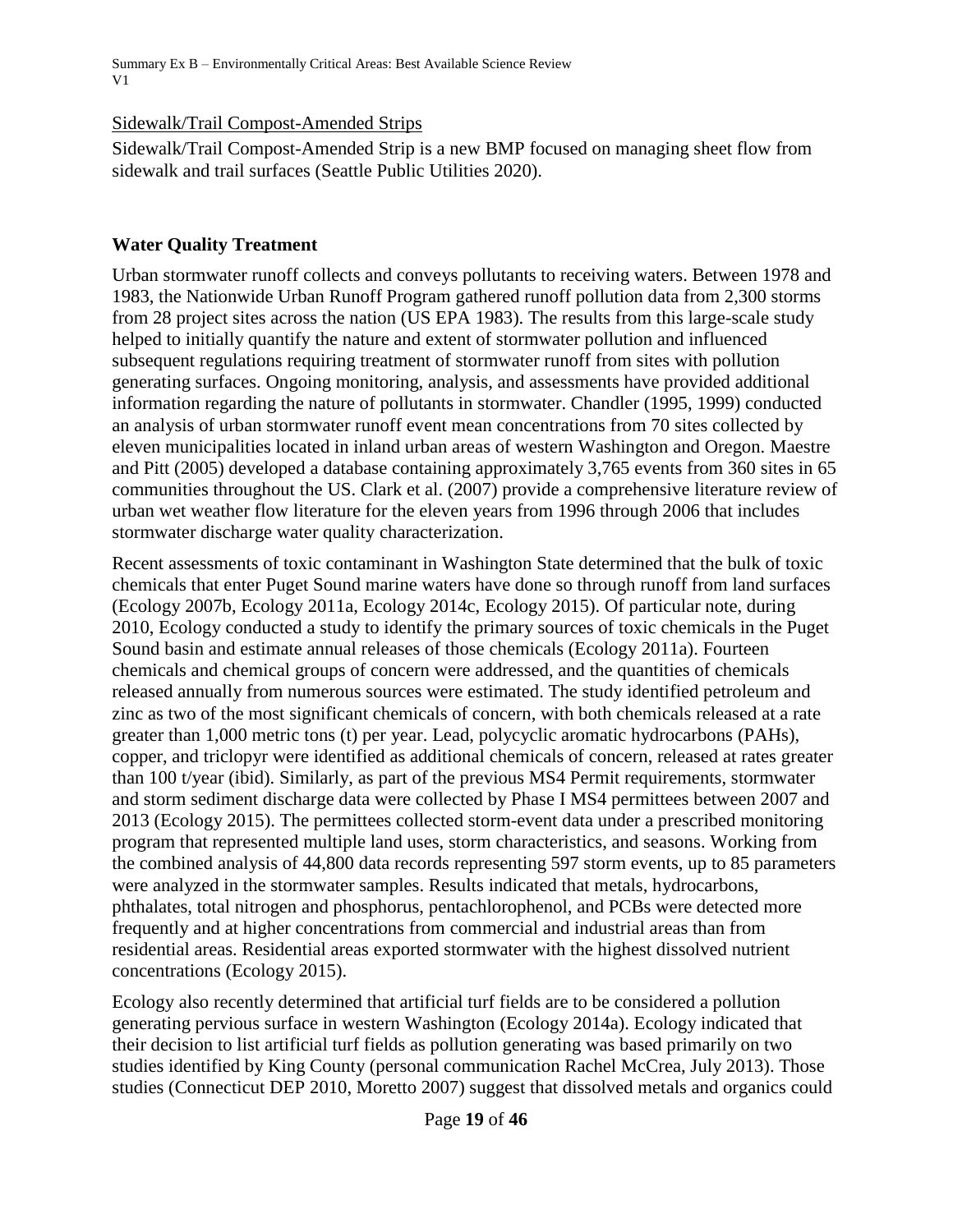leach from the underflow from these types of artificial turf fields. However, further review of those studies and supplemental analyses of turf fields (Herrera 2010) raises questions about the pollutant generating potential of those surfaces. An additional study (Herrera 2019) found that drainage from crumb rubber infill playfields yields high water quality that does not need treatment prior to discharging into a surface water body, regardless of whether it is a new crumb rubber field or an old crumb rubber field. However, the study did not evaluate the recently discovered toxicant found in tires, 6PPD-quinone (Tian et al 2020). Additionally, as part of the study (Herrera 2019), it was determined that poor water quality of drainage from the tested cork infill playfield was likely due to contamination. Additional testing of drainage exclusively from a cork playfield with new base materials would be needed to accurately characterize pollutant concentrations and determine treatment requirements.

Additional information on BMPs designed to reduce water quality pollution from permanent and temporary (construction) sites is discussed below.

#### *Types of Stormwater Quality Treatment Best Management Practices*

Pollutants in stormwater can be reduced through source control activities, regulations prohibiting certain types of discharges, programmatic actions aimed at eliminating illegal dumping and illicit connections, and permanent water quality treatment BMPs designed to remove pollutants contained in stormwater runoff (Ecology 2014b, Ecology 2006, Ecology 2014a). This section focuses on permanent (constructed) water quality treatment BMPs, with a brief discussion at the end of this section on developments in pollutant source control related to street sweeping activities.

Common pollutants of concern targeted by water quality treatment BMPs include sand, silt, and other suspended solids; metals such as copper, lead, and zinc; nutrients (e.g., nitrogen and phosphorous); certain bacteria and viruses; and organics such as petroleum hydrocarbons and pesticides. Methods of pollutant removal include sedimentation/settling, filtration, plant uptake, ion exchange, adsorption, and bacterial decomposition. Floatable pollutants such as oil, debris, and scum can be removed with separator structures. Minton (2002, 2005) provides a thorough discussion of treatment mechanisms and their application in stormwater treatment. The American Society of Civil Engineers (ASCE) and the United States Environmental Protection Agency jointly prepared (and continue to manage) an extensive "International Stormwater BMP Database" of stormwater treatment system performance data (ASCE/US EPA 1996). The International Stormwater BMP Database is a primary resource for further information on the water quality treatment BMPs discussed below ([<www.bmpdatabase.org>](http://www.bmpdatabase.org/)).

#### Infiltration and Bioinfiltration

Infiltration not only provides the flow control benefits discussed previously, but also can be a very effective pollutant removal mechanism. Infiltration and bio-infiltration systems remove pollutants primarily via physical filtration as stormwater passes through the underlying soil, but also via chemical adsorption and precipitation reactions. Biological uptake by plants may also occur in bioinfiltration. In addition, some pollutants such as nutrients may also be utilized by microbes present in the soil. A wide range of vegetated and non-vegetated BMPs utilize infiltration as a portion of their treatment designs. Following is a brief summary of a subset of the extensive infiltration performance studies available. The International Stormwater BMP Database contains extensive additional information for individual BMP types (ASCE/US EPA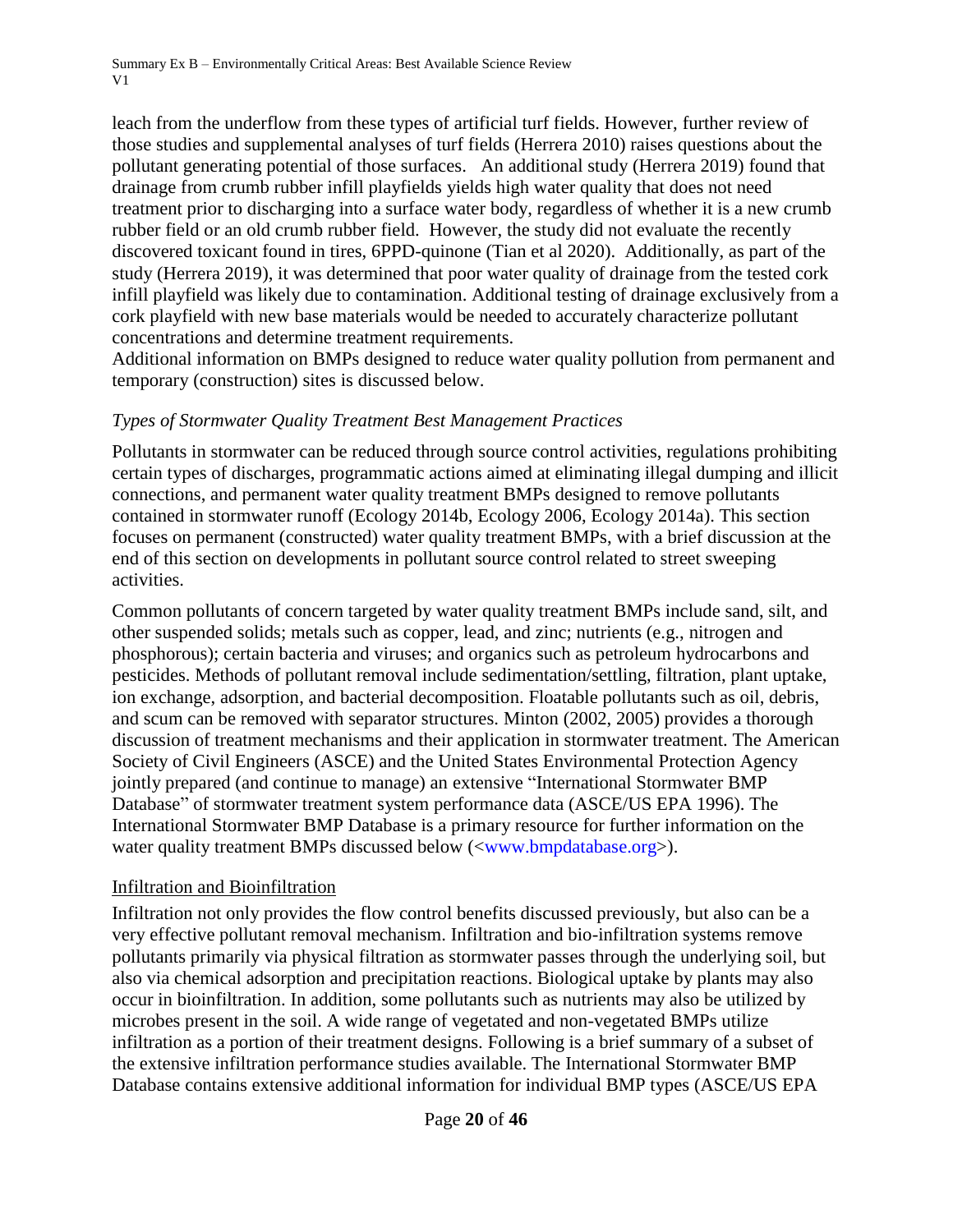#### 1996).

A study of several stormwater infiltration system designs in Pierce County, Washington, showed that infiltration of stormwater through a biofiltration swale underlain by six inches of imported topsoil reduced total copper concentrations by 47 percent, total lead concentrations by 79 percent, and total zinc concentration by 50 percent (Tacoma-Pierce County Health Department/Pierce County Public Works Department 1995). Nineteen storm events were monitored over four years in the study. In contrast to these results, the study also found elevated concentrations of these metals in groundwater under infiltration systems that discharged directly to the gravelly native soils without any other treatment. These results together demonstrate the importance of properly absorptive soil or treatment medium, but also the efficacy of a relatively shallow layer of such soil in removing metals. Hathhorn and Yonge (1996) investigated the potential for groundwater pollution from stormwater infiltration systems using bench-scale systems containing soils found in Washington State and organic soil amendments. They found that copper and zinc tended to be removed by association with organic material, while adsorption onto soil minerals due to cation exchange was the dominant removal mechanism for cadmium and lead. Extensive reviews of the potential for and confirmation of groundwater contamination are provided in Minton (2002) and Pitt (1996).

As referenced previously regarding permeable pavement flow control performance, Booth and Leavitt (1999) also documented the pollution removal capability of infiltration below four types of commercially available permeable pavement systems in comparison to standard asphalt pavement at a municipal building parking lot in Renton, Washington. Total copper and total zinc concentrations in the sampled infiltrate were significantly lower than corresponding concentrations in runoff from the asphalt. Motor oil was detected in 89 percent of the samples from the asphalt runoff, but not in any water sample infiltrated through the permeable pavement. Brattebo and Booth (2003) reevaluated pollution removal at the same pavement system during nine storms in the winter of 2001-2002. Again, infiltration had a dramatic effect on water quality. Toxic concentrations of copper and zinc were present in 97 percent of the asphalt runoff samples, and in 14 percent of the infiltrate samples. A comparison of the data from the two studies showed that zinc concentrations increased with statistical significance in the later study for both permeable pavement and asphalt, whereas copper concentrations in infiltrate from two kinds of permeable pavement were significantly decreased in the later study (Brattebo and Booth 2003). While Ecology does not currently give water quality treatment credit for stormwater passing through a standard permeable pavement design (i.e., additional treatment design elements must be incorporated into the subgrade material), this and other research has shown that permeable pavement has considerable pollutant removal capabilities for common roadway pollutants such as metals and petroleum (Dierkes et al. 2001, Pratt et al. 1999, Clauson and Gilbert 2003).

Though infiltration can be a very reliable water quality treatment approach, the design and construction must also be carefully scrutinized to ensure appropriate water quality treatment is achieved and maintained. Studies of conventional infiltration trenches in Maryland indicate that up to half of newly constructed (5-years old or less) facilities failed to operate as designed do to clogging or inflow problems (Galli 1992). The study found that lifespan can be increased by proper design of pretreatment systems, use of a sand layer rather than filter fabric at the bottom of the trench, and rototilling the trench bottom to preserve infiltration rates. Other studies in the mid-Atlantic region indicate that infiltration basins also have high failure rates within five years of construction due to clogging (Maryland Department of Environment 1991, Maryland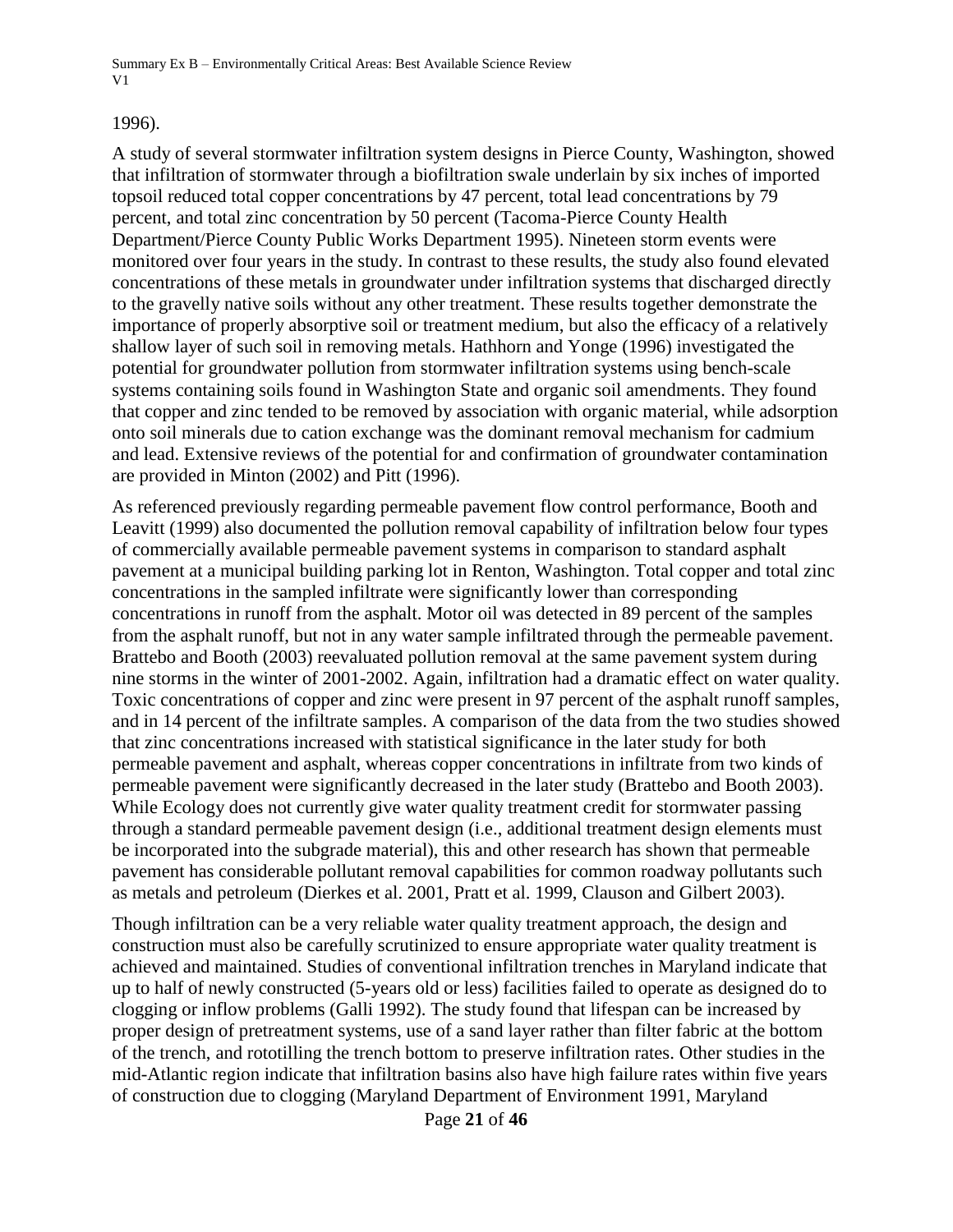Department of Environment 1986). Facility performance can be increased by constructing facilities with adequate pretreatment, shallow water depths, bypass systems for large storms, careful geotechnical investigations, sand surfacing for the trench bottom, and installation of underdrains (Schueler 1994).

As was noted previously, of the on-site stormwater management BMPs presented in the 2016 Stormwater Code Update, bioretention facilities probably receive the most attention with regards to design variations and performance monitoring. Bioretention BMPs have been demonstrated to provide considerable reduction in stormwater pollutants through infiltration and bioinfiltration, though there have been concerns with the impacts of various imported bioretention soil mixes and the effect they have on pollutant removal and or release from these BMPs, particularly dissolved metals (Ecology 2013b, Kitsap County et al. 2014, WSU 2014). Several recent and ongoing studies have been designed to evaluate and optimize the pollutant removal effectiveness of bioretention facilities, and the City is actively involved in those studies and/or tracking the outcomes as they become available.

## Sand Filtration

Sand filtration is a water treatment technology that has been applied to stormwater for decades. A typical sand filtration facility consists of a pretreatment system, flow spreaders, a sand bed, and underdrain piping (Ecology 2014b). A sand filter vault is similar to an open sand filter except that the sand layer and underdrains are installed below-grade in a vault that consists of presettling and sand filtration cells. A linear sand filter is a long, shallow, two-celled and rectangular vault, with the first cell designed for settling coarse particles and the second cell containing the sand bed (Ecology 2014b). Useful references regarding sand filtration include: Austin (1990), Horner and Horner (1995), Bell et al. (1995), California Department of Transportation (2004), and Minton (2005). These studies show that sand filters can be designed to remove total suspended solids (TSS), metals, biochemical oxygen demand (BOD), petroleum, total nitrogen, and phosphorous.

Minton (2002) cites various studies showing the pollution removal effectiveness of sand coated with iron oxide and sand mixed with iron wool or calcitic lime. Wanielista and Cassagnol (1981) demonstrated that various amended sand media reduced BOD and TSS concentrations in detention pond effluent, and that some nitrogen removal took place in the filters as well. Stormwater filtration using peat mixed with sand is effective at removing metals (Clark et al. 1998). Severe clogging in a sapric peat/sand filter in Minnesota demonstrated the importance of using hemic or fibric peat (Tomasek et al. 1987). These hydraulic problems can be avoided by using commercially available peat pellets.

Basic sand filters are expected to achieve average pollutant removals of 80 percent TSS at influent Event Mean Concentrations of 300 mg/L (King County 1998, Chang 2000). Basic sand filters are also expected to reduce oil and grease to below 10 mg/L daily average and 15 mg/L at any time, with no ongoing or recurring visible sheen in the discharge (Ecology 2014b). Large sand filters are expected to remove at least 50 percent of the total phosphorous compounds (as total phosphorus) by collecting and treating 95 percent of the runoff volume (ASCE and WEF 1998). Pretreatment is necessary to reduce velocities to the sand filter and remove debris, floatables, large particulate matter, and oils. An underground filter should be considered in areas subject to freezing conditions (Urbonas 1999).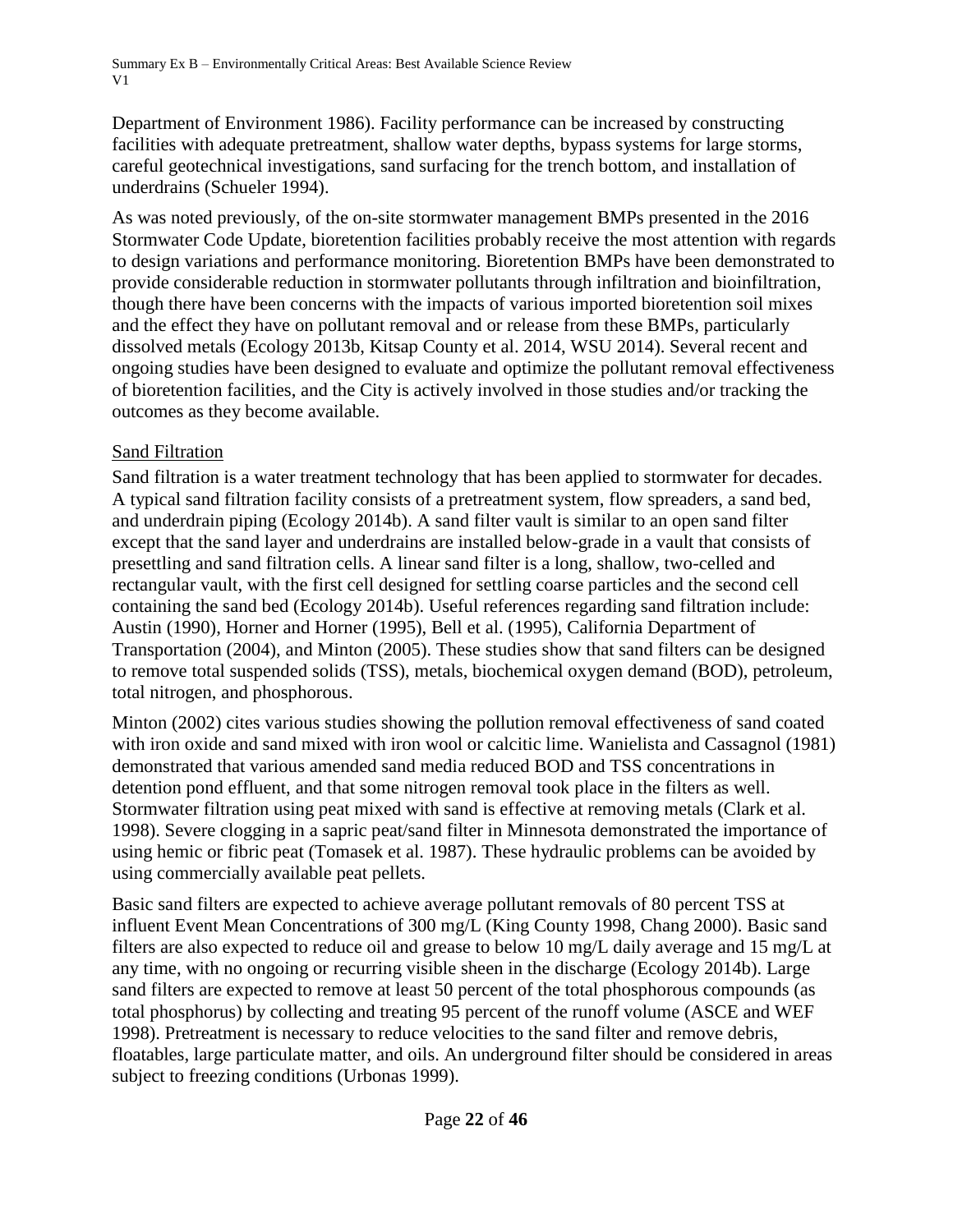### Wetpool Facilities – Wet ponds, Wet vaults, Combined Detention and Wetpool Facilities

Water quality facilities built as wetpool facilities – facilities that contain a permanent pool of water – include wet ponds, wet vaults, and combined detention and wetpool facilities. The primary design factor that determines a wetpool's treatment efficiency is the volume of the wetpool. The larger the wetpool volume, the greater the potential for pollutant removal (Ecology 2014b). These facilities provide runoff treatment by allowing settling of particulates during quiescent conditions (sedimentation) and, for above-ground facilities, by biological uptake and vegetative filtration. A wet pond is a constructed stormwater pond that retains a permanent pool of water at least during the wet season. A wet vault is an underground structure similar in appearance to a detention vault, except that a wet vault has a permanent pool of water that dissipates energy and improves the settling of particulate pollutants. A combined detention and wetpool facility has the appearance and design features of a detention facility, but contains a permanent pool of water to also perform water quality treatment functions. Because the wet vault is underground, it lacks any biological pollutant removal mechanisms, such as algae uptake, that would be present in surface wet ponds.

Studies of pollution removal in wetpool facilities in the Puget Sound region include King County (1995), Comings (1998), and Kulzer (1989). Other useful studies include Driscoll (1986), Gain (1996), Kantrowitz and Woodham (1995), Lawrence et al. (1996), Stanley (1996), Walker (1987), Whipple (1979), and Wu et al. (1996). These studies show that wetpool facilities can remove total suspended solids, total nitrogen, metals, and phosphorous. However, some of the studies showed a net release of some of these pollutants. Wetpools can also remove dissolved pollutants, although their long-term performance in this respect is problematic particularly with respect to dissolved phosphorus (Minton 2004, 2005). Minton (2002) discusses the difficulties in designing appropriate sampling strategies to comparing data from different treatment system evaluation studies. Wetpool facilities can pose a particular problem since they often have a storage volume greater than the influent volume from many storms, so samples of influent and effluent from a single storm do not represent batch treatment of a single test volume of water. A detailed discussion of performance and design elements on wetpool facilities is provided by Minton (2005).

A Florida study of the migration of soluble metals through sediments accumulated in the bottom of highway-runoff wet ponds showed that most of the metals are retained in the top 15-25 centimeters, and that removal of accumulated bottom sediments approximately every 25 years would be sufficient to minimize the potential of groundwater contamination (Yousef and Yu 1992). However, this study did not indicate the native soil type or sediment size distribution, which would affect the results. Most modern wet ponds are designed with an impermeable base layer to prevent any infiltration of stormwater through the bottom sediments.

#### Stormwater Treatment Wetlands

Water quality treatment in wetlands is achieved through sedimentation, filtration, soil adsorption, chemical precipitation, biological uptake by plants, and microbial transformation of nutrients. Wetland hydroperiod is the primary driver of these processes because hydrology is the most important factor for sustaining wetland processes and plant communities (Mitsch and Gosselink 1986). Hydroperiod of a wetland includes the water depth, flow, and duration and frequency of flooding. The hydroperiod affects species composition and richness, primary productivity, organic accumulation, and nutrient cycling.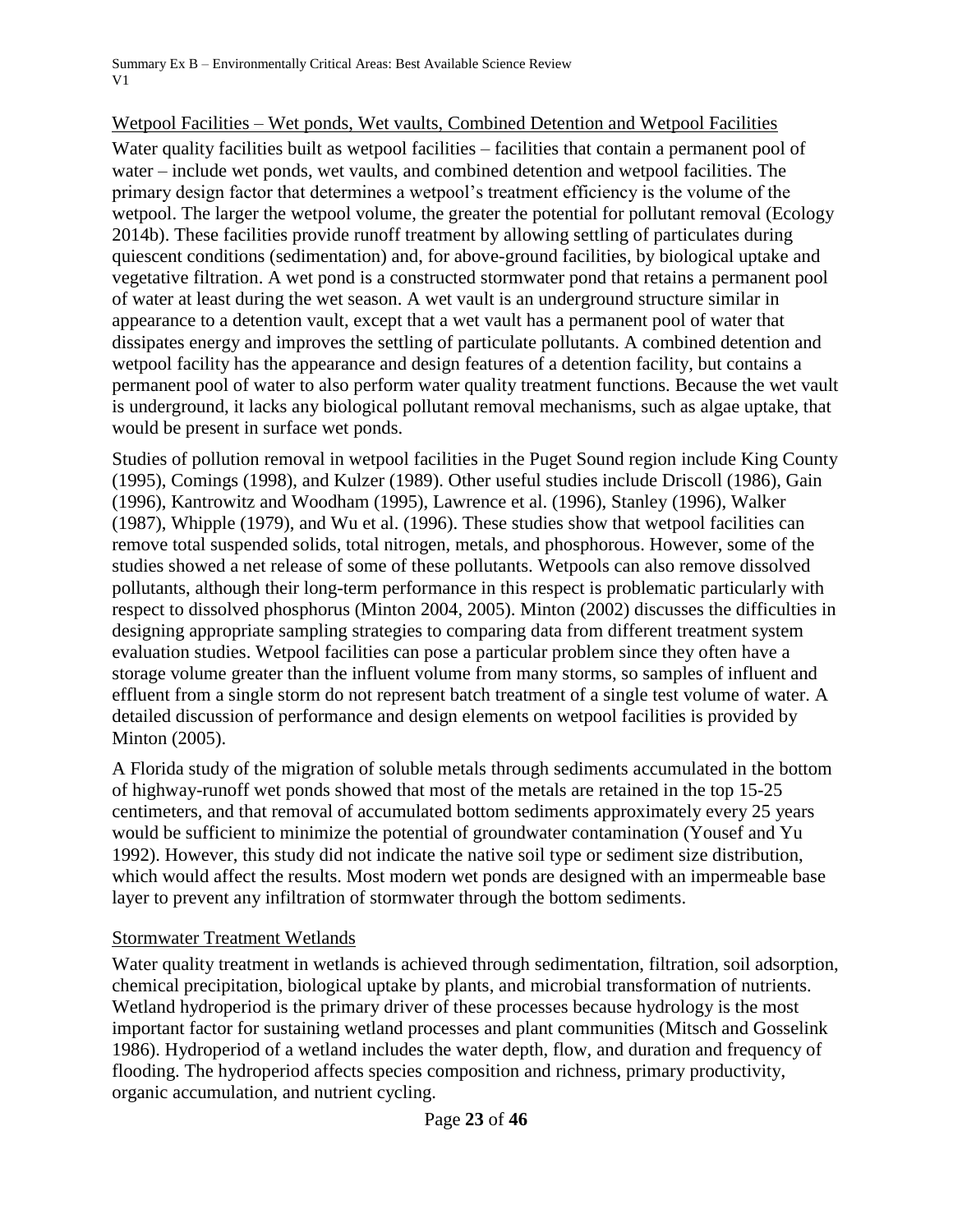Wetlands constructed for water quality treatment generally provide high quality treatment similar to the effectiveness of bioretention and infiltration, however with a lower risks of impact to groundwater quality. Although stormwater treatment wetlands typically require large amounts of surface area and are not common in urban areas. Constructed stormwater treatment wetland designs that incorporate long residence times and low velocities are typically the most effective at treating stormwater. Kadlec and Knight (1996) give the following expected pollutant removal performance (listed with constituent concentration) for parking lot runoff treated by constructed stormwater treatment wetlands:

- TSS:  $88 98$  percent  $(2-10 \text{ mg/L})$
- Fecal coliform: 60-90 percent (20-500 colonies/100 mL)
- Total zinc: 25 to 95 percent
- Total phosphorus: 89-95 percent (0.02-0.05 mg/L).

The processes that occur in wetlands make them particularly capable of significant metals removal (Kadlec and Knight 1996). These metals removal processes include:

- Binding to soils, sediment, particulates, and soluble organics
- Precipitation as insoluble salts, principally sulfides and oxyhydroxides
- Uptake by plants, including algae and bacteria.

Wetland studies indicate that stormwater treatment wetlands are effective at removing between 21 percent and 95 percent of copper (by mass), with a median of 73 percent for all studies (Feijtel et al. 1989, Hendry et al. 1979, Schiffer 1989, Harper et al. 1986, Sinicrope et al. 1992, Noller et al. 1994, Gladden et al. 2002, Walker and Hurl 2002). Similarly, these studies also show wetlands can be very effective at removal of zinc, with documented removal rates of 33 percent to 96 percent (by mass), with a median of 79 percent for all studies.

Hydrocarbons in wetlands are removed through volatilization, photochemical oxidation, sedimentation, sorption, and biological (microbial) degradation (Kadlec and Knight 1996). Most studies on hydrocarbon removal focused on biological and chemical oxygen demand for municipal waste, but studies do indicate that wetlands are also effective for hydrocarbon removal (Litchfield and Schatz 1989, Litchfield 1993, Tang and Lu 1993, Knight et al. 1994, Fountalakis et al. 2009, Terzakis et al. 2008). Nonetheless, specific values are not presented in this report because of limited applicability to stormwater runoff.

### Media Filtration

Media filtration systems typically consist of a vault or catch basin housing a material through which stormwater passed. The performance of a media filtration facility depends on many factors, including the type of media (e.g., diatomaceous earth, leaf compost, perlite, sand, Zeolite, etc.) and the physical properties of the granular media, including size, size distribution, sphericity, porosity, density, and hardness (Minton 2005). Leif (1999) and CSF Treatment Systems (1994) demonstrated that filtration using mature processed leaf compost effectively removed TSS and total metals. Phosphorous concentrations were higher in the effluent than in the influent in the tests by Leif (1999), probably due to degradation of vegetative material washed onto the filter and bird manure deposited on the filter bed. Since compost serves as a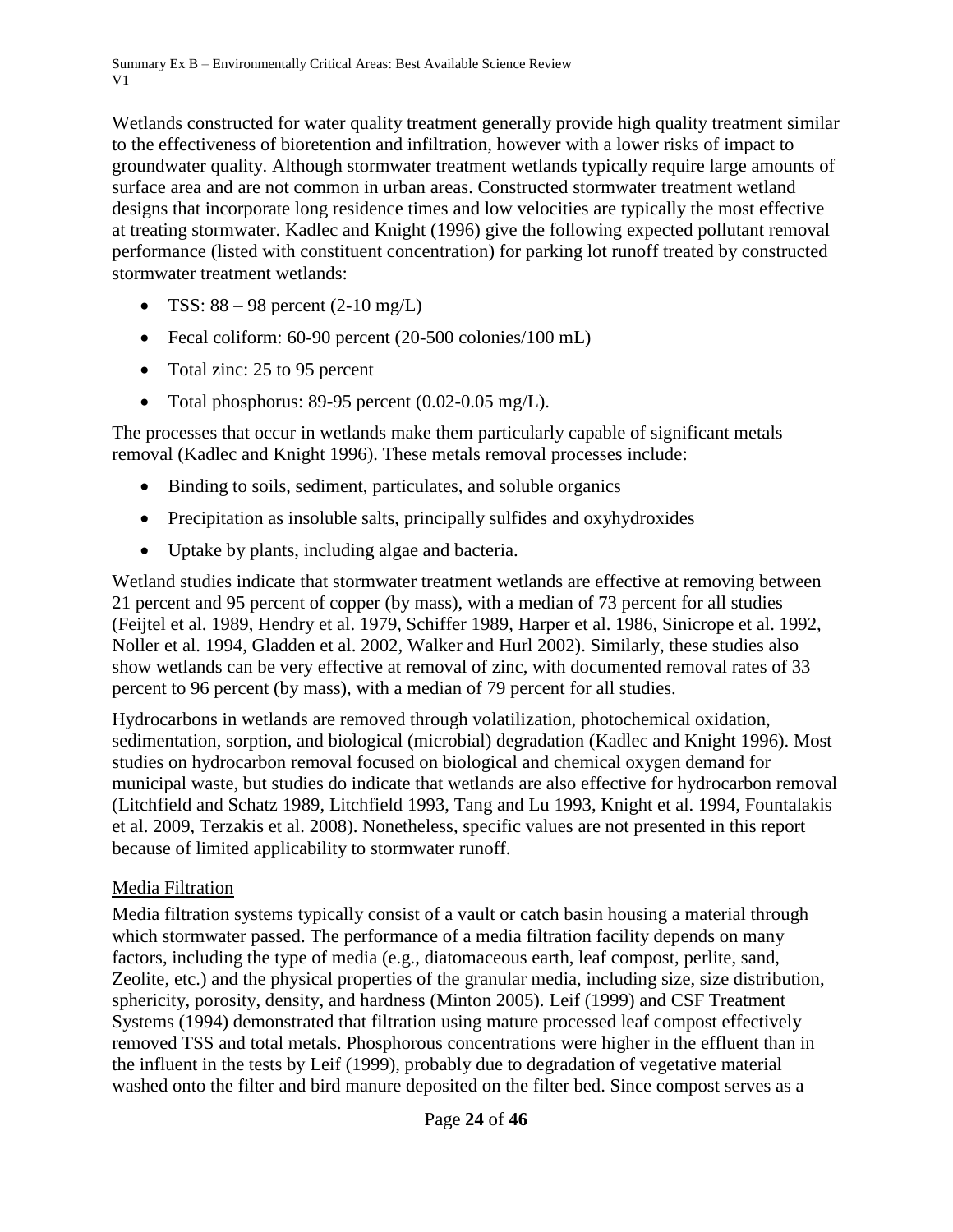cation exchange medium, one would expect metals removal by adsorption, but not removal of phosphorous or nitrate, which are anions. Minton (2002) cited various studies showing the effectiveness of zeolite minerals as a filtration medium to remove metals by cation exchange and phosphorous by anion exchange in cases where the zeolites were amended to improve anion exchange capability. Minton (*ibid*.) also cited the studies on the use of activated alumina, cationic and anionic polymers, synthetic resins, and other media.

There are several proprietary cartridge-based media filters that have been approved for various levels of treatment in Washington by Ecology (see also the Proprietary and Emerging Technologies section below). These systems typically utilize a proprietary media to achieve targeted water quality treatment results. The list of available and approved technologies changes regularly, so designers are encouraged to visit Ecology's emerging technologies website for current information: [<www.ecy.wa.gov/programs/wq/stormwater/newtech/technologies.html>](http://www.ecy.wa.gov/programs/wq/stormwater/newtech/technologies.html).

Ecology's SWMMWW (2014b) also provides guidance for design and construction of media filter drains (previously known as ecology embankments). The media filter drain consists of a roadside embankment constructed with a wedge of media (aggregate, perlite, dolomite, and gypsum) that dispersed runoff must pass through before entering an underdrain system. Studies conducted by the Washington State Department of Transportation (WSDOT) indicated that media filter drains can remove greater than 80 percent of influent TSS, greater than 50 percent of total phosphorus, and approximately 50 percent of dissolved copper and zinc (Herrera 2006, Herrera 2009b).

# Biofiltration Swales

Basic biofiltration swales typically have a trapezoidal or parabolic shaped cross-section and are commonly designed to be an in-line treatment facility. These facilities are designed to remove low concentrations of pollutants such as TSS, heavy metals, nutrients, and petroleum hydrocarbons (Ecology 2014b). A wet biofiltration swale is a variation of a basic biofiltration swale and used where the longitudinal slope is slight, water tables are high, or continuous low base flow is likely to result in saturated soil conditions. Vegetation specifically adapted to saturated soil conditions is needed, which in turn requires modification of several of the design parameters for the basic biofiltration swale (Ecology 2014b). A continuous inflow biofiltration swale is used in situations where water enters a biofiltration swale continuously along the side slope rather than discretely at the head. This type of facility requires an increased swale length to achieve an equivalent average residence time (*ibid.*).

The performance of biofiltration swales is highly variable (Ecology 2014b, Minton 2005). Local biofiltration studies include Goldberg et al*.* (1993), King County (1995), and Horner (1988). These studies generally showed that TSS and total metals are removed in biofiltration swales, with phosphorous removal possible to a more variable degree. Field inspection of thirty-nine biofiltration swales in King County found only nine to be in "good" condition; that is, having relatively complete and uniform vegetation cover (King County 1995). While unvegetated systems that contain standing water may remove pollutants through settling under low flow conditions, sediment would likely be resuspended in these systems during higher flows (*ibid.*). Flow-through grass swales function as treatment devices if vegetation remains sufficiently erect to reduce the shear stresses in the channel, thereby reducing its capacity to carry sediment (Carollo et al. 2002).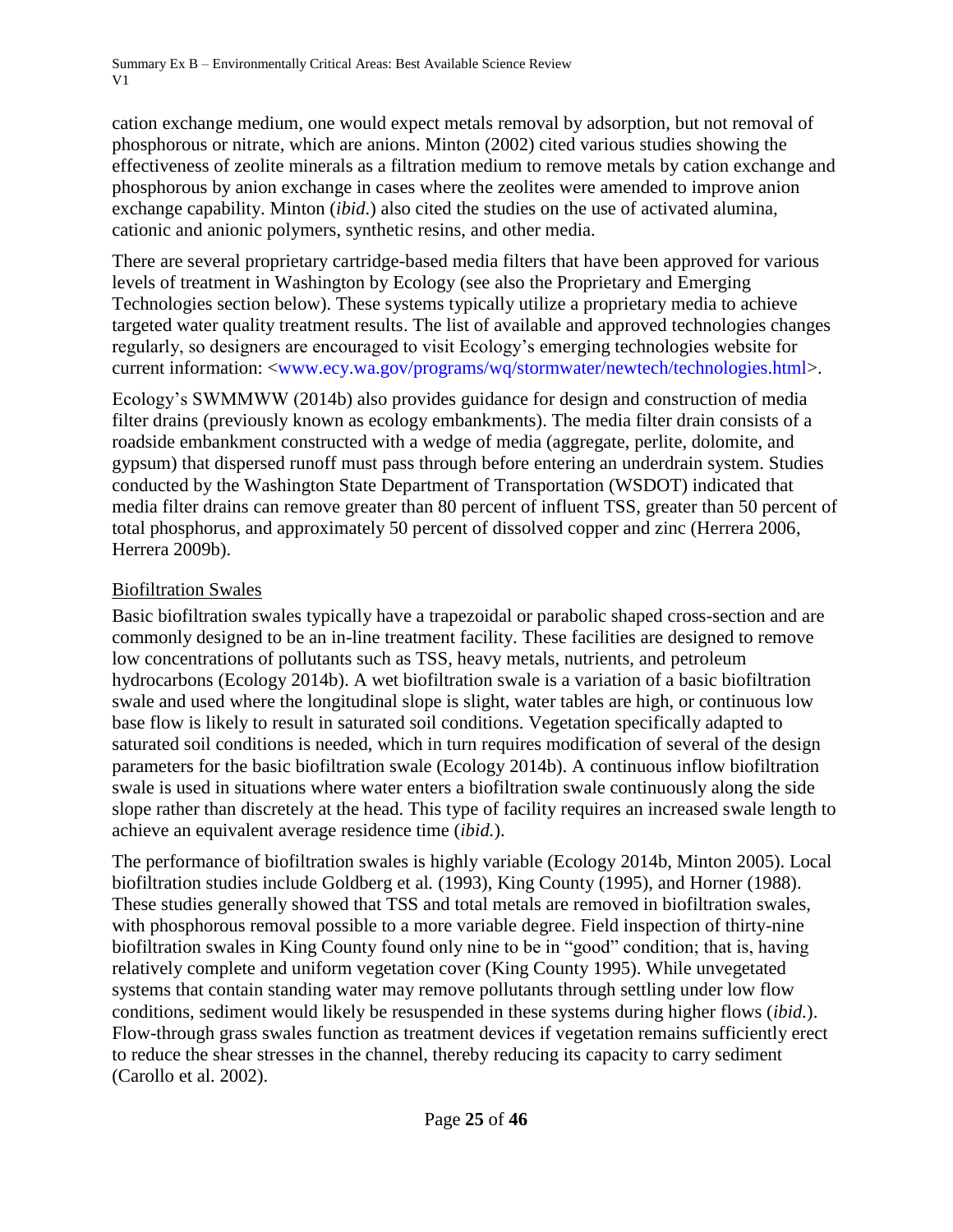#### Non-Infiltrating Bioretention

Typical minimum non-infiltration bioretention planter box widths were reviewed from other jurisdictions in the Pacific Northwest (Clean Water Services 2016, Gresham 2007).

#### Filter Strips

Filter strips are vegetated treatment systems (typically grass) which are designed to remove low concentrations and quantities of total suspended solids (TSS), heavy metals, petroleum hydrocarbons, and/or nutrients from stormwater by means of sedimentation, filtration, soil sorption, and/or plant uptake. They are typically configured as linear strips that receive dispersed sheet flow from roads or other surfaces. Contaminated stormwater is distributed as sheet flow across the inlet width (Ecology 2014b).

Newberry and Yonge (1996) found that a vegetated strip removed significant amounts of TSS and metals from simulated stormwater. WSDOT developed a compost amended vegetated filter strip (CAVFS) and found that the system infiltrated more water than a standard roadside embankment. However, the effluent concentrations were not lower in the CAVFS system compared with the unimproved control (Herrera 2009c). In a separate study, WSDOT monitored the performance of unimproved filter strips along Interstate 5 (Herrera 2009d). They found that even 42-year old embankments that were not designed for stormwater treatment removed 94, 83, and 71 percent of influent TSS, total zinc, and total copper, respectively.

#### Oil Control Facilities

Oil control facilities are designed to remove oil and other water-insoluble hydrocarbons and settleable solids from stormwater runoff. These facilities typically consist of three bays: forebay; separator section; and the after bay. The American Petroleum Institute (API) separator, also called a baffle type separator, contains two baffles. The sludge retaining baffle rises from the floor of the oil/water separator chamber and settled solids are trapped behind this baffle. The oil retaining baffle descends from the top of the chamber and extends at least 50 percent below the depth of the oil/water volume. The floating oil and other hydrocarbons are trapped behind this baffle as the relatively cleaner water flows under and exits the facility (American Petroleum Institute 1990, Ecology 2014b). The coalescing plate separator consists of a series of parallel and inclined plates that provide quiescent conditions for settling and a depth separation to trap oils at the surface (Ecology 2014b).

#### Proprietary and Emerging Technologies

Proprietary stormwater treatment technologies increasingly are being used to treat stormwater, especially in highly urbanized areas where there is limited space for traditional facilities. The performance of these facilities depends on many factors including but not limited to: sizing, maintenance frequency, installation location, treatment mechanism, treatment media, inlet pollutant concentrations, rainfall intensity, and seasonality. Ecology, in concert with stormwater professionals from the Puget Sound region, developed a protocol for evaluating emerging treatment systems – Technology Assessment Protocol Ecology (TAPE, Ecology 2011b) – and publishes an extensive list of approved technologies (and their technical evaluation study results) on the Ecology website at: [<www.ecy.wa.gov/programs/wq/stormwater/newtech/index.html>](http://www.ecy.wa.gov/programs/wq/stormwater/newtech/index.html). Through this process, Ecology approves BMPs and technologies that can be used for several types of water quality treatment, including pretreatment, oil treatment, basic treatment, enhanced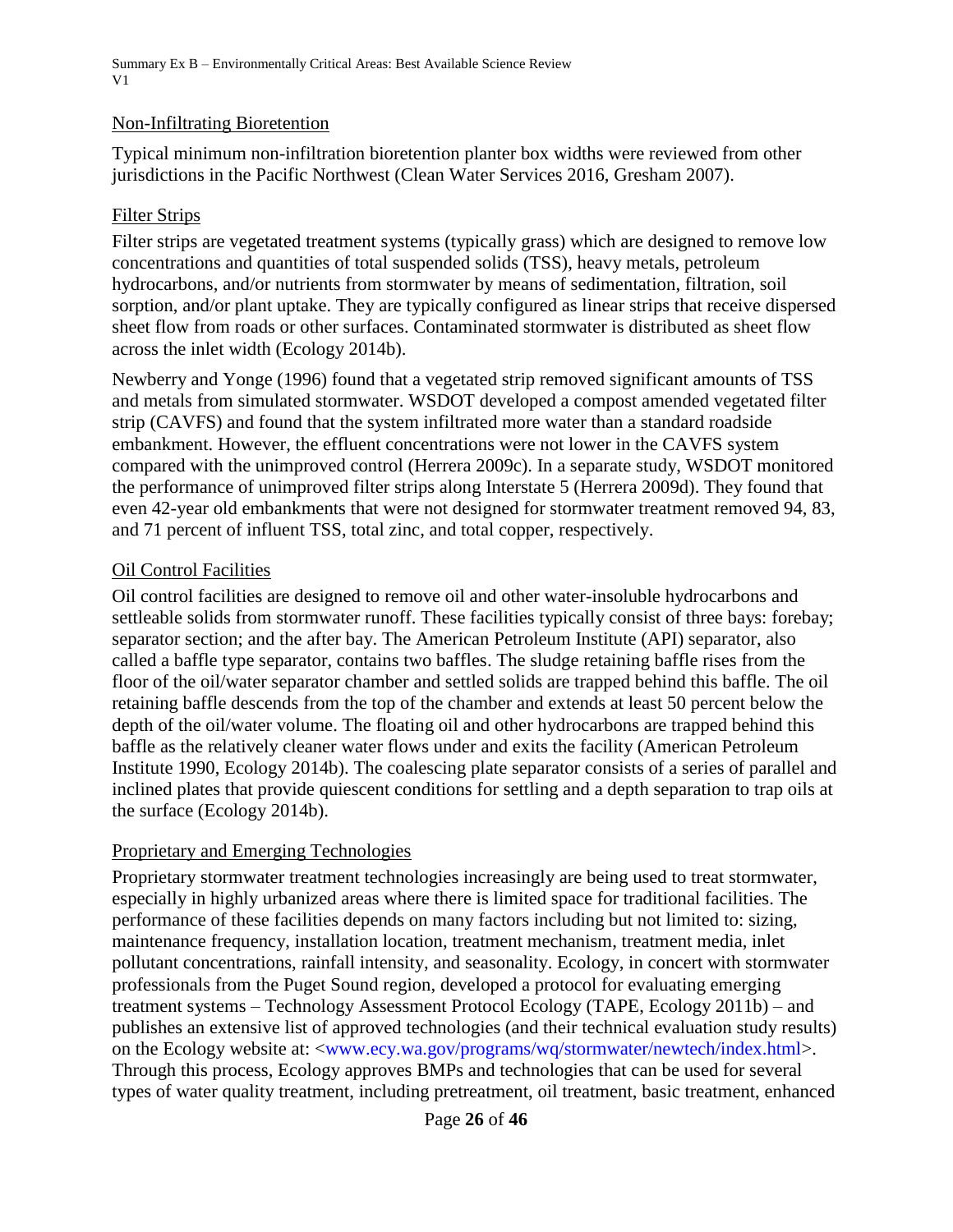treatment, phosphorus treatment, and treatment at construction sites.

The evaluation process requires rigorous field testing of the new stormwater treatment technologies, after which the vendor submits a technology evaluation report (TER) to Ecology for review and approval. Under the technology assessment process, Ecology assigns "Use Level Designations" to emerging technologies based on the results of the evaluation. These designations are described below (Ecology 2014b).

- **GULD – General Use Level Designation**. A General Use Level Designation (GULD) assigned to technologies for which the performance monitoring demonstrates with a sufficient degree of confidence, that the technology is expected to achieve Ecology's performance goals. Use is subject to conditions documented in a use level designation letter prepared by Ecology.
- **CULD – Conditional Use Level Designation**. A Conditional Use Level Designation (CULD) is assigned to technologies that have considerable performance data not collected per the TAPE protocol. Ecology will allow the use of technologies that receive a CULD for a specified time, during which performance monitoring must be conducted and a TER submitted to Ecology. Units that are in place do not have to be removed after the specified time period. Use is subject to conditions documented in a use level designation letter prepared by Ecology.
- **PULD – Pilot Use Level Designation**. A Pilot Use Level Designation (PULD) is assigned to new technologies that have limited performance monitoring data or that only have laboratory performance data. The PULD allows limited use of the technology to allow performance monitoring to be conducted. PULD technologies may be installed provided that the vendor and/or developer agree to conduct performance monitoring per the TAPE protocol at all installations. Use is subject to conditions documented in a use level designation letter prepared by Ecology.

In addition, Seattle recently evaluated several catch basin storm filters and found good performance when not clogged; however clogging was a concern at many of the installations in the city (Seattle 2012b, 2013b). National studies and evaluations of the performance of stormwater treatment technologies are also found on the International Stormwater BMP Database ([<www.bmpdatabase.org>](http://www.bmpdatabase.org/)).

# Street Sweeping and Water Quality

Street sweeping with high-efficiency or regenerative air sweepers can be an effective means of removing pollutants from roadways before they become entrained in stormwater runoff. The effectiveness of street sweeping depends on many factors including but not limited to: type of sweeper, sweeping frequency, pavement condition, pollutant build-up, parking restrictions, and season. Studies of street sweeping effectiveness in the Puget Sound region include Seattle Public Utilities (SPU) and Herrera (2009), Seattle (2012c), and Kurahashi & Associates (1997). Other useful studies include Bannerman (2008), Depree (2008), Eisenberg et al (2007), Florida Department of Environmental Protection (2004), Kalinosky et al. (2012), Law et al. (2008), Nevada Tahoe Conservation District (2011), Pitt (1979, 1985, 2013), Sansalone (2011), Selbig et al. (2007), URS (2010, 2011), Weston Solutions (2010), and Zarriello et al. (2002).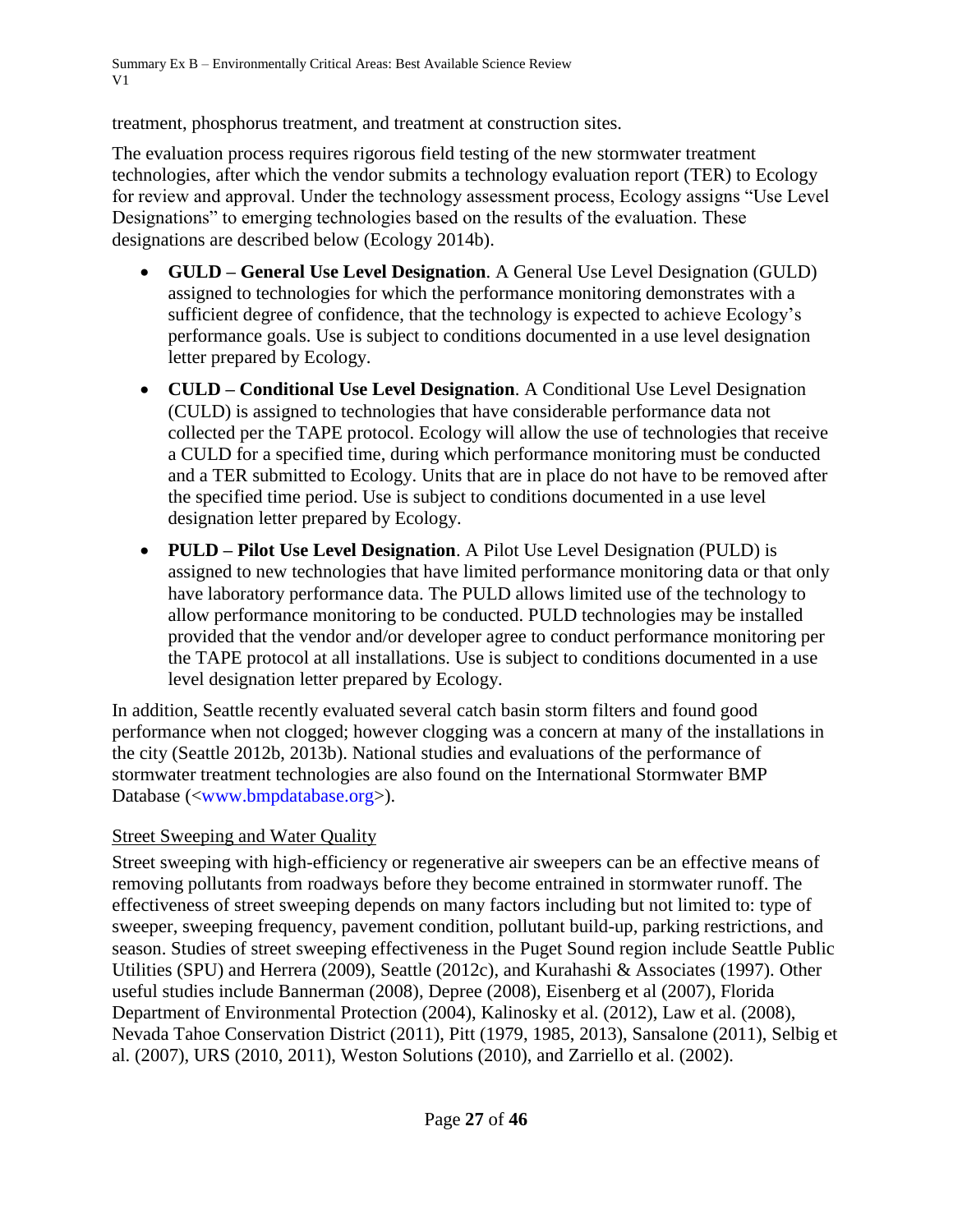### *Types of Construction and Grading Site Best Management Practices*

Soil erosion from construction sites and grading activities has long been identified as a significant source of sediment and other suspended solids in runoff in many parts of the United States (Ellis 1936, Hagman et al. 1980, Yorke and Herb 1976, Becker et al. 1974) and the primary stormwater pollutant at a construction site remains sediment (US EPA 2007). Sediment from construction and grading sites with poor stormwater control can harm aquatic environments, adjacent properties, public and private roadways, and drainage systems. Numerous studies at large sites (greater than five acres) have shown that the amount of sediment transported by stormwater runoff is significantly greater from sites with no erosion control practices than from sites with erosion controls (US EPA 1999; Owens et al. 2000). Similarly, results of a USGS/Dane County Land Conservation study (Owens et al. 2000) indicate that small sites can also be significant sources of sediment. Sediment loads in stormwater runoff from two monitored construction sites were 10 times greater than that which is typical from rural and urban land uses in Wisconsin. Total and suspended solids concentration data indicate the active construction phase produced concentrations that were orders of magnitude higher than pre- and post-construction periods.

The best way to minimize erosion during land-disturbing and other construction activities is to employ BMPs that keep the soil in place through existing vegetation, erosion control blankets, or other methods. These BMPs help prevent the soil from becoming dislodged during rain events (Ecology 2014b). Erosion and sediment control BMPs can be grouped according to three broad categories:

- 1. **Cover practices** temporary or permanent cover that are designed to stabilize disturbed areas
- 2. **Erosion control practices** physical measures that are designed and constructed to prevent erosion at the project site
- 3. **Sediment control practices** temporary measures designed to prevent eroded soils from leaving the project site by trapping them in a depression, filter, or other barrier.

Ecology has developed a training program to design and inspect erosion and sediment control BMPs to assure they are reducing erosion and sedimentation from construction sites, including all sites subject to NPDES requirements (sites generally over one acre in size). BMPs must be inspected by a Certified Erosion and Sediment Control Lead (CESCL).

In addition to sediment, construction sites can also be sources of other pollutants, such as phosphorus, petroleum products, and products that can affect pH. Source control practices designed for construction sites can reduce the use of these potential pollutants and/or prevent them from contaminating stormwater (Ecology 2010). Pollutants other than sediment are primarily controlled using good housekeeping practices (such as maintaining vehicles and checking them regularly for leaks, keeping a spill kit on site, controlling concrete washout onsite) and other operational methods to reduce both the risks of pollutants contacting stormwater and the risks and impacts of accidental spills. For example, work can be phased to minimize the amount of soil that is exposed and subject to erosion at any given time. In Washington State it is practical to follow different procedures in the wet season when rain is frequent than in the dry season. West of the Cascade Mountains, Ecology defines the wet season as October 1 to April 30 and the dry season as May 1 to September 30. Extensive information on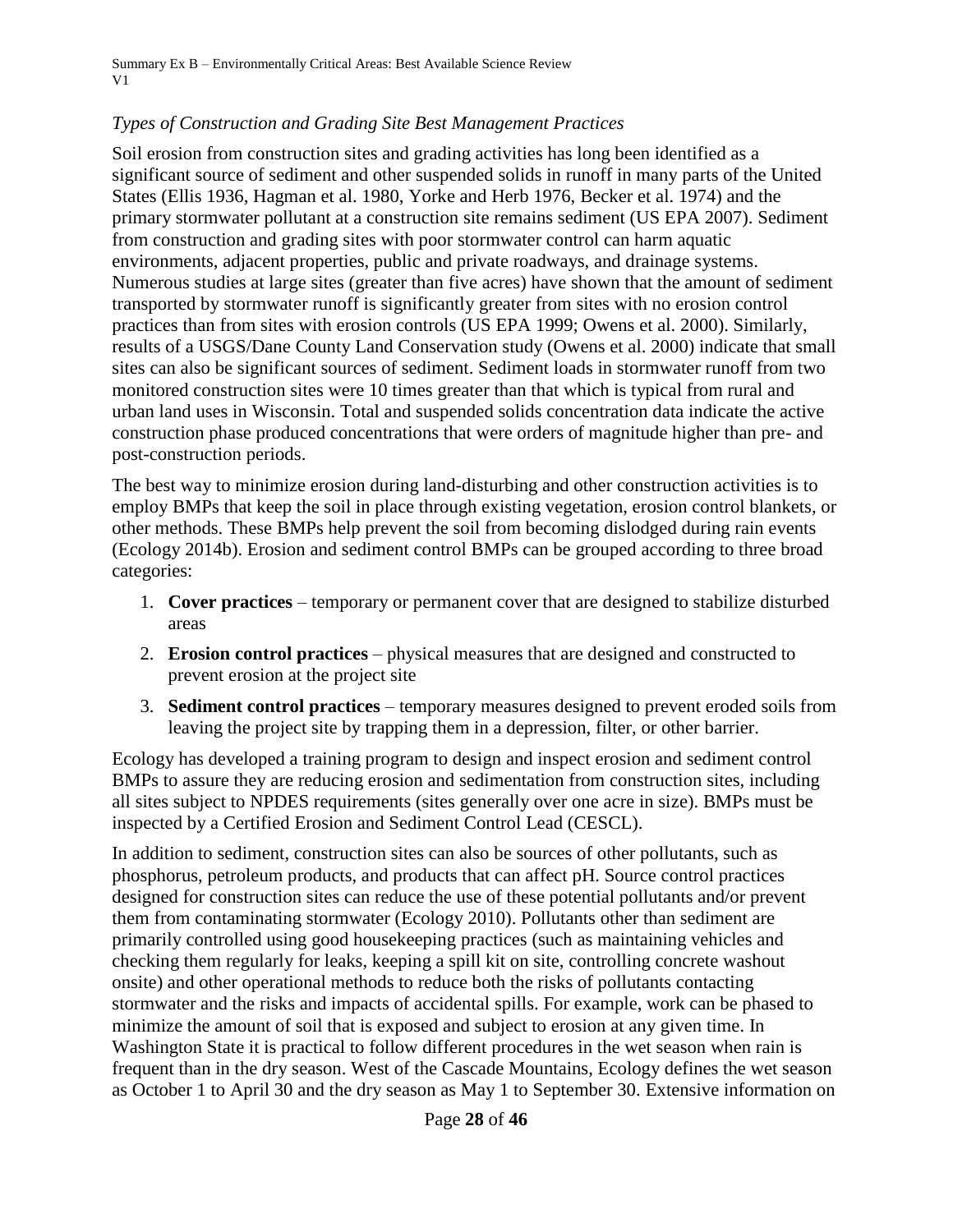stormwater BMPs for construction sites can be found in the SWMMWW (Ecology 2014b).

Several documents were reviewed to update mass loading ratios for proprietary water quality treatment technologies. These include *Stormwater Management StormFilter (StormFilter) with Perlite Media* (Contech Engineered Solutions LLC, 2016), *Oldcastle PerkFilter System with SPC Media* (Oldcastle Infrastructure, 2017), *Filterra Bioretention System* (Contech Engineered Solutions, 2020), *BayFilter Enhanced Media Cartridge* (BaySaver Technologies, LLC), BioPod Biofilter with StormMix Media (Oldcastle Infrastructure, 2018), *Kraken Membrane Filtration System* (Bio Clean Environmental Services, Inc., 2016).

### **Sea Level Rise and Climate Change**

Projected sea level rise was assessed using Projected Sea Level Rise for Washington State- a 2018 Assessment (Miller et al 2018 and Mayhew 2020). The *Colorado-New Mexico Regional Extreme Precipitation Study Summary Report Volume VI Considering Climate Change in the Estimation of Extreme Precipitation for Dam Safety* (Colorado Division of Water Resources, 2018) and *Assessment of 2-Hour, 6-Hour and 48-Hour precipitation Time Series for Non-Stationarity and Implications of Assessing Spillway Adequacy for Dams in Washington State* (Schaefer, 2019) were reviewed to assess the potential for changes in precipitation-frequency due to climate change.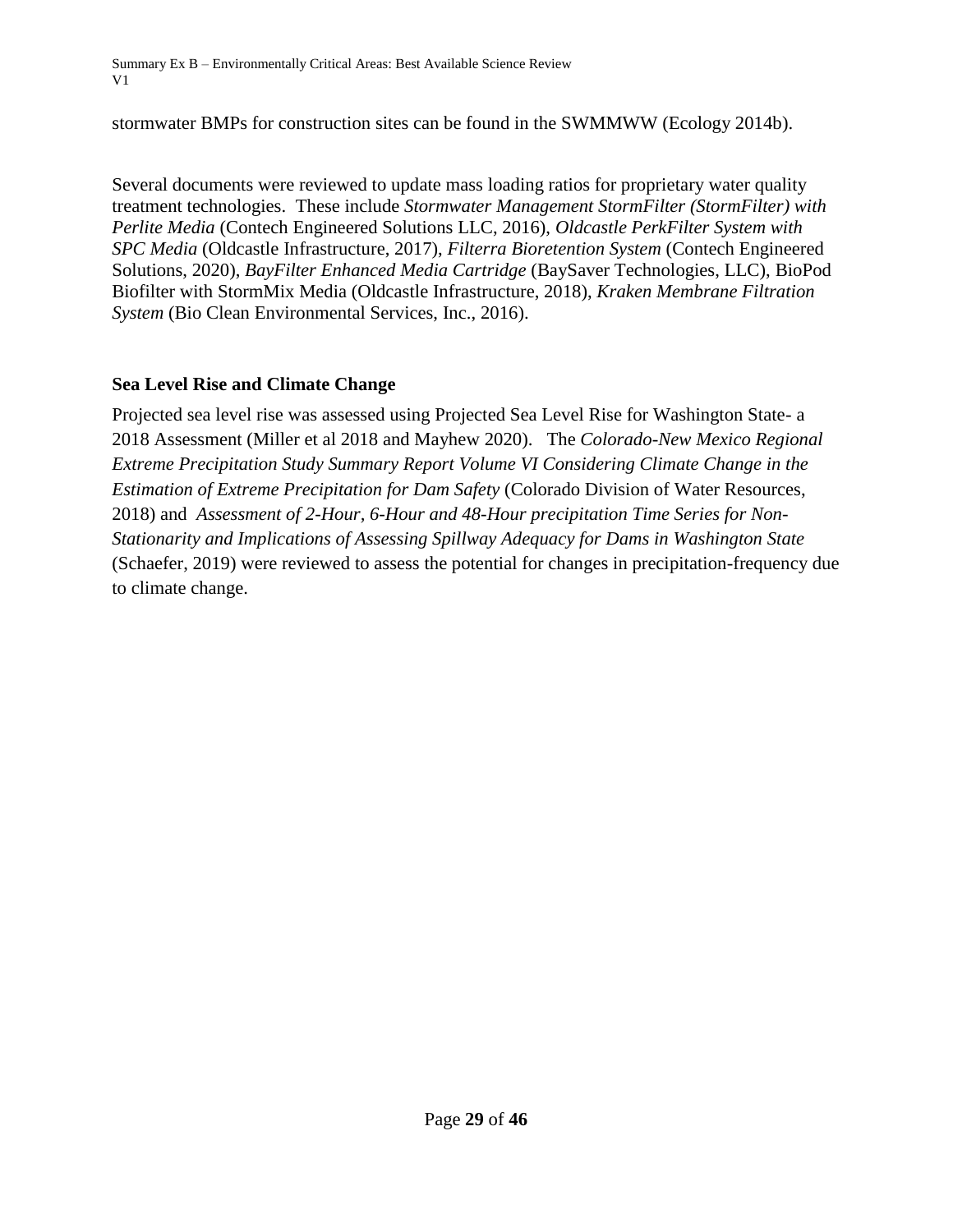### **REFERENCES <sup>1</sup>**

 $\overline{\phantom{a}}$ 

- American Petroleum Institute. 1990. "Design and Operation of Oil-Water Separators" Publication 421. February 1990.
- Arnold, C.L. and G.J. Gibbons. 1996. Impervious surface coverage: the emergence of a key environmental indicator. American Planners Association Journal 62:243-258.
- ASCE. In Press. Seattle Public Utilities Case Study. In Case Studies of LID Implementation in CSO Programs - Committee Report. David Sample, Editor. American Society of Civil Engineers Press. Reston, VA.
- ASCE. 2015. Permeable Pavement. Bethany Eisenberg, Kelly Collins Lindow and David R. Smith, Editors. American Society of Civil Engineers and Environmental & Water Resources Institute.
- ASCE/US EPA. 1996. International Stormwater Best Management Practices (BMP) Database. <http://www.bmpdatabase.org> (assessed July 3, 2015).
- ASCE and WEF. 1998. Urban Runoff Quality Management, WEF Manual of Practice No. 23. American Society of Civil Engineers (ASCE) and Water Environment Foundation (WEF).
- Austin, City of. 1990. Removal efficiencies of stormwater control structures; final report. Environmental Resource Management Division. Austin, TX.
- Azous, A.L. and R.R. Horner (eds.). 2001. Wetlands and Urbanization: Implications for the Future. New York: Lewis Publishers.
- Baldwin, D.H., J.F. Sandahl, J.S. Labenia, and N.L. Scholz. 2003. Sublethal Effects of Copper on Coho Salmon: Impacts on Nonoverlapping Receptor Pathways in the Peripheral Olfactory Nervous System. Environmental Toxicology and Chemistry 22(10):2266-2274.
- Bannerman, R. 2008. Reducing the Uncertainty in the Calculations of Street Cleaner Performance for Wisconsin Municipalities.
- Barrett, M.E. 2005. BMP Performance Comparisons: Examples from the International Stormwater BMP Database. In: World Water Congress 2005, May 15, 2005, Anchorage, Alaska.
- BaySaver Technologies, LLC. 2017. BayFilter Enhanced Media Cartridge. December 2017.
- Becker, B.C., Nawrocki, M.A., and Sitek, G.M. 1974. An executive summary of three EPA demonstration programs in erosion and sediment control: Washington, D.C., US Environmental Protection Agency Report EPA-660/2-74-073
- Bell, W., L. Stokes, L.J. Gavan, and T.N. Nguyen. 1995. Assessment of the pollutant removal efficiencies of Delaware sand filter BMPs. Department of Transportation and Environmental Services, Alexandria, VA.

 $<sup>1</sup>$  References that were available in digital format have been provided to Council as pdf files. Other references are</sup> either very large documents (e.g., textbooks or sections of textbooks) or documents that are not available for electronic distribution without a fee. Digital or hard copies of any references not included as pdfs can be provided upon request.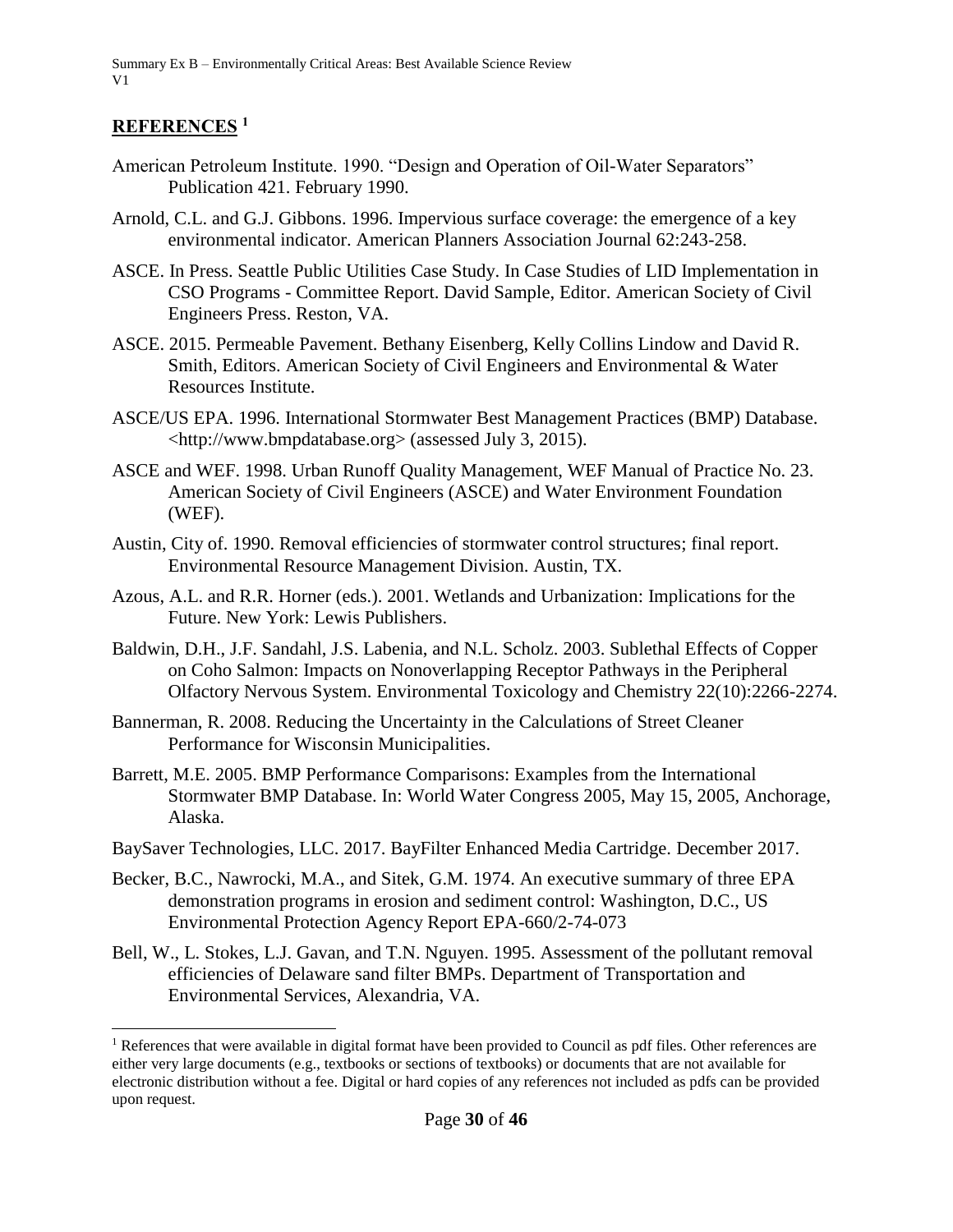- Bio Clean Environmental Services, Inc. 2016. Kraken Membrane Filtration System. February 2016 with April 2016 Addendum.
- Booth, D.B. 1990. Stream-channel incision following drainage-basin urbanization. Water Resources Bulletin, American Water Resources Association, 26(3):407-417.
- Booth, D.B. 1991. Urbanization and the natural drainage system impacts, solutions, and prognoses. Northwest Environmental Journal, Institute for Environmental Studies, 7(1):93-118.
- Booth, D.B. 2007. Deposition upon oral examination of Derek Booth, Ph.D., Volume I and Volume II. Puget Soundkeeper Alliance, et al. vs. State of Washington, et al. Cause No. 07-021, et al. taken December 6, 2007 (Volume I) and December 7, 2007 (Volume II). Seattle, WA.
- Booth, D.B. and C. Rhett Jackson. 1997. Urbanization of aquatic systems: degradation thresholds, stormwater detention, and the limits of mitigation. Journal American Water Resources Association, 35(5):1077-1090.
- Booth, D.B. and J. Leavitt. 1999. Field evaluation of permeable pavement systems for improved stormwater management. J. Am. Planning Assoc., 65(3):314-325.
- Booth, D.B., D. Hartley, and R. Jackson. 2002. Forest cover, impervious-surface area, and the mitigation of stormwater impacts. Journal American Water Resources Association, 38(3):835-845
- Booth, D.B., B. Visitacion, and A.C. Steinemann. 2006. Damages and Costs of Stormwater Runoff in the Puget Sound Region. Report. The Water Center, Department of Civil and Environmental Engineering, University of Washington. August 30, 2006. Seattle, WA.
- Brattebo, B.O., and D. Booth. 2003. Long-term stormwater quantity and quality performance of permeable pavement systems. Water Research No. 37. 2003.
- CSF Treatment Systems. 1994. Three-year Performance Summary 185th Avenue. Portland, OR.
- California Department of Transportation. 2004. BMP Retrofit Pilot Program, Final Report, CTSW-RT-01- 050.
- Carollo, F. G., V. Ferro, and D. Termini. 2002. Flow Velocity measurements in vegetated channels. Journal of Hydraulic Engineering, Volume 127, No. 7. p. 664.
- Center for Neighborhood Technology (CNT). Green Infrastructure Demonstration Projects, United Church of Rogers Park. 2013. http://www.cnt.org/water/projects/greeninfrastructure/demonstration-projects/
- Chandler, R.D. 1995. Improving Urban Stormwater Runoff Monitoring Practices, Dissertation submitted in partial fulfillment of the requirements for the degree of Doctor of Philosophy, University of Washington, Seattle, Washington.
- Chandler, R.D. 1999. "The Case Against Representative Stormwater Runoff Monitoring. Proceedings of the 26th Annual Water Resources Planning and Management Conference held in Tempe, Arizona, June 6-9, 1999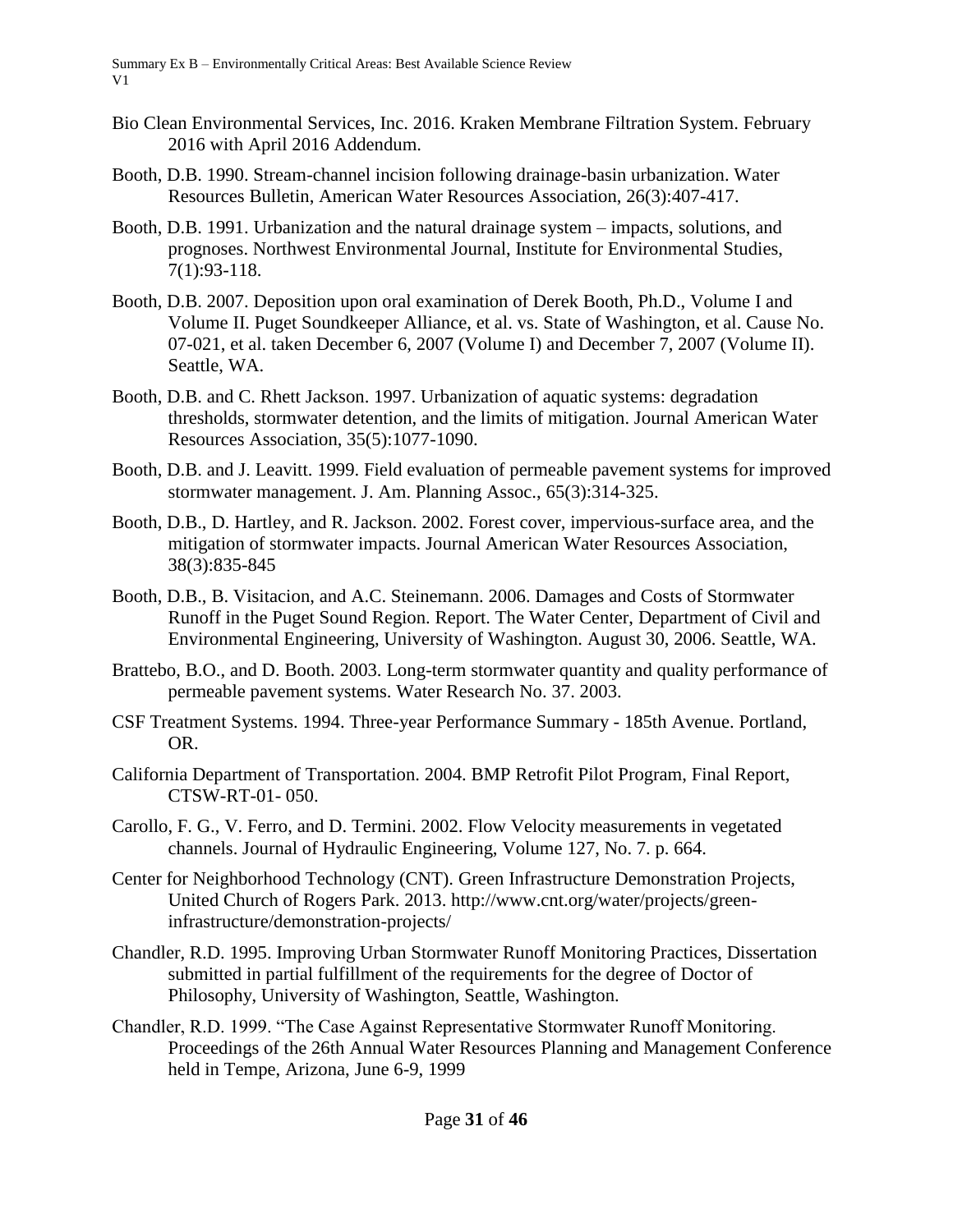- Chang, George C. 2000. "Review of Stormwater Manual Sand Filtration Basins for Department of Ecology, State of Washington." November 5, 2000.
- Chollak, T. and P Rosenfeld. 1997. Guidelines for landscaping with compost-amended soils. Chollak Services. Seattle, WA.
- Clark, S.E., R. Pitt, P. Brown, and R. Field. 1998. Treatment by filtration of stormwater runoff prior to groundwater recharge. Presentation at WEFTEC 1998, Orlando, Florida. Sponsored by the Water Environment Federation.
- Clark, S.E., R. Pitt, S. Burian, R. Field, E. Fan, J. Heaney, and L. Wright. 2007. Annotated Bibliography of Urban Wet Weather Flow Literature from 1996 through 2006. September 10, 2007.
- Clauson, J.C., and J.K. Gilbert. 2003. Annual report: Jordan Cove urban water section 319 national monitoring program project. Storrs-Mansfield, CT: University of Connecticut, College of Agriculture and Natural Resources.
- Clean Water Services. 2016. Low Impact Development Approaches Handbook. Tualatin Basin Natural Resources Coodinating Committee. Hillsboro, OR. 2016.
- Colorado Division of Water Resources. Colorado-New Mexico Regional Extreme Precipitation Study Summary Report Volume VI Considering Climate Change in the Estimation of Extreme Precipitation for Dam Safety. November 30, 2018.
- Comings, K.J., D.B. Booth, and R. Horner. 1998. Stormwater pollutant removal by two wet ponds in Bellevue, WA. Department of Civil and Environmental Engineering, University of Washington. Seattle, WA.
- Connecticut Department of Environmental Protection. 2010. Artificial Turf Study: Leachate and Stormwater Characteristics, Final Report. July 2010.
- Contech Engineered Solutions LLC. 2016. Stormwater Management StormFilter (StormFilter) with Perlite Media. November 2016.
- Contech Engineered Solutions LLC. 2020. Filterra Bioretention Systems. October 2020.
- Davis, A.P., M. Shokouhian, H. Sharma, and C. Minami. 1998. Optimization of bioretention design for water quality and hydrologic characteristics, final report. Project No. 01-4- 31032. University of Maryland. College Park, MD.
- Davis, A.P., M. Shokouhian, H. Sharma, and C. Minami. 2001. Laboratory study of biological retention (bioretention) for urban storm water management. Water Environment Research, 73(1):5-14.
- Dearmont, D., McCarl, B.A., and D.A. Tolman. (1998). Costs of Water Treatment due to Diminished Water Quality: A Case Study in Texas. 34 Water Resources Research 4, 849- 53.
- Denver. 2016. Ultra-Urban Green Infrastructure Guidelines. City and County of Denver, CO. March 1, 2016.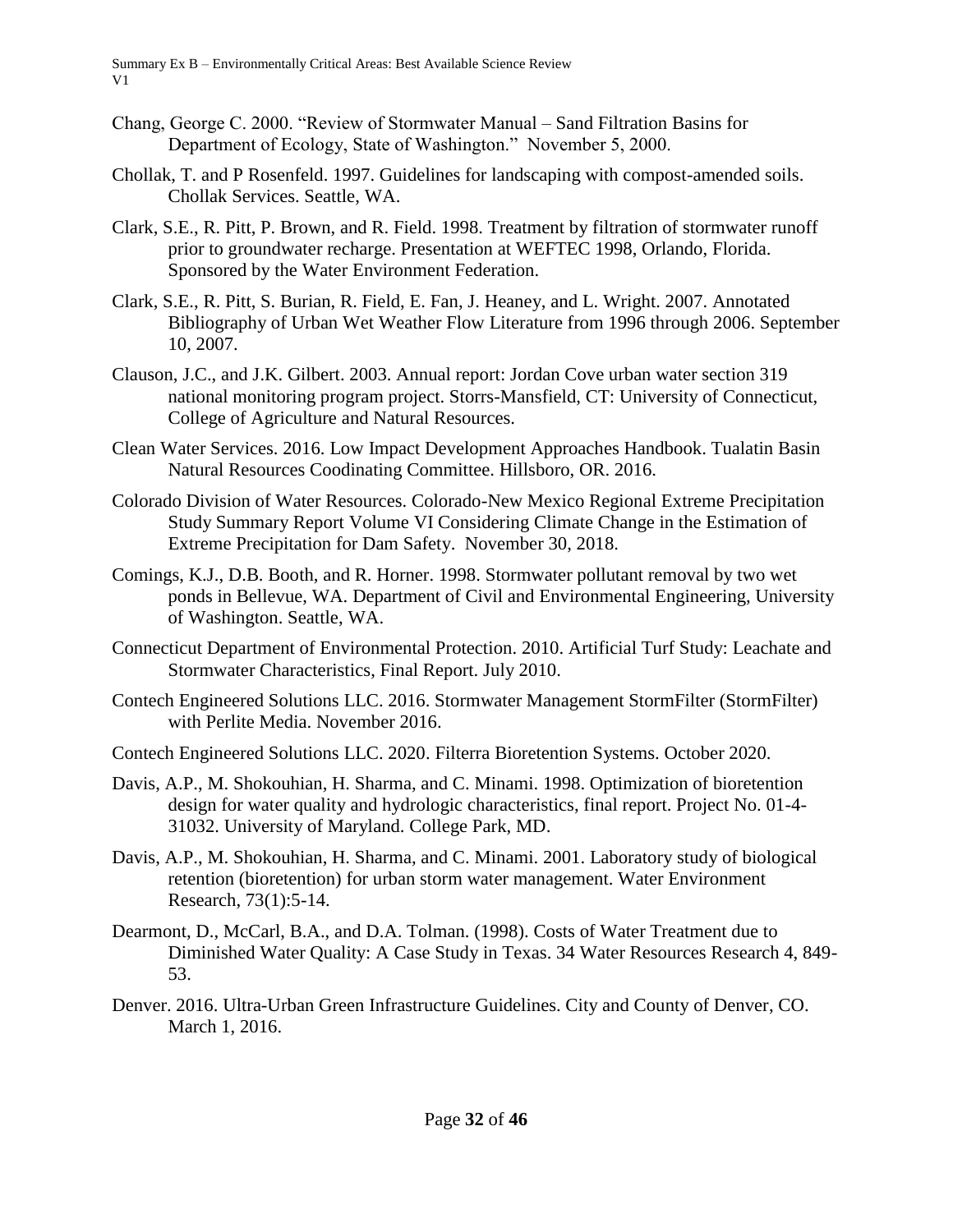- Depree, C. 2008. Contaminant characterisation and toxicity of road sweepings and catchpit sediments: Towards more sustainable reuse options. Land Transport NZ Research Report 345. Hamilton, New Zealand.
- Dierkes, C., Kuhlmann, L., Kandasamy, J., and Angelis, G. 2001. Pollution retention capacity and maintenance of permeable pavements. Global solutions for urban drainage, Proceedings of the Ninth International Conference on Urban Drainage. September, 2002. Portland, OR.
- Dinicola, R. S. 1990. Characterization and Simulation of Rainfall-Runoff Relations for Headwater Basins in Western King and Shonomish Counties, Washington. U.S. Geological Survey. Water-Resources Investigations Report 89-4052.
- Dinicola, R.S. 2001.Validation of a Numerical Modeling Method for Simulating Rainfall-Runoff Relations for Headwater Basins in Western King and Shonomish Counties, Washington. U.S. Department of Interiors. U.S. Geological Survey. Water Supply Paper 2495.
- Driscoll, E. D. 1986. Detention and retention controls for urban runoff. Urban Runoff Quality Impact and Quality Enhancement Technology, B. Urbonas, and L. A. Roesner, ed., ASCE, 381-393.
- Dunne, T. and L.B. Leopold. 1978. Water in Environmental Planning. New York: W.H. Freeman and Company.
- EBDI. 2006. East Baltimore Development, Inc. 2006 Operations Protocol for Salvage, Deconstruction, Demolition and Site Preparation Activities. April 2006.
- Ecology. 1992. Stormwater Management Manual for the Puget Sound Basin: The Technical Manual. Washington State Department of Ecology Publication 91-75. February 1992.
- Ecology. 2001. Stormwater Management Manual for Western Washington. Olympia, WA.
- Ecology. 2005. Stormwater Management Manual for Western Washington. Washington State Department of Ecology.
- Ecology. 2006. Washington State Department of Ecology, Fact Sheet: Phase I Municipal Stormwater Permit: National Pollutant Discharge Elimination System and State Waste Discharge General Permit for discharges from Large and Medium Municipal Separate Storm Sewer Systems. Permit Issued January 17, 2007. Permit modification issued June 17, 2009. Fact Sheet dated March 22, 2006.
- Ecology. 2007a. Washington State Department of Ecology Phase I Municipal Stormwater Permit: National Pollutant Discharge Elimination System and State Waste Discharge General Permit for discharges from Large and Medium Municipal Separate Storm Sewer Systems. Permit Issued January 17, 2007. Permit modification issued June 17, 2009.
- Ecology. 2007b. Phase I: Initial Estimate of Toxic Chemical Loadings to Puget Sound. Washington State Department of Ecology Publication Number 07-10-079. October 2007.
- Ecology. 2010. Fact Sheet for Construction Stormwater General Permit. Washington State Department of Ecology. July 21, 2010.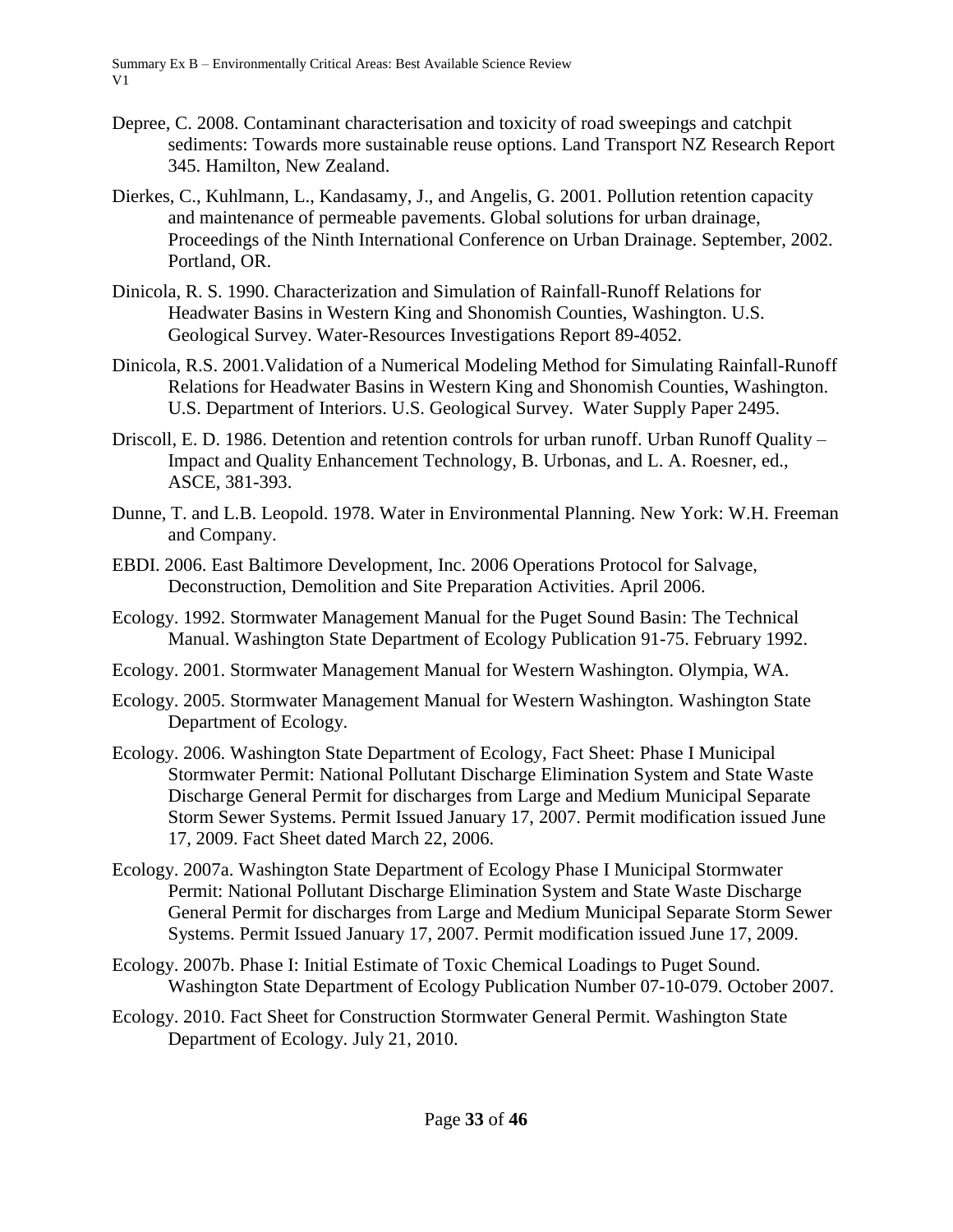- Ecology. 2011a. Control of Toxic Chemicals in Puget Sound Phase 3: Primary Sources of Selected Toxic Chemicals and Quantities Released in the Puget Sound Basin. Washington State Department of Ecology. Publication No. 11-03-024. November, 2011.
- Ecology. 2011b. Technical Guidance Manual for Evaluating Emerging Stormwater Treatment Technologies Technology Assessment Protocol – Ecology (TAPE). Washington State Department of Ecology. August 2011 revision of Publication no. 02-10-037. Publication no. 11-10-061.
- Ecology. 2013a. Washington State Department of Ecology, Guidance Document Western Washington Low Impact Development (LID) Operation and Maintenance (O&M). Prepared by Herrera Environmental Consultants and the Washington Stormwater Center. July, 2013.
- Ecology. 2013b. Washington State Department of Ecology Focus on Bioretention Monitoring. Publication Number: 13-10-017. March, 2013.
- Ecology. 2014a. Washington State Department of Ecology Phase I Municipal Stormwater Permit: National Pollutant Discharge Elimination System and State Waste Discharge General Permit for discharges from Large and Medium Municipal Separate Storm Sewer Systems. Permit Issued August 1, 2012. Permit modification issued December 17, 2014.
- Ecology. 2014b. Stormwater Management Manual for Western Washington. Washington State Department of Ecology. December 2014.
- Ecology. 2014c. Roofing Materials Assessment: Investigation of Toxic Chemicals in Roof Runoff from Constructed Panels in 2013 and 2014. Washington State Department of Ecology Publication No. 14-03-033. September 2014.Ecology. 2015. Western Washington NPDES Phase I Stormwater Permit, Final S8.D Data Characterization 2009- 2013. Washington State Department of Ecology Publication No. 15-03-001. February, 2015.
- Ecology. 2019a. Washington State Department of Ecology Phase I Municipal Stormwater Permit: National Pollutant Discharge Elimination System and State Waste Discharge General Permit for discharges from Large and Medium Municipal Separate Storm Sewer Systems. Permit Issued July 1, 2019. Effective Date: August 1, 2019.
- Ecology. 2019b. Stormwater Management Manual for Western Washington. Washington State Department of Ecology. July 2019.
- EPA. 2000. EPA Basins Technical Note 6 Estimating Hydrology and Hydraulic Parameters for HSPF. EPA-823-R00-012. July 2000.
- Eisenberg, Olivieri and Associates, Inc. 2007. Pollutant Load Removal From Street Sweeping Best Management Practices: Development of Typical Concentration Values for Pollutants of Concern in Contra Costa County, CA. Prepared for Contra Costa Clean Water Program. May, 2007.
- Ellis, M.M. 1936. Erosion silt as a factor in aquatic environments. Ecology. 17:29-42.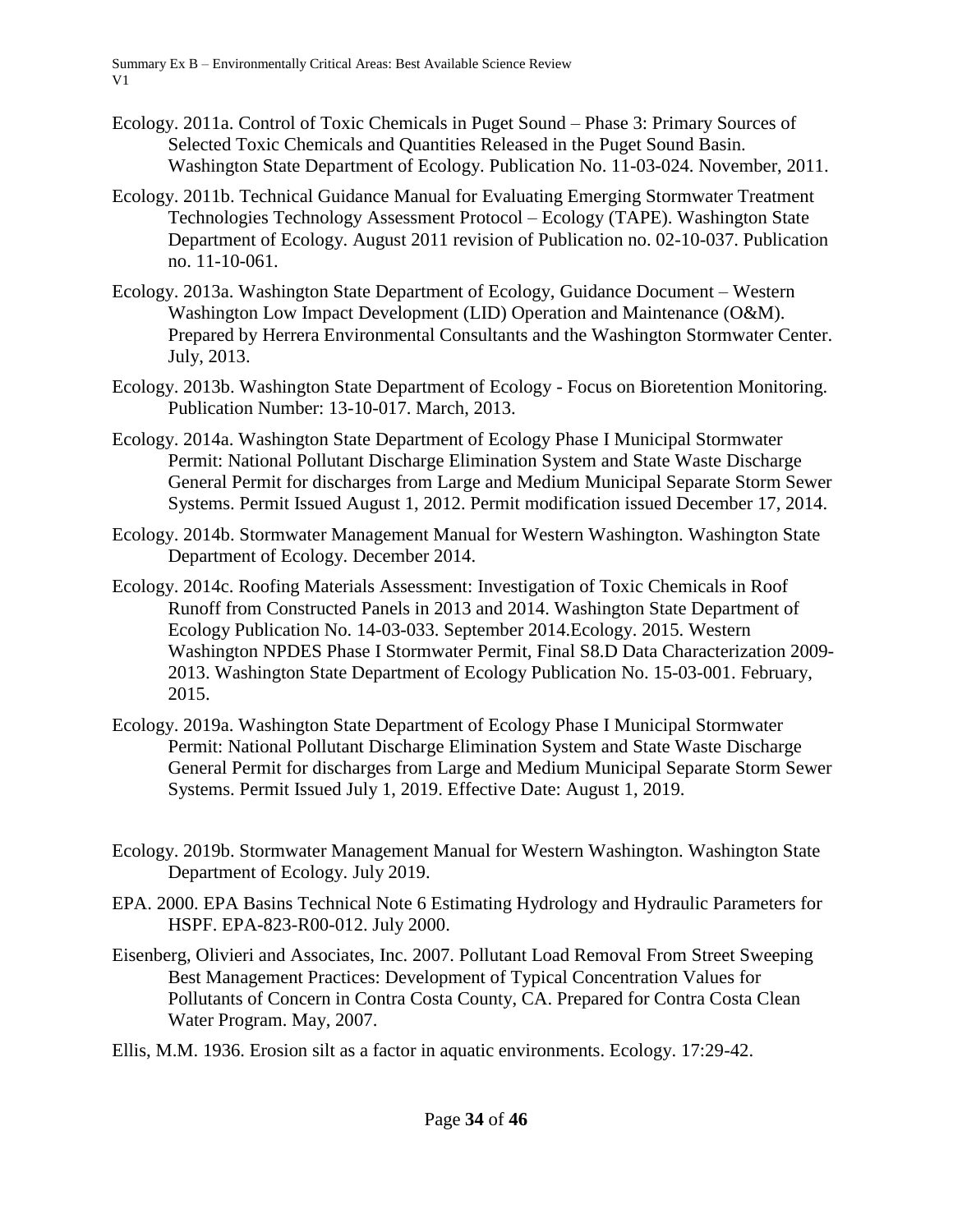- Engstrom, A. 2004. Characterizing Water Quality of Urban Stormwater Runoff: Interactions of Heavy Metals and Solids in Seattle Residential Catchments. M.S. Thesis, University of Washington, Department of Civil and Environmental Engineering, Seattle, Washington, 117 pp.
- Feijtel, T.S., R.D. Delaune, and W.H. Patrick, Jr. 1989. Seasonal pore water dynamics in marshes of Barataria Basin, Louisiana. Soil Sci. Sot. Am. J. 52:59-67.
- Florida Department of Environmental Protection. 2004. Guidance for the Management of Street Sweepings, Catch Basin Sediments and Stormwater System Sediments. May 2014. Tallahassee, FL.
- Foulquier, A., F. Malard, S. Barraud, and J. Gibert. 2009. Thermal Influence of Urban Groundwater Recharge from Stormwater Infiltration Basins. Hydrological Processes 23(12):1701-1713.
- Fountoulakis, M.S., S. Terzakis, N. Kalogerakis, and T. Manios. 2009. Removal of polycyclic aromatic hydrocarbons and linear alkylbenzene sulfonates from domestic wastewater in pilot constructed wetlands and a gravel filter. Ecological Engineering. Volume 35, Issue 12, pp. 1702-1709.
- Gain, S. W. 1996. The effects of flow-path modification on water-quality constituent retention in an urban stormwater detention pond and wetland system, Orlando, Florida. USGS, Water-Resources Investigations Report 95-4297, Tallahassee, Florida.
- Galli, F.J. 1992. Preliminary Analysis of the Performance and Longevity of Urban BMPs installed in Prince George County, Maryland. Prepared for the Department of Environmental Resources. Prince George's County, Maryland.
- Gibson and Martin. 2018. Claire Gibson, Clarity Engineering LLC and Richard Martin Richard, Martin Groundwater LLC emailed memorandum to Shanti Colwell and Eric Dripps, Seattle Public Utilities. Recommendations for Infiltration Acceptance Testing During Constructoin for Select Infiltration BMPs. September 14, 2018.
- Gladden, J.B., W.L. Specht, and E.A. Nelson. 2002. Comparison of Constructed Wetland Mesocosms Designed for Treatment of Copper-contaminated Wastewater. Westinghouse Savannah River Company (Contract no. DE-AC09-96SR18500 with the US Department of Energy).
- Goldberg, J.S. 1993. Dayton Avenue Swale Biofiltration Study. City of Seattle Engineering Department. Seattle, WA.
- Gresham. 2007. Green Development Practices for Stormwater Management. An Implementation Guide for Development Projects in the Pleasant Valley and Springwater Plan Districts. City of Gresham, OR. Department of Environmental Services & Community Development Department. July 2007
- Gresham. 2018. Stormwater Management Manual An Implementation Guide for Development Projects. City of Gresham, OR. October 2018.
- Hagman, B.B., Konrad, J.G., and Madison, F.W. 1980. Methods for controlling erosion and sedimentation from residential construction activities, in National Conference on Urban Erosion and Sediment Control—Institutions and Technology, October 10-12, 1979, St.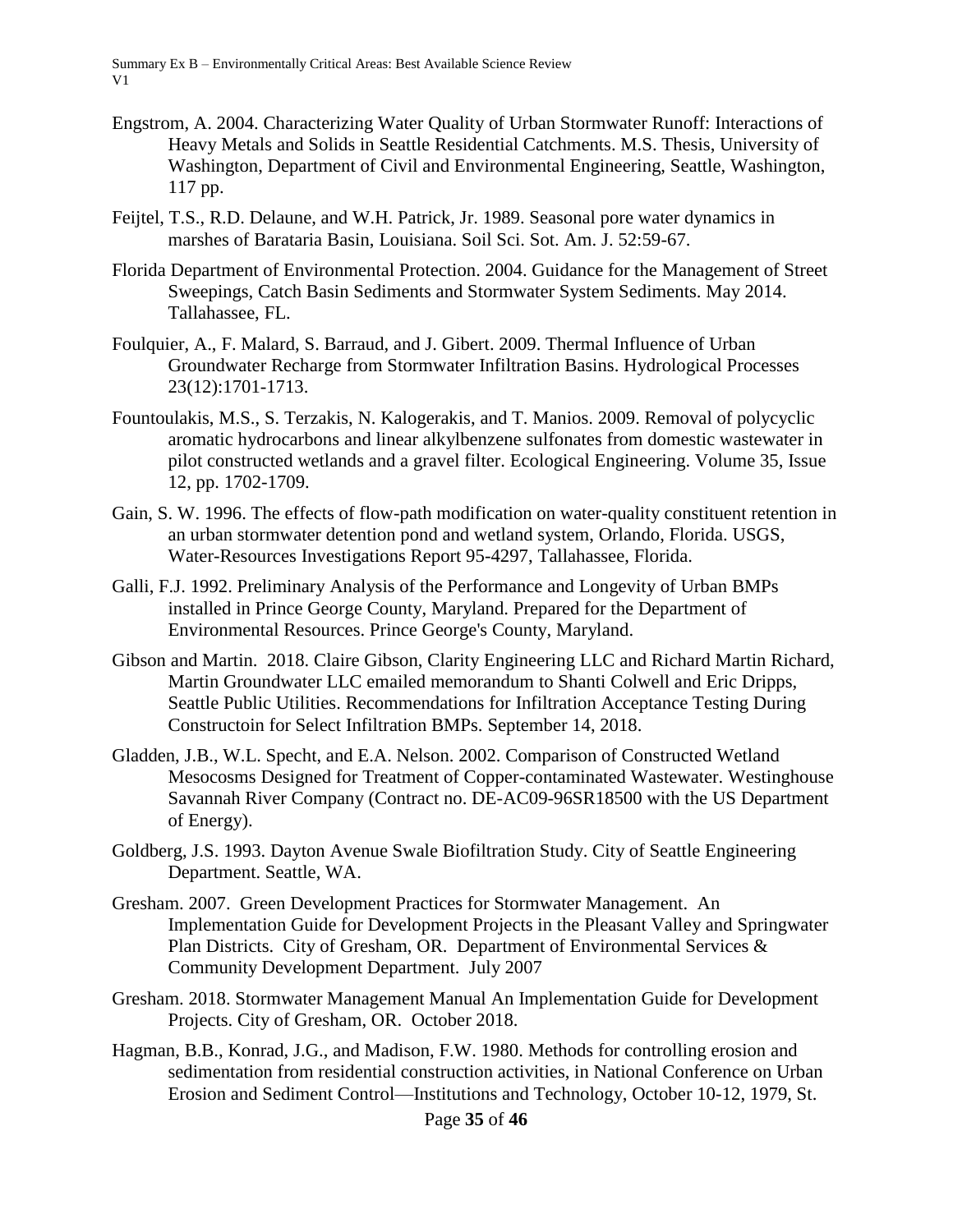> Paul, Minnesota: US Environmental Protection Agency Report EPA-905/9-80-002, January, 1980. p. 99–105.

- Hansen, J.A., P.G. Welsh, J. Lipton, and D. Cacela. 2002. Effects of Copper Exposure on Growth and Survival of Juvenile Bull Trout. Transactions of the American Fisheries Society 131(4):690-697.
- Harper, H.H., B.M. Fries, D.M. Baker, and M.P. Wanielsta. 1986. Stormwater Treatment by Natural Systems. Florida Department of Environmental Regulation Report 84-026.
- Hathhorn, W.E. and D.R. Yonge. 1996. The assessment of groundwater pollution potential resulting from stormwater infiltration BMPs. Final Technical Report, Research Project T9902. Washington State Department of Transportation / US Department of Transportation.
- Hendrey, G.R., J. Clinton, K. Blumer, and K. Lewin. 1979. Lowland Recharge Project Operations, Physical, Chemical, and Biological Changes 1975-1978. Final Report to the Town of Brookhaven. Brookhaven National Laboratory, Brookhaven NY.
- Herrera. 2006. Technology Evaluation and Engineering Report: WSDOT Ecology Embankment. Prepared for Washington Department of Transportation, by Herrera Environmental Consultants, Inc., Seattle, Washington.
- Herrera. 2008. Effects of Trees on Stormwater Runoff. Prepared by Herrera Environmental Consultants. Prepared for Seattle Public Utilities. February 2008.
- Herrera, 2009a. Water Year 2008 Data Report High Point Phase I Block-Scale Monitoring. Prepared by Herrera Environmental Consultants for Seattle Public Utilities. April 2009.
- Herrera. 2009b. Data Report 2006-2008: WSDOT Stormwater Management Program BMP Monitoring - SR 18 MP 18.51 Ecology Embankment. Prepared for Washington State Department of Transportation, by Herrera Environmental Consultants, Inc., Seattle, Washington.
- Herrera. 2009c. Final Project Report: Compost-Amended Vegetated Filter Strip Performance Monitoring Study. Prepared for Washington State Department of Transportation, by Herrera Environmental Consultants, Inc., Seattle, Washington.
- Herrera. 2009d. 2007-2008 Wet Season Report: WSDOT Stormwater Management Program Unimproved Embankment Monitoring, Herrera Environmental Consultants, Inc., Seattle, Washington.
- Herrera. 2010. Woodland Park synthetic turf field stormwater drainage study. Prepared by Herrera Environmental Consultants for Seattle Public Utilities. June 2010.
- Herrera. 2019. Environmental Monitoring Report Bobby Morris Playfield Renovation Pilot Program. Prepared by Herrera Environmental Consultants for Seattle Parks and Recreation. December 6, 2019.
- Herrera. 2020. Rebecca Dugopolski and Neil Schaner, Herrera Environmental Consultants emailed memorandum to Sherell Ehlers and Mary Weber, Seattle Public Utilities. Rational for Proposed Edits to Rainwater Harvesting BMP On-site Approach Sizing. September 11, 2020.Holz, T.W. 2007. Deposition upon oral examination of Thomas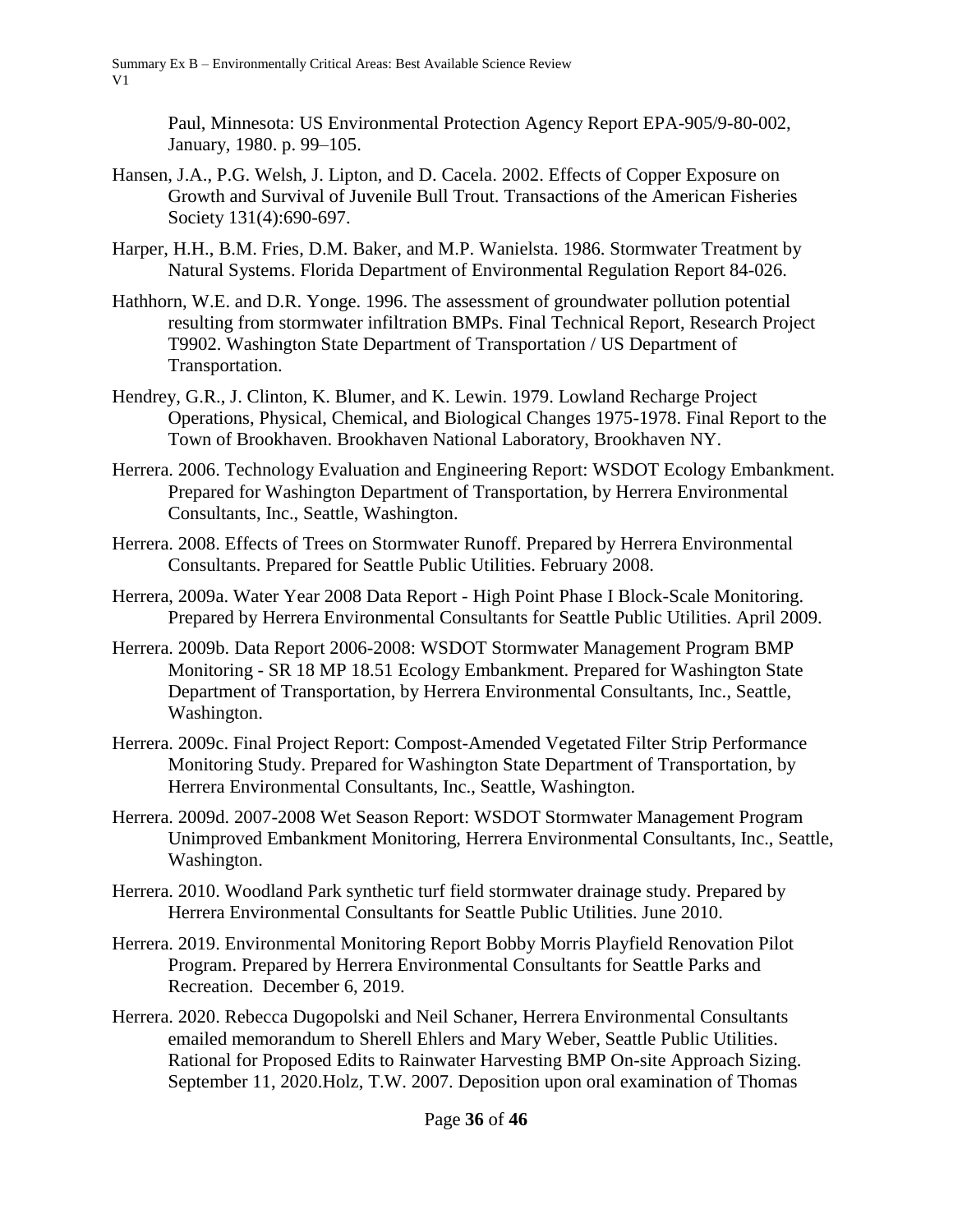Holz. Puget Soundkeeper Alliance, et al. vs. State of Washington, et al. Cause No. 07- 021, et al. taken December 13, 2007. Seattle, WA.

- Horner, R.R. 1988. Biofiltration systems for storm runoff water quality control. Prepared for the Washington State Dept. of Ecology. Seattle, WA.
- Horner, R.R. 2006. Initial Investigation of the Feasibility and Benefits of Low-Impact Site Design Practices ("LID") for Ventura County. Report. Submitted to California Regional Water Quality Control Board, Los Angeles Region, by Natural Resources Defense Council in letter commenting on draft municipal regional stormwater permit. December 2006. Los Angeles, CA.
- Horner, R.R. 2007. Initial Investigation of the Feasibility and Benefits of Low-Impact Site Design Practices ("LID") for the San Francisco Bay Area. Report. Submitted to California Regional Water Quality Control Board, San Francisco Bay Region, by Natural Resources Defense Council in letter commenting on draft municipal regional stormwater permit. July 12, 2007. Oakland, CA.
- Horner, R.R., and C.R. Horner. 1995. Design, Construction, and Evaluation of a Sand Filter Stormwater Treatment System, Part II. Performance Monitoring. Report to Alaska Marine Lines, Seattle, WA.
- Horner, R.R., C. May, E. Livingston, D. Blaha, M. Scoggins, J. Tims, and J. Maxted. 2002a. Structural and non-structural BMPs for Protecting streams. Proceedings of the Seventh Biennial Stormwater Research and Watershed Management Conference. Southwest Florida Water Management District. p. 185-203. May 22-23, 2002. http://www.swfwmd.state.fl.us/documents/ (assessed June 17, 2008) Brooksville, FL.
- Horner, R.R., L. Heungkook, and S.J. Burges. 2002b. Hydrologic monitoring of the Seattle ultraurban stormwater management projects. Water Resource Technical Series Report No. 170. Department of Civil and Environmental Engineering, University of Washington. Seattle, WA.
- Horner, R.R. and C. Chapman. 2007. NW 110th Street Natural Drainage System Performance Monitoring, with Summary of Viewlands and 2nd Avenue NW SEA Streets Monitoring. . Report. . Prepared for Seattle Public Utilities. . Department of Civil and Environmental Engineering, University of Washington. . September 2007. Seattle, WA.
- Hruby, Thomas. 2014. Washington State Wetland Rating System for Western Washington. SEA Program, Washington State Department of Ecology Publication No. 14-06-029. October 2014 – Effective January 2015.
- Hutchinson, Doug, and Dustin Atchison. 2014. Ballard Rain Gardens: The Other Side of the Story. Presentation at 2014 StormCon Conference, Portland, OR. August 3-7, 2014.
- Jacobs, D.E., Cali, S., Welch, A., Catalin, B., Dixon, S.L., Evens, A., Mucha, A.P., Vahl, N., Erdal, S., and J. Bartlett. 2013. Lead and Other Heavy Metals in Dust Fall from Single-Family Housing Demolition. Public Health Reports, Volume 128, November-December 2013.
- Kadlec, Robert H. and Robert L. Knight. 1996. Treatment Wetlands. CRC Press, Incorporated. Boca Raton, Florida.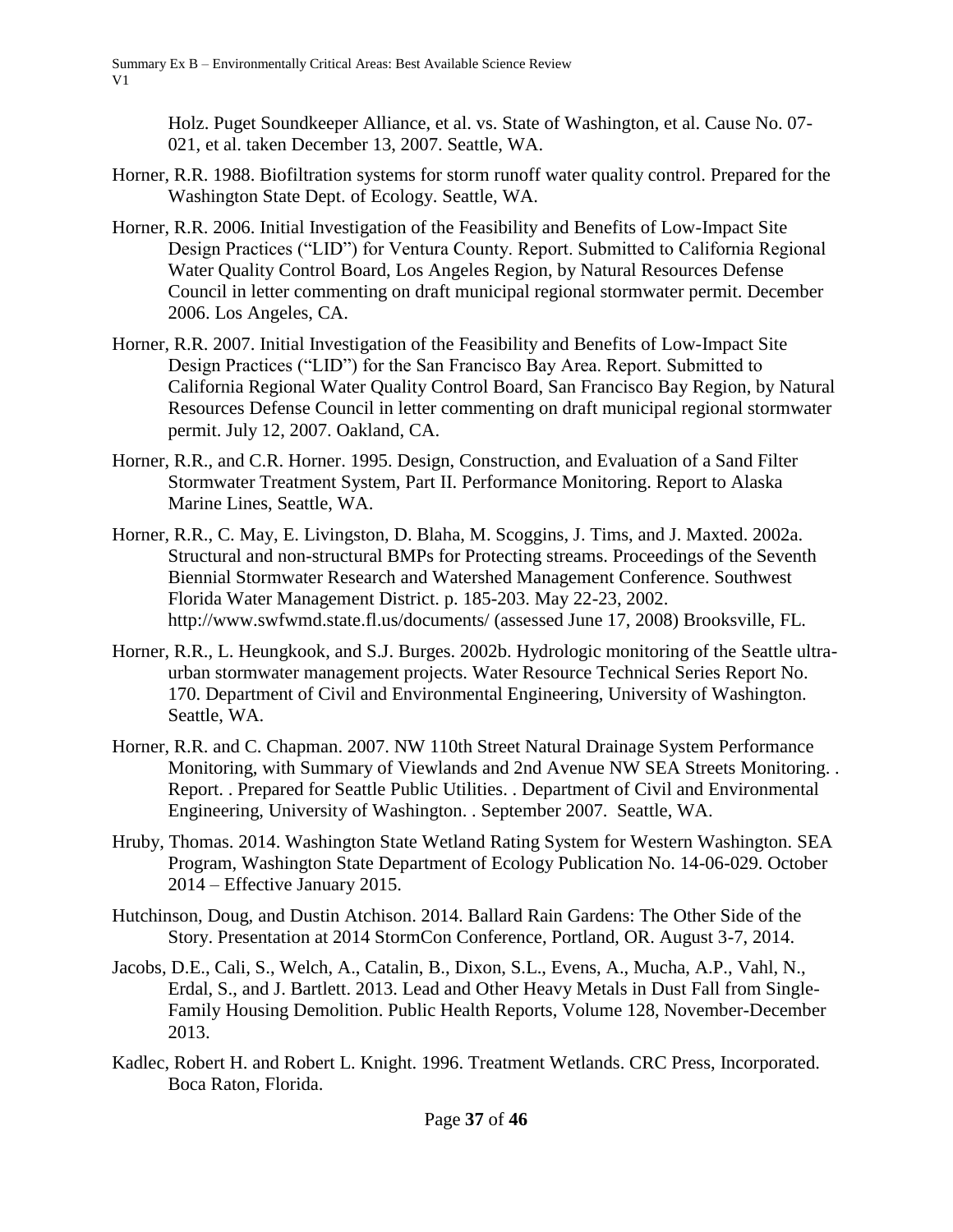- Kalinosky, P., L. Baker, S. Hobbie, and C. Buyarske. 2012. Quantifying Nutrient Load Recovery through Targeted, Intensive Street Sweeping. Powerpoint presentation. Water Resources Conference Oct 17, 2012.
- Kantrowitz, I. H. and W.M. Woodham. 1995. Efficiency of a stormwater-detention pond in reducing loads of chemical and physical constituents in urban streamflow, Pinellas County, Florida. USGS, Water-Resources Investigations Report 94-4217, Tallahassee, Florida.
- Karr, J.R. 1991. Biological Integrity: A long-neglected aspect of water resource management. Ecological Applications, 1(1):66-84.
- King County. 1998. Surface Water Design Manual. Seattle, WA.
- King County. 1995. Evaluation of water quality ponds and swales. King County Surface Water Management. Seattle, WA.
- King County. 1979. Storm Drainage Control—Requirements and Guidelines. Department of Public Works, Division of Hydraulics. Seattle, WA.
- Kitsap County, City of Redmond, Department of Ecology, and Herrera. 2014. Results from Current Research on Pollutant Export from Bioretention Systems and Next Steps. Proceedings of the 2014 Washington State Municipal Stormwater Conference, November 5/6 2014. Puyallup, WA.
- Kleindl, W. 1995. A benthic index of biotic integrity for Puget Sound lowland streams, Washington, USA. Master's Thesis, University of Washington. Seattle, WA.
- Knight, R.L., R.W. Ruble, R.H. Kadlec, and S.C. Reed. 1994. Wetlands for wastewater treatment performance database. In G.A. Moshiri (ed.), Constructed wetlands for water quality improvement. Lewis Publishers, Boca Raton, Florida.
- Konrad, C.P. and D.B. Booth. 2002. Hydrologic trends associated with urban development for selected streams in the Puget Sound Basin, western Washington. US Geological Survey, Water Resources Investigation Report 02-4040.
- Kosti, K.F., S.J. Burges, and B.W. Jensen. 1995. Hydrologic response of residential-scale lawns on till containing various amounts of compost amendment. Water Resources Series Technical Report No. 147. Dept. of Civil Engineering, University of Washington. Seattle, WA.
- Kulzer, L. 1989. Considerations for the Use of Wet Ponds for Water Quality Enhancement. Municipality of Metropolitan Seattle. Seattle, WA.
- Kurahashi & Associates, Inc. 1997. Port of Seattle Stormwater Treatment BMP Evaluation. Prepared for Port of Seattle, Pier 66. Prepared by Kurahashi & Associates, in association with AGI Technologies.
- Law, N., L. DiBlasi, and U. Ghosh. 2008. Deriving Reliable Pollutant Removal Rates for Municipal Street Sweeping and Storm Drain Cleanout Programs in the Chesapeake Bay Basin. Center for Watershed Protection. September 2008.
- Lawrence, A.I., J.J. Marsalek, B. Ellis, and B. Urbonas. 1996. Stormwater detention and BMPs. Journal of Hydraulic Research, 34:799-813.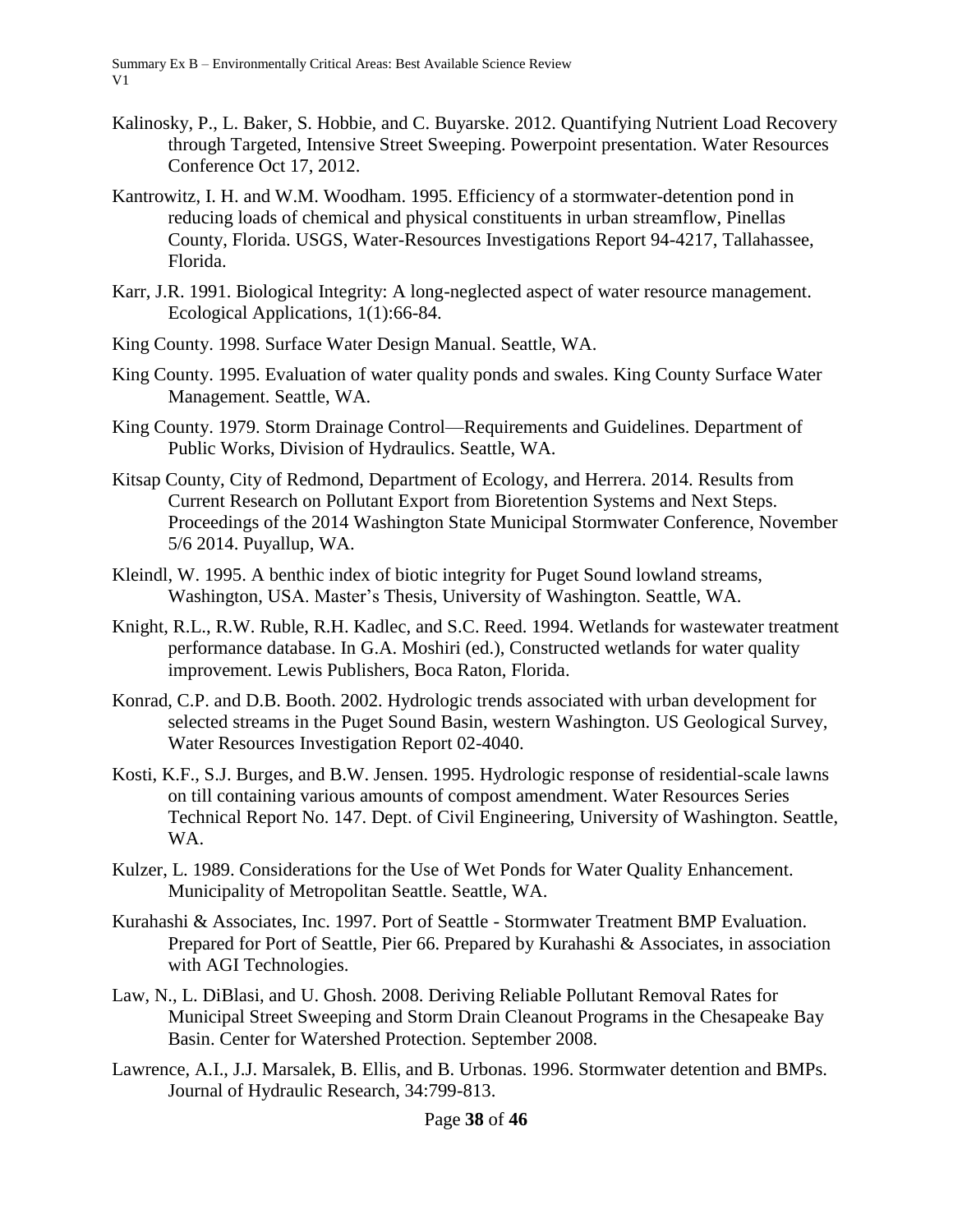- Leif, B. 1999. Compost stormwater filter evaluation. Snohomish County Public Works, Surface Water Management Division. Everett, WA.
- Litchfield, D.K. 1993. Constructed Wetlands for Wastewater Treatment at Amoco Oli Company's Madan, North Dakota Refinery. Pp.485-488. in: G.A. Moshiri (Ed.), Constructed Wetlands for Water Quality Improvement. Lewis Publishers. Boca Raton, Florida.
- Litchfield, D.K. and D.D. Schatz. 1989. Constructed Wetlands for Wastewater Treatment at Amoco Oil Company's Madan, North Dakota Refinery. Chapter 18, pp. 233-237, in D.A. Hammer (Ed). Constructed Wetlands for Wastewater Treatment: Municipal, Industrial, and Agricultural. Lewis Publishers, Chelsea, Michigan.
- Li, H., Sharkey, L., Hunt, W., and A. Davis. 2009. Mitigation of Impervious Surface Hydrology Using Bioretention in North Carolina and Maryland. Journal of Hydrologic Engineering.
- Lucchettti, G. and R. Fuerstenberg. 1993. Relative fish use in urban and non-urban streams. Proceedings of the Conference on Wild Salmon, Vancouver, BC.
- Maestre, A, and R. Pitt. 2005. The National Stormwater Quality Database, Version 1.1: A Compilation and Analysis of NPDES Stormwater Monitoring Information. University of Alabama, Tuscaloosa, AL, and Center for Watershed Protection, Ellicott City, MY. September 4, 2005.
- Mar, B.W., R.R. Horner, J.F. Ferguson, D.E. Spyridakis, E.B. Welch. 1982. Summary Highway Runoff Water Quality Study, 1977 – 1982. WA RD 39.16. September 1982.
- Maryland Department of Environment. 1986. Stormwater Management Infiltration Practices in Maryland: A Departmental Summary. Sediment and Stormwater Administration.
- Maryland Department of Environment. 1991. Stormwater Management Infiltration Practices in Maryland: A Second Survey. Sediment and Stormwater Administration.
- Massman, J.W. 2003. Implementation of infiltration ponds research. Final Research Report, Research Project Agreement No. Y8265. Washington State Department of Transportation.
- May, C.W. 1996. Assessment of cumulative effects of urbanization on small streams in the Puget Sound lowland ecoregion: Implications for salmonid resource management. Ph.D. dissertation, Department of Civil Engineering, University of Washington. Seattle, WA.
- May, C. W., R. R. Horner, J. R. Karr, B. W. Mar & E. B. Welch. 1997. Effects of urbanization on small streams in the Puget Sound Lowland ecoregion. Watersh. protect. Techn. 2: 483–494.
- McCrea, Rachel. Washington Department of Ecology Municipal Stormwater Specialist, NWRO. Personal communication July 2013.
- McCullough, M.C., Spalding, S., and D. Sturdevant. 2001. Summary of Technical Literature Examining the Physiological Effects of Temperature on Salmonids. EPA-910-D-01-005, U.S. Environmental Protection Agency, Washington, DC.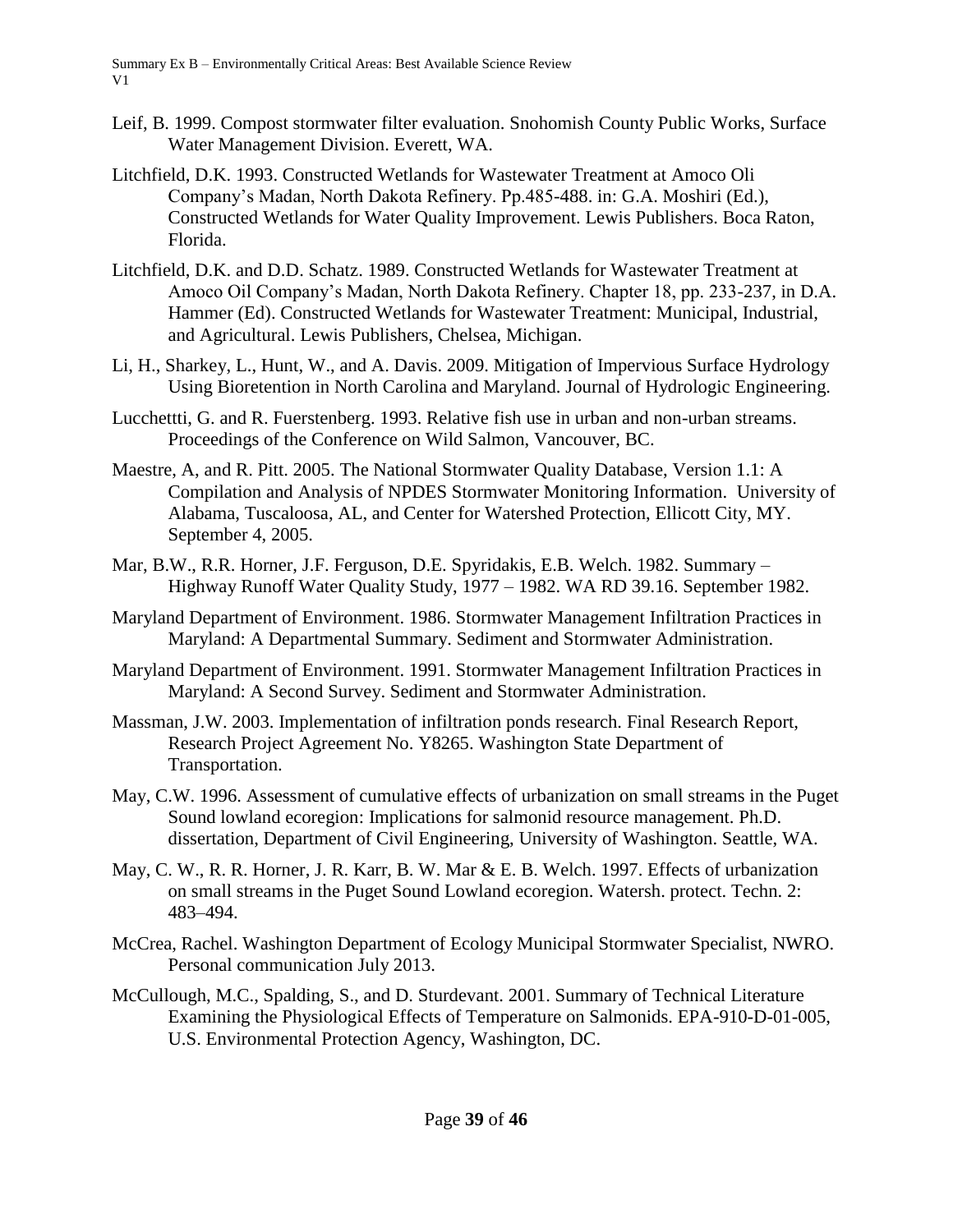- McIntyre, J.K., Davis, J.W., Hinman, C., Macneale, K.H., Anulacion, N.L., and J.D. Stark. In Press. Soil bioretention protects juvenile salmon and their prey from the toxic impacts of urban stormwater runoff. Chemosphere. In Press.
- McMahon, G. and T.F. Cuffney. 2000. Quantifying urban intensity in drainage basins for assessing stream ecological conditions. Journal of American Water Resources Association 36:1247-1262.
- Medina, D., Monfils, J., and Z. Baccala. 2011. Green Infrastructure Benefits for Floodplain Management: A Case Study. Stormwater. November 2011.
- Miller, I.M., Morgan, H., Mauger, G., Newton, T., Weldon, R., Schmidt, D., Welch, M., Grossman, E. 2018. Projected Sea Level Rise for Washington State – A 2018 Assessment. A collaboration of Washington Sea Grant, University of Washington Climate Impacts Group, University of Oregon, University of Washington, and US Geological Survey. Prepared for the Washington Coastal Resilience Project.
- Minton, G.R. 2004. Short Course Stormwater Treatment How It Works. Shoreline, WA.
- Minton, G.R. 2005. Stormwater Treatment: Biological, Chemical & Engineering Principles. Resource Planning Associates. Sheridan Books, Inc., Seattle, WA.
- Mitsch, W. and J. Gosselink. 1986. Wetlands. Van Nostrand Reinhold.
- Moretto, Robert. 2007. Environmental and health evaluation of the use of elastomer granulates (virgin and from used tyres) as filling in third generation artificial turf. EEDEMS as coordinator for ALIAPUR (tyre recycler) and Fieldturf Tarkett (artificial turf manufacturer/installer), and ADEME (Environmental French Agency).
- National Research Council. 2009. Urban Stormwater Management in the United States. The National Academies Press, Washington DC.
- Natural Resources Defense Council. 2006. Rooftops to Rivers, Green Strategies for Controlling Stormwater and Combined Sewer Overflows. http://www.nrdc.org/water/pollution/rooftops/rooftops.pdf
- Newberry, G.P. and D.R. Yonge. 1996. The retardation of heavy metals in stormwater runoff by highway grass strips. Washington State Department of Transportation / US Department of Transportation.
- Nevada Tahoe Conservation District. 2011. Effectiveness of Street Sweeping in Incline Village, NV. December, 2011.
- Noller, B.N., P.H. Woods, and B.J. Ross. 1994. Case studies of wetland filtration of mine waste water in constructed and naturally occurring systems in Northern Australia. Water Sci. Tech. 29:257-266.
- O'Brien. 2014. Oral testimony as recorded in Pollution Control Hearings Board, State of Washington – Findings of Fact, Conclusions of Law, and Order. PCHB No. 12-093c, PCHB No. 12-097c.

Oldcastle Infrastructure. 2017. Oldcastle PerkFilter System with ZPC Media. May 2017.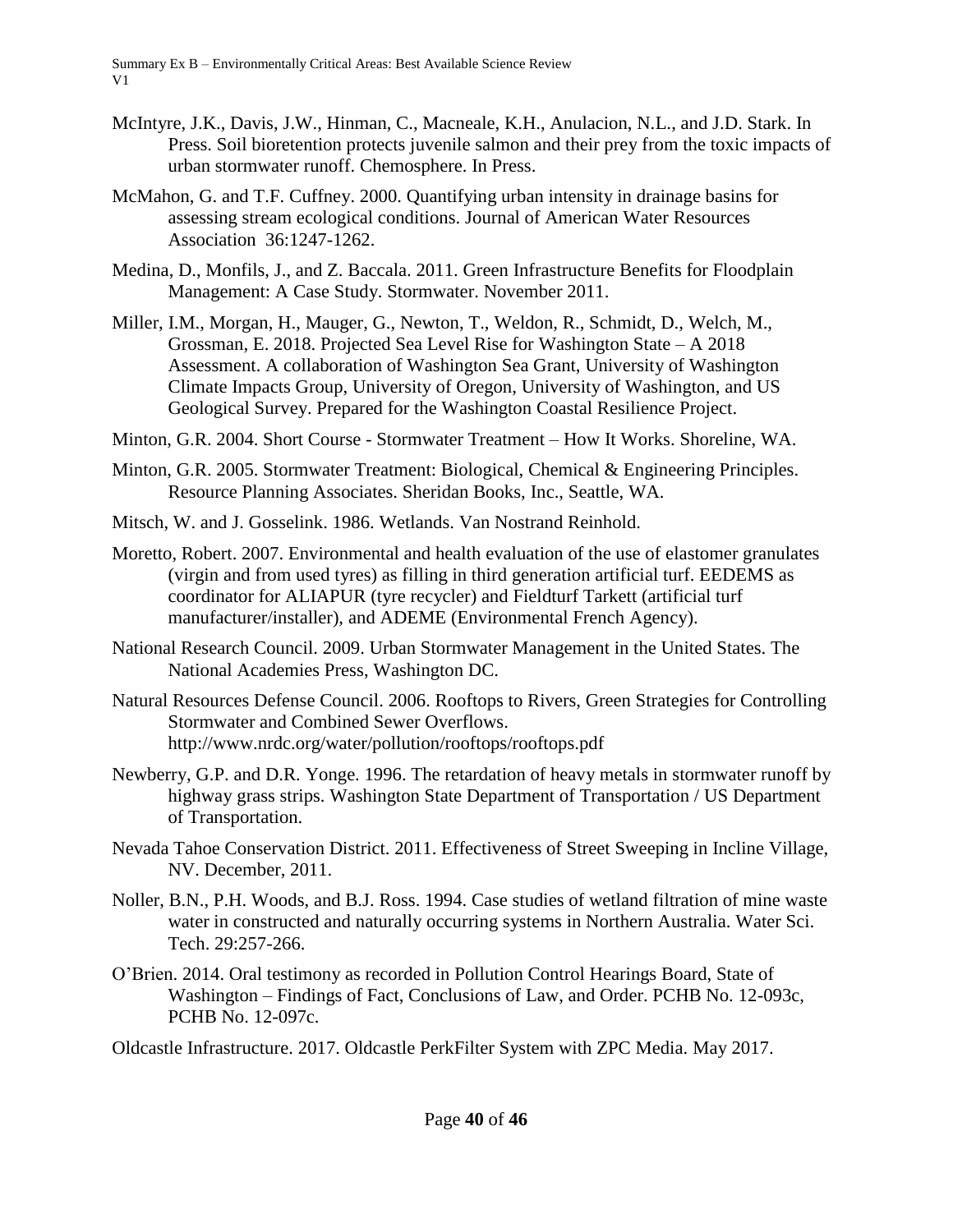- Oldcastle Infrastructure. 2018. BioPod Biofilter with StormMix Media. May 2018 with November 2018 Addendum.
- Omaha. 2014. Omaha Regional Stormwater Design Manual Rev. 6. Chapter 8. City of Omaha, NE.
- Owens, David W., P. Jopke, D.W. Hall, J. Balousek, and R. Roa. 2000. Soil Erosion from Two Small Construction Sites, Dane County, Wisconsin. USGS Fact Sheet FS-109-00. August 2000. Middleton, WI.
- Pitt, R. 1979. Demonstration of Nonpoint Pollution Abatement through Improved Street Cleaning Practice. EPA 600/2-79-161.
- Pitt, R. 1985. Characterizing and Controlling Urban Runoff through Street and Sewerage Cleaning. US Environmental Protection Agency, Storm and Combined Sewer Program, Risk Reduction Engineering Laboratory, Cincinnati, Ohio. EPA/600/S2-85/038. PB 85- 186500.
- Pitt, R.E. 1996. Groundwater contamination from stormwater infiltration. Ann Arbor Press, Boca Raton, Florida.
- Pitt, R. 2013. The Role of Street Cleaning in Stormwater Management: Using WinSLAMM v10 to Meet Urban Stormwater Management Goals. New Jersey Department of Environmental Protection. PowerPoint presentation. January 24-25, 2013
- Pollution Control Hearings Board (State of Washington). 2008. Order on Dispositive Motions (Phase I Municipal Stormwater Permits). PCHB No. 07-021 et.seq. April, 2008.
- Portland. 2001. Ecoroof monitoring information. Bureau of Environmental Services. Portland, OR.
- Portland. 2016. Stormwater Management Manual. City of Portland, OR. August 19, 2016
- Pratt, C.J., Newmann, A.P., and P.C. Bond. 1999. Mineral oil bio-degradation within a permeable pavement: Long term observations. Water Science and Technology, 39, 103- 109.
- Prince George's County Dept. of Environmental Resources, 1999. Low-impact development design strategies: an integrated design approach. Prince George's County, MD.
- Prince George's County Dept. of Environmental Resources. 2002. Low impact development (LID) integrated management practices guidebook. Prince George's County, MD.
- Puget Sound Partnership. 2010. 2009 State of the Sound Report. Olympia, Washington.
- Reinelt, L.E., R.R. Horner, and A. Azous. 1998. Impacts of urbanization on palustrine (depressional freshwater) wetlands research and management in the Puget Sound region. Urban Ecosystems 2:219-236.
- Reinelt, L.E. and B.L. Taylor. 2000. "Effects of Watershed Development on Hydrology" in Wetlands and Urbanization: Implications for the Future. New York: Lewis Publishers. Azous, A.L. and R.R. Horner (eds.).
- Sands, K., and T. Chapman. 2011. Why Green Infrastructure and I/I Control Go Hand in Hand. Water World. Volume 27, Issue 2.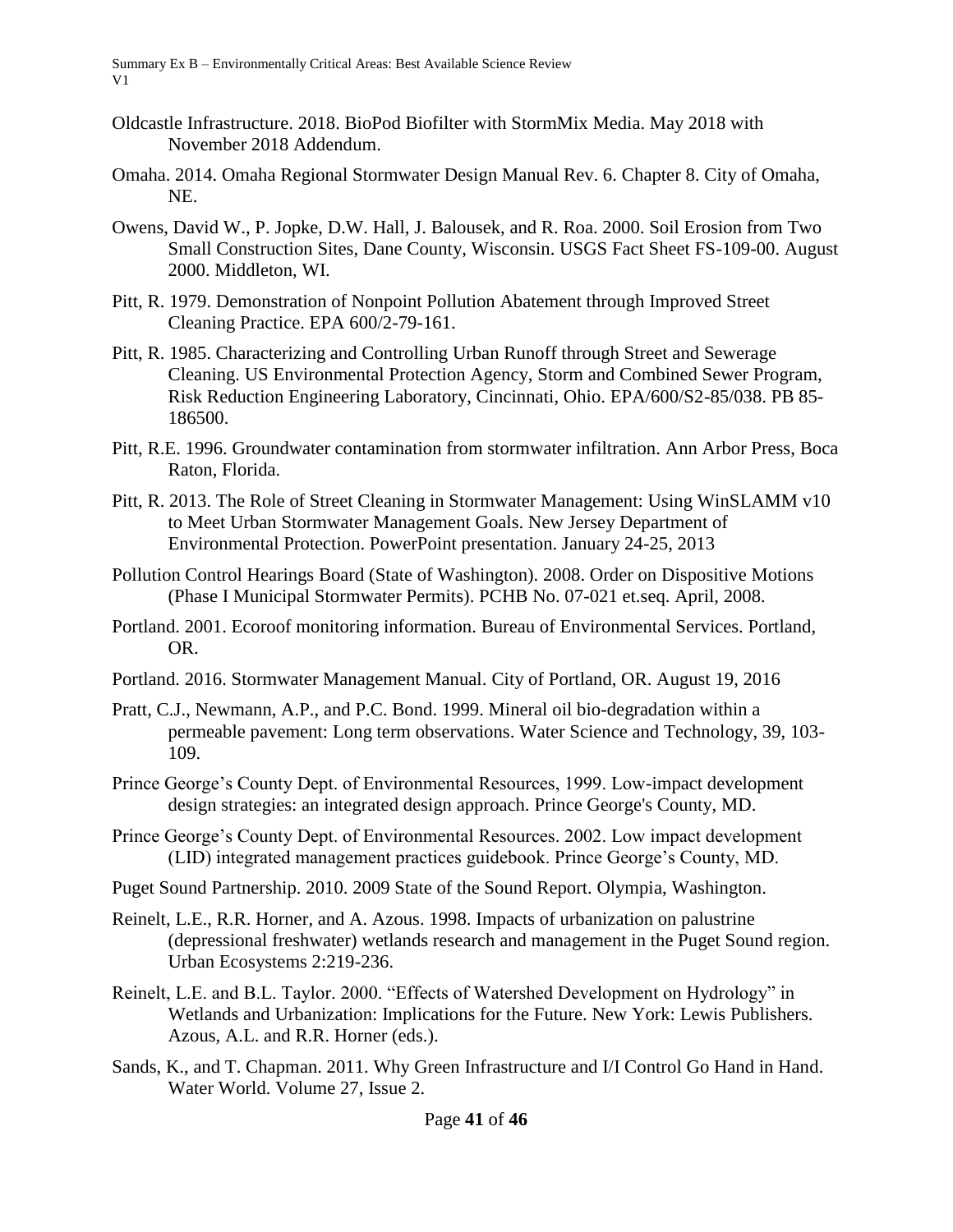- Sansalone, J., Berretta, C., and S. Raje. 2011. Quantifying Nutrient Loads Associated with Urban Particulate Matter (PM) and Biogenic/Litter Recovery Through Current MS4 Source Control and Maintenance Practices (Maintenance Matters!). University of Florida. May 2011.
- San Antonio. 2016. Storm Water Design Criteria Manual. City of San Antonio, TX. January 2016.
- San Francisco. 2016. San Francisco Stormwater Management Requirements and Design Guidelines. City of San Francisco, CA. May 2016
- Schaap, M.G. and M. Th. Van Genuchten. 2005. A Modified Maulem-van Benuchten Forumlation for Improved Description of the Hyrdaulic Conductivity Near Saturation. Vadose Zone Journal. Published by Soil Science Society of America.
- Scheller, Jerry. 2014. Piper's Creek GSI BMP Performance Modeling Technical Memo. September 2014.
- Schaefer, MG. 2019. Assessment of 2-Hour, 6-Hour and 48-Hour Precipitation Time-Series for Non-Stationarity and Implications for Assessing Spillway Adequacy for Dams in Washington State. Prepared for Washington State Department of Ecology Dam Safety Program. MGS Engineering Consultants. October 25, 2019
- Schiffer, D.M. 1989. Water Quality Variability in a Central Florida Wetland Receiving Highway Runoff, Water: Laws and Management Conference, American Water Resources Association, September 1989, Tampa, Florida.
- Schueler, T.R. 1987. Controlling Urban Runoff: A Practical Manual for Planning and Designing Urban BMPs. Metropolitan Washington Council of Governments, Washington, D.C.
- Schueler, T.R. 1994. The importance of imperviousness. Watershed Protection Techniques 1(3)100-111.
- Seattle. 2005. Environmentally Critical Areas: Best Available Science Review. Department of Planning and Development. August 2005.
- Seattle. 2007. Environmentally Critical Areas Code Update: Best Available Science Review for Peat Settlement-prone Areas. Seattle Department of Planning and Development. August 2007.
- Seattle. 2012a. Green Roof Performance Study, Final Report. Prepared by Cardno TEC for Seattle Public Utilities. June 2012.
- Seattle. 2012b. Catchbasin StormFilter Performance Evaluation Report. March 2012.
- Seattle. 2012c. Program Effectiveness Report: Street Sweeping for Water Quality. Seattle Public Utilities. March 2012.
- Seattle. 2013a. Environmentally Critical Areas Code Update: Best Available Science Review for Fish and Wildlife Habitat Conservation Areas. Seattle Department of Planning and Development. December 2013.
- Seattle. 2013c. StormFilter Hydrologic Performance and Sizing Study. June 2013.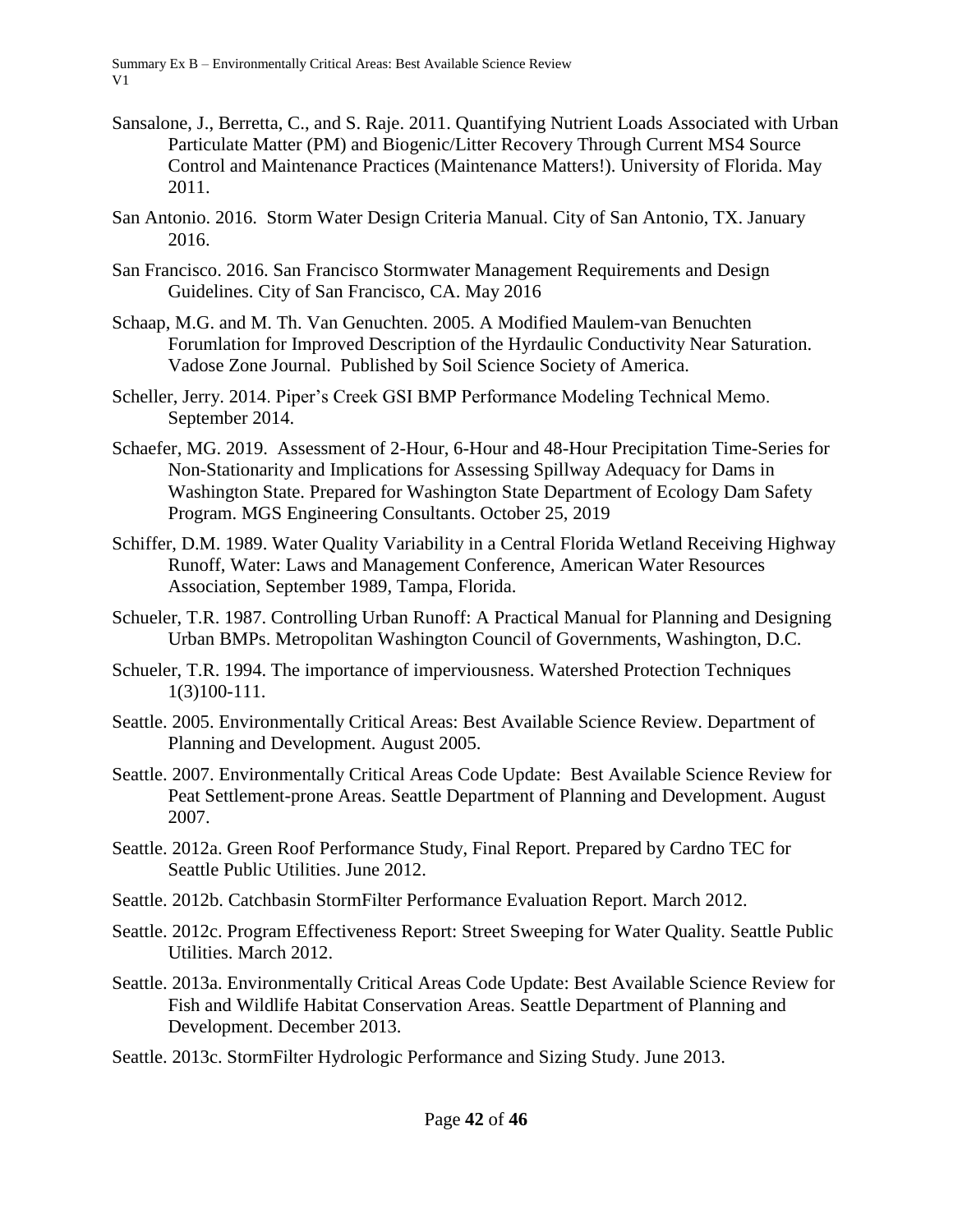- Seattle. 2014. Ballard Roadside Raingardens. Phase 1 Hydrologic Monitoring Report, September 2012 through May 2013. January, 2014.
- Seattle. 2015. Environmentally Critical Areas Best Available Science Review (Supplemental Report). Exhibit B to the SPU 2015 Stormwater Code Bill Summary and Fiscal Note. February 12, 2015.
- Seattle. 2020. Enclosure 4 Sidewalk/Trail Compost-Amended Strip BMP Background and Techical Memorandum. October 23, 2020.
- Seattle and Herrera. 2009. Seattle Street Sweeping Pilot Study Monitoring Report. Prepared by Herrera Environmental Consultants for Seattle Public Utilities. April, 2009.
- Selbig, W., and R. Bannerman. 2007. Evaluation of street sweeping as a stormwater-qualitymanagement tool in three residential basins in Madison, Wisconsin: US Geological Survey Scientific Investigations Report 2007–5156.
- Shaver, E., R.R. Horner, J. Skupien, C. May and G. Ridley. 2007. Fundamentals of Urban Runoff Management: Technical and Institutional Issues. Second Ed. North American Lake Management Society. Madison, WI.
- Sheldon, D., T. Hruby, P. Johnson, K. Harper, A. McMillan, T. Granger, S. Stanley, and E. Stockdale. 2005. Wetlands in Washington State - Volume 1: A Synthesis of the Science. Washington State Department of Ecology. Publication #05-06-006. Olympia, WA.
- Sidle, R.C. 1988. Bedload transport regime of a small forest stream. Water Resources Research 24(2):207-218.
- Sinicrope, T.L., R. Langis, R.M. Gersberg, M.J. Busnardo, and J.B. Zedler. 1992. Metal removal by wetland mesocosms subjected to different hydroperiods. Ecol. Eng.1:309-322.
- Soils for Salmon. 2012. Guidelines and Resources for Implementing Soil Quality and Depth BMP T5.13 in WDOE Stormwater Management Manual for Western Washington.
- Stanley, D. W. 1996. Pollutant removal by a stormwater dry detention pond. Water Environment Research, 68:1076.
- Tacoma. 2016. Stormwater Management Manual. City of Tacoma, WA. July 2016.
- Tacoma-Pierce County Health Department/Pierce County Public Works Department. 1995. Pilot evaluation, subsurface stormwater disposal facilities, final report.
- Tang, S-y. and X-w. Lu. 1993. The use of Eichhornia crassipes to cleanse oil refinery wastewater in China. Ecol. Eng., 2:243-251.
- Terzakis S., M.S. Fountoulakis, I. Georgaki, D. Albantakis, I. Sabathianakis, A.D. Karathanasisz, N. Kalogerakis, and T. Manios. 2008. Constructed wetlands treating highway runoff in the central Mediterranean region. Chemosphere Vol. 72:2, Pp. 141-149.
- Thom, R.M., A.B. Borde, K.O. Richter, and L.F. Hibler. 2001. Influence of urbanization on ecological processes in wetlands. Water Science and Application 2: 5-16.
- Tian, Z., H. Zhao, K. T. Peter, M. Gonzalez, J Wetzel, C Wu, X. Hu, J. Prat., E. Mudrock, R. Hettinger, A. E. Cortina, R.G. Biswas, F. V. C. Kock, R. Soong, A. Jenne, B. Du, F. Hou, H. He, R. Lundeen, A. Gilbreath, R. Sutton, N. L. Scholz, J. W. Davis, M. C. Dodd, A.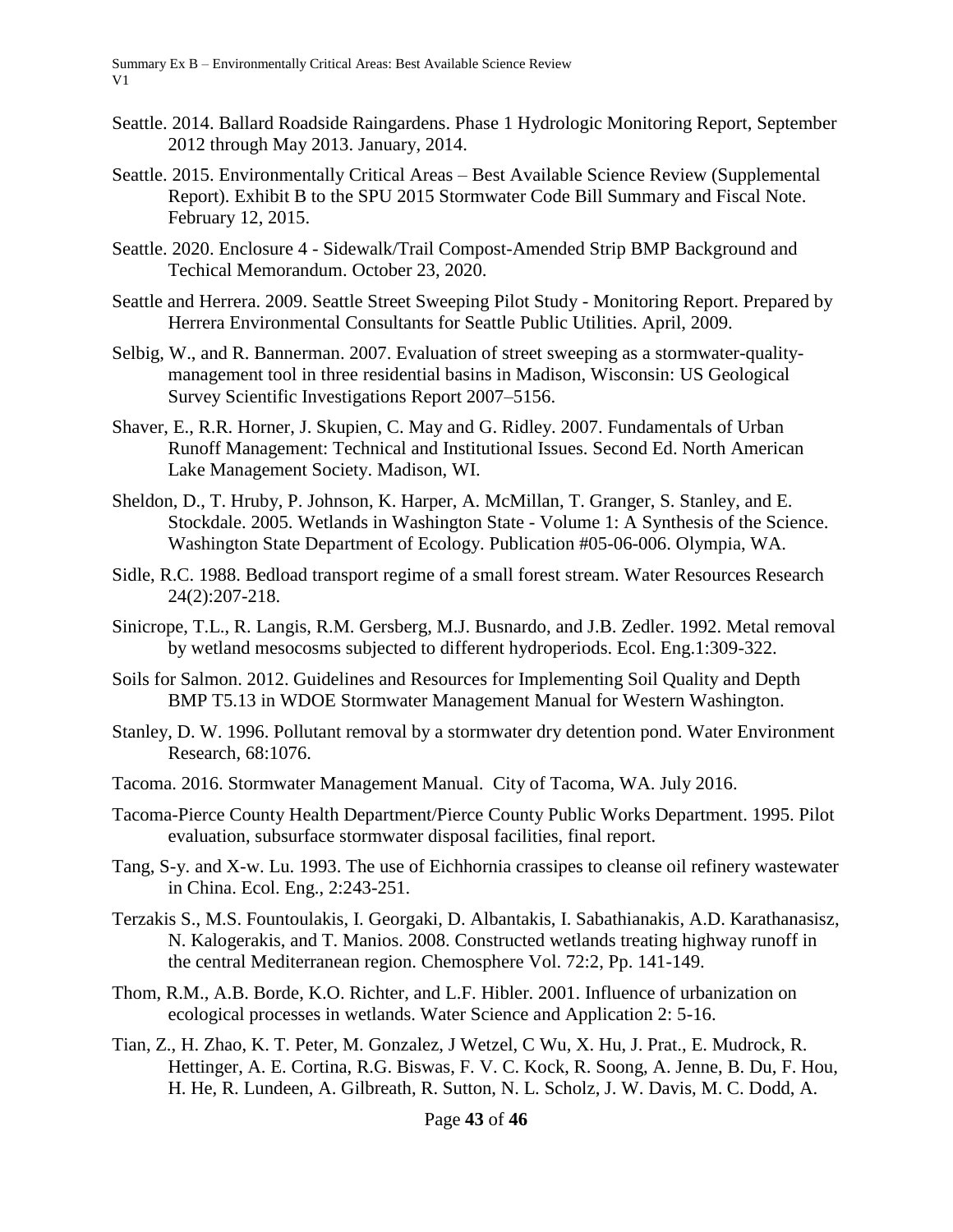Simpson, J.K. McIntyre, E. P. Kokoziej. 2020. A ubiquitous tire rubber-derived chemical induces acute mortality in coho salmon. Science. December 3, 2020.

- Tomasek, M.D., G.E. Johnson, and P.J. Mulloy. 1987. Operational problems with a soil filtration system for treating stormwater. Lake and Reservoir Management: Volume III, Issue 1.
- United States Geological Survey. 2009. Effects of Urbanization on Stream Ecosystems. http://water.usgs.gov/nawqa/urban/html/publications.html (assessed May 15, 2009)
- Urbonas, Ben. 1999. Design of a Sand Filter for Stormwater Quality Enhancement. Water Environment Research, Vol. 71, No. 1 (Jan – Feb 1999), pp 102-113.
- URS, 2010. Targeted Aggressive Street Sweeping Pilot Program Phase III Median Sweeping Study. Prepared for City of San Diego. Doc ID# CSD-RT-10-URS19-02. August, 2010.
- URS, 2011. Targeted Aggressive Street Sweeping Pilot Program Phase IV Speed Efficiency Study. Prepared for City of Sand Diego. Doc ID# CSD-RT-11-URS28-02. May, 2011.
- US EPA. 1983. Results of the nationwide urban runoff program. PB84-185552. Washington, D.C.
- US EPA. 1997. Innovative Uses of Compost: Erosion Control, Turf Remediation, and Landscaping. US EPA Fact Sheet EPA 530-F-97-043.
- US EPA. 1999. National Pollution Discharge Elimination System Storm Water Phase II, Federal Register, Vol. 64, No. 235, December 9, 1999, Rules and Regulations.
- US EPA. 2000. Vegetated roof cover, Philadelphia, Pennsylvania. EPA 841-B-00-005D. Washington, D.C.
- US EPA. 2007. Developing Your Stormwater Pollution Prevention Plan: A Guide for Construction Sites. EPA 833-R-060-04. Washington, D.C.
- US EPA. 2012. Green Infrastructure Permitting and Enforcement Series: Factsheet 2. Combined Sewer Overflows. EPA-832-F-12-013. Washington, D.C. 2012.
- US EPA. 2014. Improving Community Resiliency with Green Infrastructure. EPA-830-F-14- 001. Washington, D.C. 2014.
- US EPA. 2015. What is Green Infrastructure? US EPA Green Infrastructure website, accessed July 2, 2015 at:<http://water.epa.gov/infrastructure/greeninfrastructure/>
- Van Genuchten, M. Th. 1980. A Closed-form Equation for Predicting the Hydraulic Conductivity of Unsaturated Soils. Soil Sci. Soc. Am. J. 44:892-898.
- Vancouver. 2016. Best Management Practice ToolKit Volume II. Vancouver, BC. March 2016.
- Walker, W. W. Jr. 1987. Phosphorus removal by urban runoff detention basins. Lake Reservoir Management, 3:314-328.
- Walker, D.J. and S. Hurl. 2002. The reduction of heavy metals in a stormwater wetland. Ecol. Eng. 18:407-414.
- Wanielista, M.P. and C.L. Cassagnol. 1981. Detention with effluent filtration for stormwater management. Published in Urban Stormwater Quality, Management, and Planning, Ben Chieyen, ed., 1982. Water Resources Publications, Littleton, CO.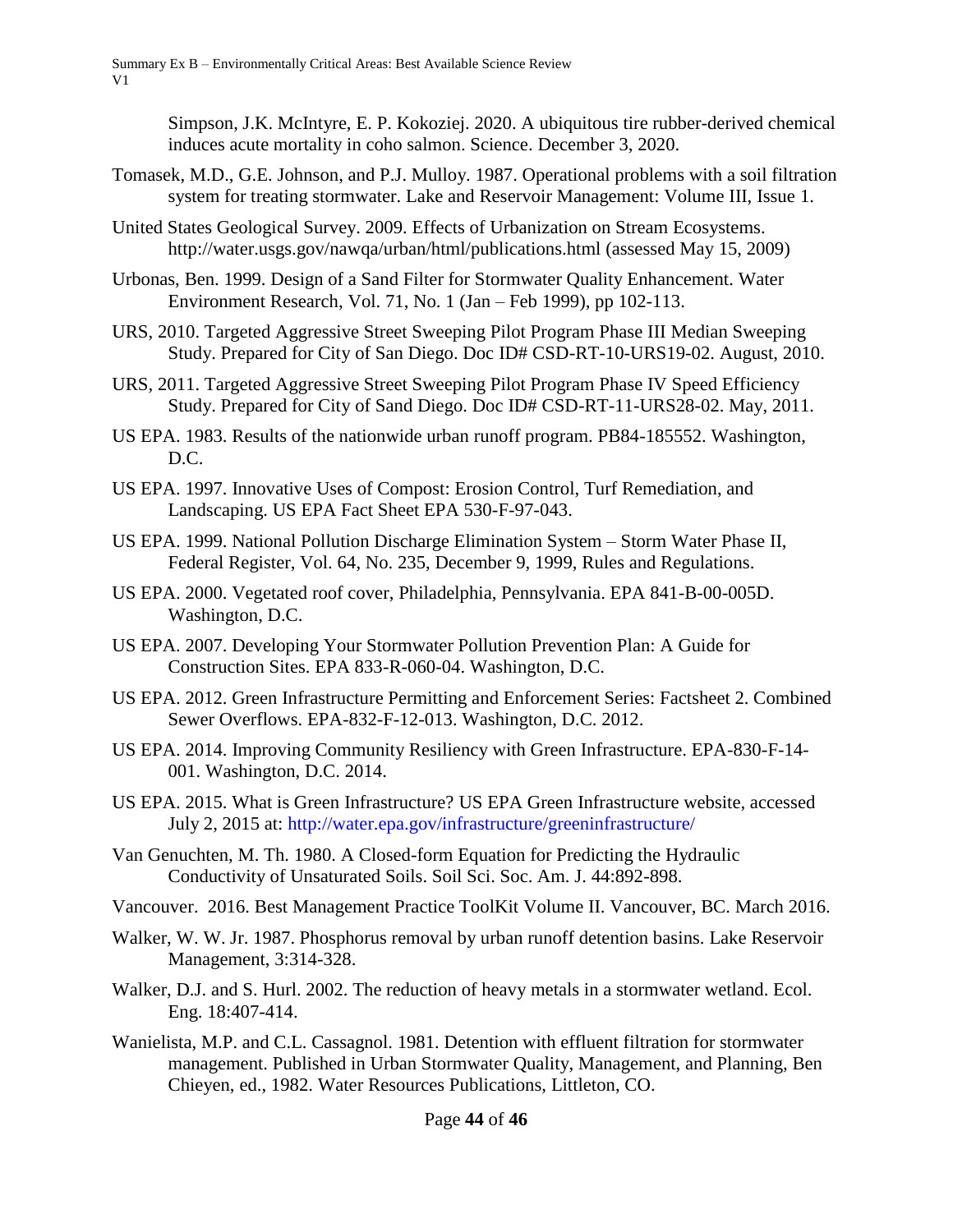- Warner, J.W. T.K. Gates, R. Namvargolian, P. Miller, and G. Comes. 1994. Sediment and microbial fouling of experimental groundwater recharge trenches. Journal of Contaminant Hydrology, 15:321-344.
- Weston Solutions. 2010. City of San Diego Targeted Aggressive Street Sweeping Pilot Effectiveness Assessment Final Report. Prepared for City of San Diego. June 2010
- Whipple, W. Jr. 1979. Dual-purpose detention basins. Journal of the Water Resources Planning and Management Division, ASCE, 105:402-423.
- WSU. 2014. Bioretention Facility Testing, Final Report. Memorandum of Agreement No. DA2009-39. Prepared for Seattle Public Utilities. March, 2014.
- WSU and PSP. 2012. Washington State University and Puget Sound Partnership Low Impact Development Technical Guidance Manual for Puget Sound. Olympia, WA.
- Wu, J. S., R.E. Holman, and J.R. Dorney. 1996. Systematic evaluation of pollutant removal by urban wet detention ponds. Journal of Environmental Engineering, 122:983-988.
- Xiao, Q., E.G. McPherson, J.R. Simpson, and S.L. Uston.1998. Rainfall Interception by Sacramento's Urban Forest. Journal of Arboriculture 24(4): 235-244.
- Yorke, T.H., and Herb, W.J. 1976. Urban-area sediment yield effects of construction site conditions and sediment control methods, Proceedings of the Third Federal Inter-Agency Sedimentation Conference, 1976, Denver, Colorado, March 22-25, 1976: Water Resources Council, Sedimentation Committee, p. 2-52 through 2-64
- Yousef, Y. and L. Yu. 1992. Potential contamination of groundwater from Cu, Pb, and Zn in wet detention ponds receiving highway runoff. J. Environ. Science. Health, A27(4):1033- 1044.
- Zarriello, P., R. Berault, and P. Weisel. 2002. Potential Effects of Structural Controls and Street Sweeping on Stormwater Loads to the Lower Charles River, Massachusetts. US Geological Survey Water-Resources Investigations Report 02-4220.
- Zawlocki, K.R., Ferguson, J.F., and Mar, B.W. 1981. A survey of trace organics in highway runoff in Seattle, Washington. M.S.E. Thesis. Department of Civil Engineering, University of Washington.